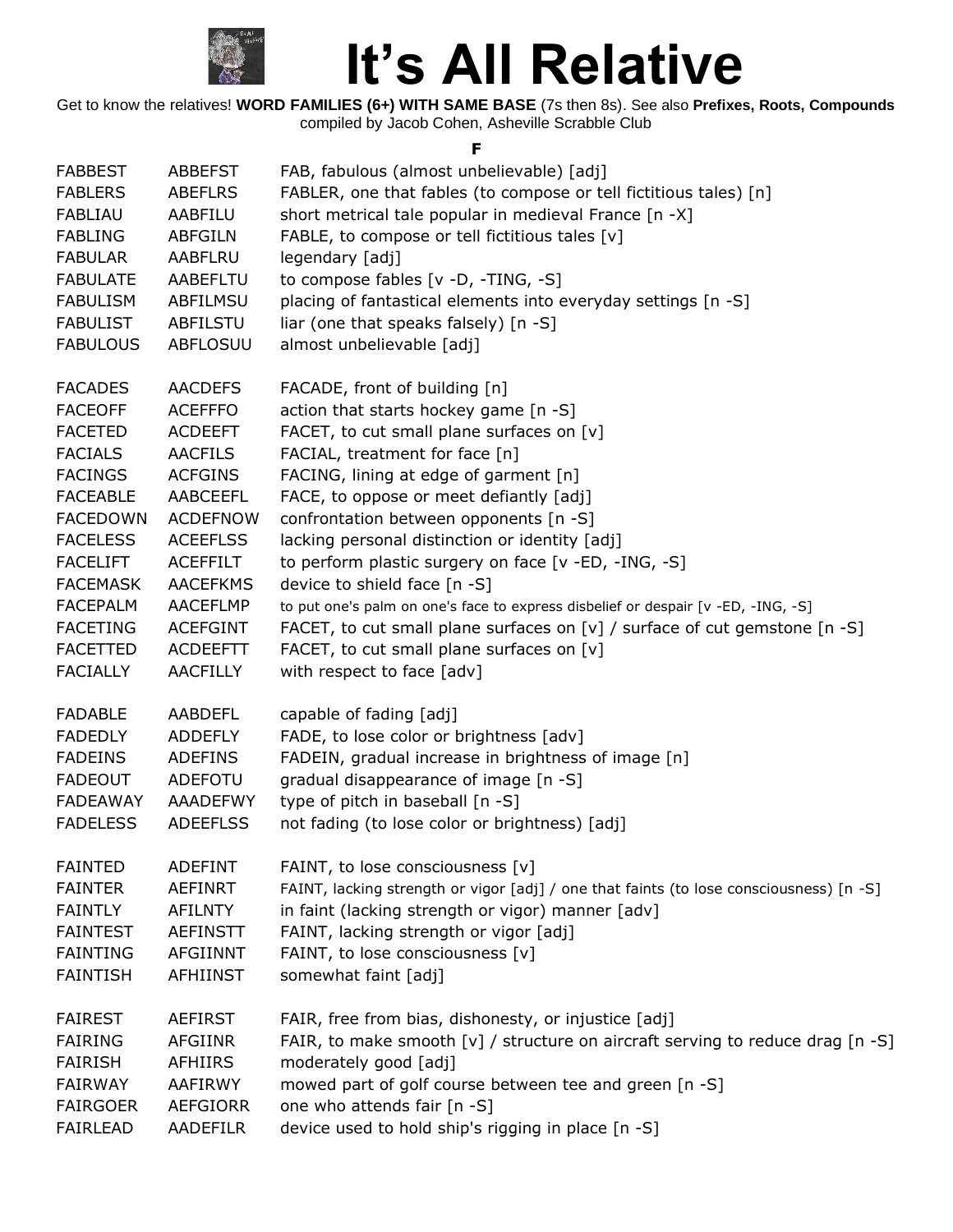

Get to know the relatives! **WORD FAMILIES (6+) WITH SAME BASE** (7s then 8s). See also **Prefixes, Roots, Compounds** compiled by Jacob Cohen, Asheville Scrabble Club  $F_{\text{ADNIECC}}$  AEFINDCC quality of being fair (free from bias, dishonesty, or injustice) [n -ES]

| <b>FAIRNESS</b> | ALFINKSS        | quality of being fair (free from bias, dishonesty, or injustice) [n -ES]                                             |
|-----------------|-----------------|----------------------------------------------------------------------------------------------------------------------|
| <b>FALLERS</b>  | <b>AEFLLRS</b>  | FALLER, one that falls (to descend under force of gravity) [n]                                                       |
| <b>FALLING</b>  | <b>AFGILLN</b>  | FALL, to descend under force of gravity [v] / felling of trees for timber [n -S]                                     |
| <b>FALLOFF</b>  | <b>AFFFLLO</b>  | decline in quantity or quality [n -S]                                                                                |
| <b>FALLOUT</b>  | <b>AFLLOTU</b>  | radioactive debris resulting from nuclear explosion [n -S]                                                           |
| <b>FALLAWAY</b> | <b>AAAFLLWY</b> | shot in basketball [n -S]                                                                                            |
| <b>FALLBACK</b> | <b>AABCFKLL</b> | act of retreating [n -S]                                                                                             |
| <b>FALLFISH</b> | <b>AFFHILLS</b> | freshwater fish [n -ES]                                                                                              |
| <b>FANCIED</b>  | <b>ACDEFIN</b>  | FANCY, to take liking to [v]                                                                                         |
| <b>FANCIER</b>  | <b>ACEFINR</b>  | FANCY, ornamental [adj] / one that has special liking for something [n -S]                                           |
| <b>FANCIES</b>  | <b>ACEFINS</b>  | FANCY, to take liking to [v]                                                                                         |
| <b>FANCIFY</b>  | <b>ACFFINY</b>  | to make fancy [v -FIED, -ING, -FIES]                                                                                 |
| <b>FANCILY</b>  | <b>ACFILNY</b>  | FANCY, ornamental [adv]                                                                                              |
| <b>FANCIEST</b> | <b>ACEFINST</b> | FANCY, ornamental [adj]                                                                                              |
| <b>FANCIFUL</b> | <b>ACFFILNU</b> | unrealistic (not realistic) [adj]                                                                                    |
| <b>FANCYING</b> | <b>ACFGINNY</b> | FANCY, to take liking to [v]                                                                                         |
| <b>FARADAY</b>  | <b>AAADFRY</b>  | unit of electricity [n -S]                                                                                           |
| <b>FARADIC</b>  | <b>AACDFIR</b>  | pertaining to type of electric current [adj]                                                                         |
| FARADAIC        | <b>AAACDFIR</b> | faradic (pertaining to type of electric current) [adj]                                                               |
| <b>FARADISE</b> | <b>AADEFIRS</b> | to faradize (to treat by faradism) [v -D, -SING, -S]                                                                 |
| <b>FARADISM</b> | <b>AADFIMRS</b> | use of faradic current for therapeutic purposes [n -S]                                                               |
| FARADIZE        | AADEFIRZ        | to treat by faradism $[v -D, -ZING, -S]$                                                                             |
| <b>FARMERS</b>  | <b>AEFMRRS</b>  | FARMER, one that farms (to manage and cultivate as farm (tract of land devoted to agriculture)) [n]                  |
| <b>FARMING</b>  | <b>AFGIMNR</b>  | business of operating farm [n -S] / FARM, to manage and cultivate as farm (tract of land devoted to agriculture) [v] |
| <b>FARMABLE</b> | <b>AABEFLMR</b> | FARM, to manage and cultivate as farm (tract of land devoted to agriculture) [adj]                                   |
| <b>FARMHAND</b> | <b>AADFHMNR</b> | farm laborer [n -S]                                                                                                  |
| <b>FARMLAND</b> | <b>AADFLMNR</b> | cultivated land [n -S]                                                                                               |
| <b>FARMWIFE</b> | <b>AEFFIMRW</b> | farmer's wife [n -IVES]                                                                                              |
| FARMWORK        | AFKMORRW        | labor done on farm $[n - S]$                                                                                         |
| FARMYARD        | <b>AADFMRRY</b> | area surrounded by farm buildings [n -S]                                                                             |
| <b>FASTENS</b>  | <b>AEFNSST</b>  | FASTEN, to secure (to make firm or tight) [v]                                                                        |
| <b>FASTEST</b>  | <b>AEFSSTT</b>  | FAST, moving or able to move quickly [adj]                                                                           |
| <b>FASTING</b>  | <b>AFGINST</b>  | abstention from eating [n -S] / FAST, to abstain from eating [v]                                                     |
| <b>FASTBACK</b> | <b>AABCFKST</b> | type of automobile roof [n -S]                                                                                       |
| <b>FASTBALL</b> | <b>AABFLLST</b> | type of pitch in baseball [n -S]                                                                                     |
| <b>FASTENED</b> | <b>ADEEFNST</b> | FASTEN, to secure (to make firm or tight) [v]                                                                        |
| <b>FASTENER</b> | <b>AEEFNRST</b> | one that fastens (to secure (to make firm or tight)) [n -S]                                                          |
| <b>FASTNESS</b> | <b>AEFNSSST</b> | quality of being fast (moving or able to move quickly) [n -ES]                                                       |
| <b>FATBACK</b>  | <b>AABCFKT</b>  | marine fish $[n - S]$                                                                                                |
| FATBIRD         | ABDFIRT         | wading bird [n -S]                                                                                                   |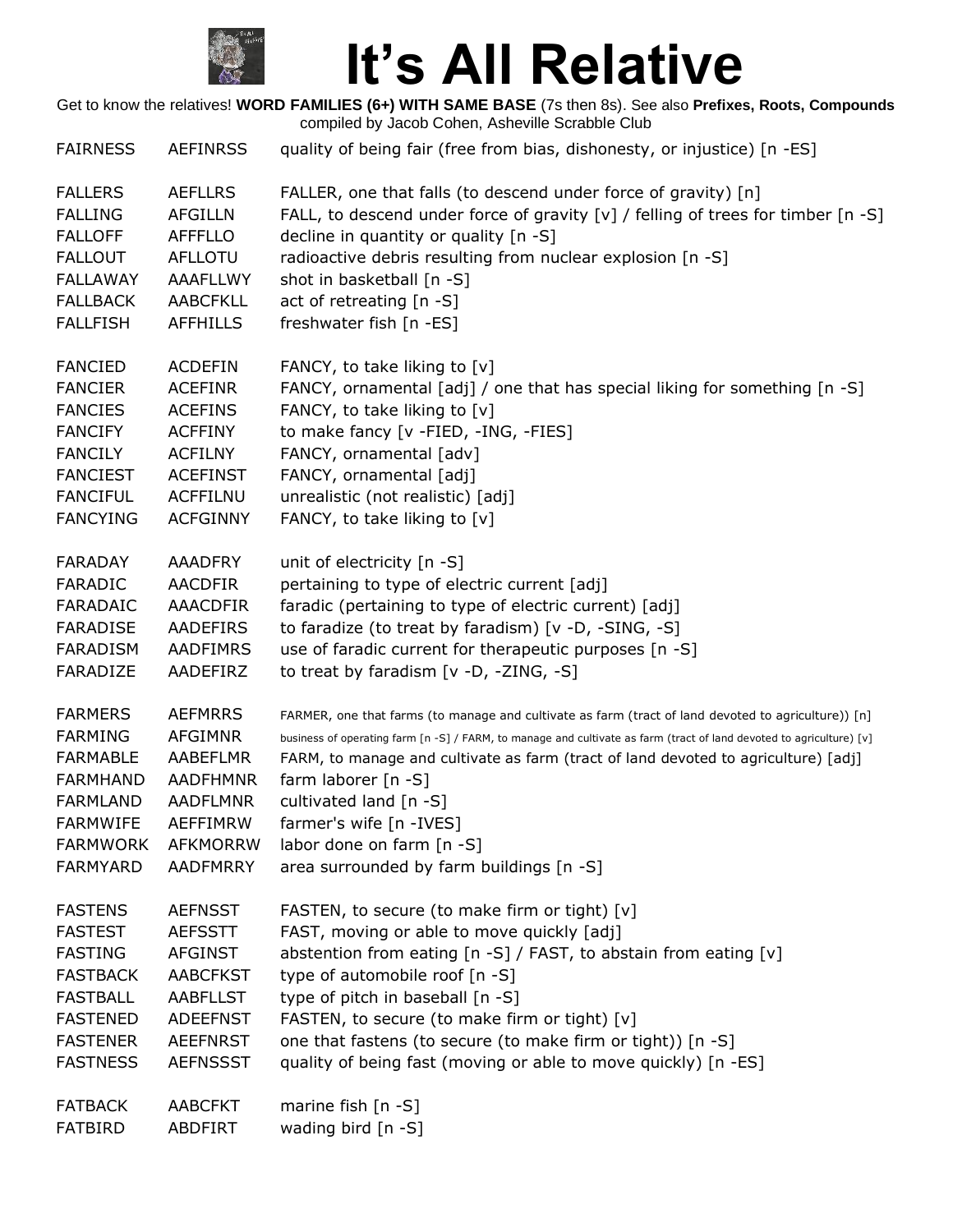

| <b>FATHEAD</b>  | AADEFHT         | dolt (stupid person) [n -S]                                                                 |
|-----------------|-----------------|---------------------------------------------------------------------------------------------|
| <b>FATLESS</b>  | <b>AEFLSST</b>  | having no fat [adj]                                                                         |
| <b>FATLIKE</b>  | AEFIKLT         | resembling fat [adj]                                                                        |
| <b>FATLING</b>  | <b>AFGILNT</b>  | young animal fattened for slaughter [n -S]                                                  |
| <b>FATNESS</b>  | <b>AEFNSST</b>  | state of being fat (having abundance of flesh) [n -ES]                                      |
| <b>FATSOES</b>  | <b>AEFOSST</b>  | FATSO, offensive word [n]                                                                   |
| <b>FATTENS</b>  | <b>AEFNSTT</b>  | FATTEN, to make fat [v]                                                                     |
| <b>FATTEST</b>  | <b>AEFSTTT</b>  | FAT, having abundance of flesh [adj]                                                        |
| <b>FATTIER</b>  | AEFIRTT         | FATTY, greasy; oily [adj]                                                                   |
| <b>FATTIES</b>  | <b>AEFISTT</b>  | FATTY, one that is fat [n]                                                                  |
| <b>FATTILY</b>  | <b>AFILTTY</b>  | in fatty (greasy; oily) manner [adv]                                                        |
| <b>FATTING</b>  | <b>AFGINTT</b>  | FAT, to make fat [v]                                                                        |
| <b>FATTISH</b>  | <b>AFHISTT</b>  | somewhat fat [adj]                                                                          |
| <b>FATWOOD</b>  | <b>ADFOOTW</b>  | wood used for kindling [n -S]                                                               |
| <b>FATSTOCK</b> | <b>ACFKOSTT</b> | livestock that is fat and ready for market [n -S]                                           |
| <b>FATTENED</b> | <b>ADEEFNTT</b> | FATTEN, to make fat [v]                                                                     |
| <b>FATTENER</b> | <b>AEEFNRTT</b> | one that fattens (to make fat) [n -S]                                                       |
| <b>FATTIEST</b> | <b>AEFISTTT</b> | FATTY, greasy; oily [adj]                                                                   |
| <b>FEEDBAG</b>  | <b>ABDEEFG</b>  | bag for feeding horses [n -S]                                                               |
| <b>FEEDBOX</b>  | <b>BDEEFOX</b>  | box for animal feed [n -ES]                                                                 |
| <b>FEEDERS</b>  | <b>DEEEFRS</b>  | FEEDER, one that feeds (to pay fee (fixed charge) to) [n]                                   |
| <b>FEEDING</b>  | <b>DEEFGIN</b>  | act of giving food to person or animal [n -S] / FEED, FEE, to pay fee (fixed charge) to [v] |
| <b>FEEDLOT</b>  | <b>DEEFLOT</b>  | plot of land on which livestock is fattened [n -S]                                          |
| <b>FEEDABLE</b> | ABDEEEFL        | FEED, FEE, to pay fee (fixed charge) to [adj]                                               |
| <b>FEEDBACK</b> | <b>ABCDEEFK</b> | return of portion of output to input [n -S]                                                 |
| <b>FEEDHOLE</b> | <b>DEEEFHLO</b> | one of series of holes in paper tape [n -S]                                                 |
| <b>FEEDYARD</b> | <b>ADDEEFRY</b> | feedlot (plot of land on which livestock is fattened) [n -S]                                |
| <b>FEMALES</b>  | <b>AEEFLMS</b>  | FEMALE, individual that bears young or produces ova [n]                                     |
| <b>FEMINIE</b>  | EEFIIMN         | women collectively [n FEMINIE]                                                              |
| <b>FEMINACY</b> | <b>ACEFIMNY</b> | state of being female (individual that bears young or produces ova) [n -CIES]               |
| FEMINAZI        | AEFIIMNZ        | offensive word [n -S]                                                                       |
| <b>FEMININE</b> | EEFIIMNN        | word or form having feminine gender [n -S]                                                  |
| <b>FEMINISE</b> | <b>EEFIIMNS</b> | to feminize (to make womanly) [v -D, -SING, -S]                                             |
| <b>FEMINISM</b> | <b>EFIIMMNS</b> | doctrine advocating rights for women equal to those of men [n -S]                           |
| <b>FEMINIST</b> | <b>EFIIMNST</b> | supporter of feminism [n -S]                                                                |
| <b>FEMINITY</b> | EFIIMNTY        | quality of being womanly (having qualities of woman) [n -TIES]                              |
| FEMINIZE        | EEFIIMNZ        | to make womanly [v -D, -ZING, -S]                                                           |
| <b>FERRATE</b>  | AEEFRRT         | chemical salt [n -S]                                                                        |
| <b>FERRITE</b>  | EEFIRRT         | magnetic substance [n -S]]                                                                  |
| <b>FERROUS</b>  | <b>EFORRSU</b>  | pertaining to iron [adj]                                                                    |
| <b>FERRULE</b>  | EEFLRRU         | to furnish with metal ring or cap to prevent splitting [v -D, -LING, -S]                    |
| <b>FERRUMS</b>  | <b>EFMRRSU</b>  | FERRUM, iron [n]                                                                            |
| <b>FERRATES</b> | <b>AEEFRRST</b> | FERRATE, chemical salt [n]                                                                  |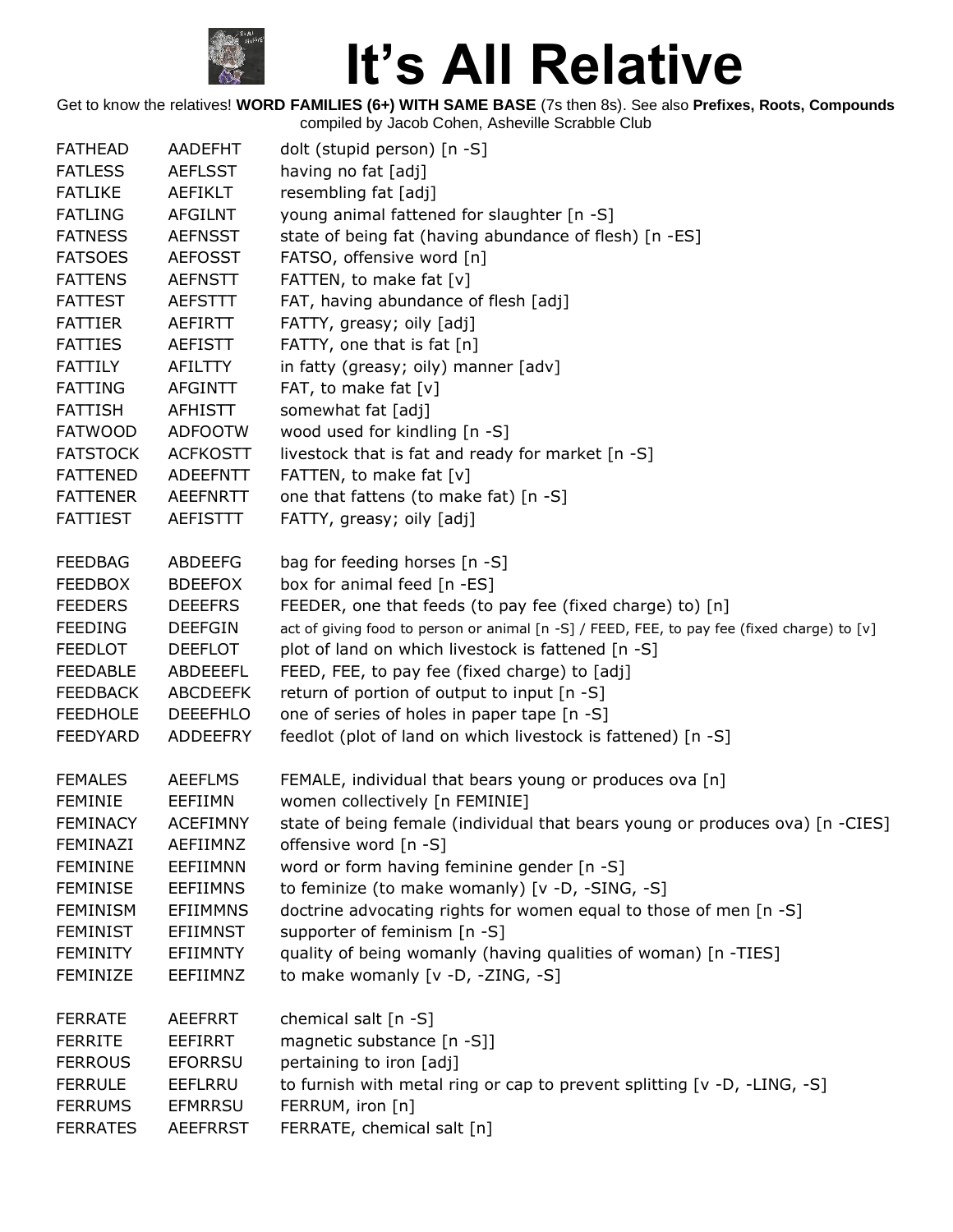

| <b>FERRELED</b><br><b>FERREOUS</b><br><b>FERRITIN</b> | <b>DEEEFLRR</b><br><b>EEFORRSU</b><br><b>EFIINRRT</b> | FERREL, to ferrule (to furnish with metal ring or cap to prevent splitting) $[v]$<br>containing iron [adj]<br>protein that contains iron [n -S] |
|-------------------------------------------------------|-------------------------------------------------------|-------------------------------------------------------------------------------------------------------------------------------------------------|
| <b>FIGMENT</b><br><b>FIGURAL</b>                      | <b>EFGIMNT</b><br><b>AFGILRU</b>                      | product of mental invention [n -S]<br>consisting of human or animal form [adj]                                                                  |
| <b>FIGURED</b>                                        | <b>DEFGIRU</b>                                        | FIGURE, to compute (to calculate) [v]                                                                                                           |
| <b>FIGURER</b>                                        | <b>EFGIRRU</b>                                        | one that figures (to compute (to calculate)) [n -S]                                                                                             |
| <b>FIGURES</b>                                        | <b>EFGIRSU</b>                                        | FIGURE, to compute (to calculate) [v]                                                                                                           |
| <b>FIGULINE</b>                                       | <b>EFGIILNU</b>                                       | piece of pottery [n -S]                                                                                                                         |
| <b>FIGURANT</b>                                       | AFGINRTU                                              | ballet dancer who dances only in groups [n -S]                                                                                                  |
| <b>FIGURATE</b>                                       | AEFGIRTU                                              | having definite shape [adj]                                                                                                                     |
| <b>FIGURINE</b>                                       | EFGIINRU                                              | small statue [n -S]                                                                                                                             |
| <b>FIGURING</b>                                       | FGGIINRU                                              | FIGURE, to compute (to calculate) [v]                                                                                                           |
| <b>FILMDOM</b>                                        | <b>DFILMMO</b>                                        | motion-picture industry [n -S]                                                                                                                  |
| <b>FILMERS</b>                                        | <b>EFILMRS</b>                                        | FILMER, one that films (to make motion picture) [n]                                                                                             |
| <b>FILMIER</b>                                        | EFIILMR                                               | FILMY, resembling or covered with film; hazy [adj]                                                                                              |
| <b>FILMILY</b>                                        | FIILLMY                                               | in filmy (resembling or covered with film; hazy) manner [adv]                                                                                   |
| <b>FILMING</b>                                        | <b>FGIILMN</b>                                        | FILM, to make motion picture [v]                                                                                                                |
| <b>FILMSET</b>                                        | <b>EFILMST</b>                                        | to photoset (to prepare for printing by photographic means) [v FILMSET, -ING, -S]                                                               |
| <b>FILMABLE</b>                                       | ABEFILLM                                              | FILM, to make motion picture [adj]                                                                                                              |
| <b>FILMCARD</b>                                       | <b>ACDFILMR</b>                                       | fiche (sheet of microfilm) [n -S]                                                                                                               |
| <b>FILMFEST</b>                                       | <b>EFFILMST</b>                                       | festival at which many films are shown [n -S]                                                                                                   |
| <b>FILMGOER</b><br><b>FILMIEST</b>                    | <b>EFGILMOR</b><br><b>EFIILMST</b>                    | one that goes to see motion pictures [n -S]                                                                                                     |
| <b>FILMLAND</b>                                       | ADFILLMN                                              | FILMY, resembling or covered with film; hazy [adj]<br>filmdom (motion-picture industry) [n -S]                                                  |
| <b>FILMLESS</b>                                       | <b>EFILLMSS</b>                                       | having no film [adj]                                                                                                                            |
| <b>FILMLIKE</b>                                       | <b>EFIIKLLM</b>                                       | resembling film [adj]                                                                                                                           |
| <b>FINALES</b>                                        | <b>AEFILNS</b>                                        | FINALE, close or termination of something [n] / FINALIS, type of tone in medieval music [n]                                                     |
| <b>FINALIS</b>                                        | <b>AFIILNS</b>                                        | type of tone in medieval music [n -LES]                                                                                                         |
| <b>FINALLY</b>                                        | <b>AFILLNY</b>                                        | at end [adv]                                                                                                                                    |
| <b>FINALISE</b>                                       | <b>AEFIILNS</b>                                       | finalize (to put into finished form) [v -D, -SING, -S]                                                                                          |
| <b>FINALISM</b>                                       | <b>AFIILMNS</b>                                       | doctrine that all events are determined by ultimate purposes [n -S]                                                                             |
| <b>FINALIST</b>                                       | AFIILNST                                              | contestant who reaches last part of competition [n -S]                                                                                          |
| <b>FINALITY</b>                                       | <b>AFIILNTY</b>                                       | state of being conclusive [n -TIES]                                                                                                             |
| <b>FINALIZE</b>                                       | AEFIILNZ                                              | to put into finished form [v -D, -ZING, -S]                                                                                                     |
| <b>FLAGGED</b>                                        | ADEFGGL                                               | FLAG, to mark with flag (piece of cloth used as symbol) [v]                                                                                     |
| <b>FLAGGER</b>                                        | <b>AEFGGLR</b>                                        | one that flags (to mark with flag (piece of cloth used as symbol)) [n -S]                                                                       |
| <b>FLAGMAN</b>                                        | AAFGLMN                                               | one who carries flag [n -MEN]                                                                                                                   |
| <b>FLAGMEN</b>                                        | <b>AEFGLMN</b>                                        | FLAGMAN, one who carries flag [n]                                                                                                               |
| <b>FLAGGIER</b>                                       | <b>AEFGGILR</b>                                       | FLAGGY, drooping [adj]                                                                                                                          |
| <b>FLAGGING</b>                                       | AFGGGILN                                              | FLAG, to mark with flag (piece of cloth used as symbol) [v] / type of pavement (paved surface) [n -S]                                           |
| <b>FLAGLESS</b>                                       | <b>AEFGLLSS</b>                                       | having no flag [adj]                                                                                                                            |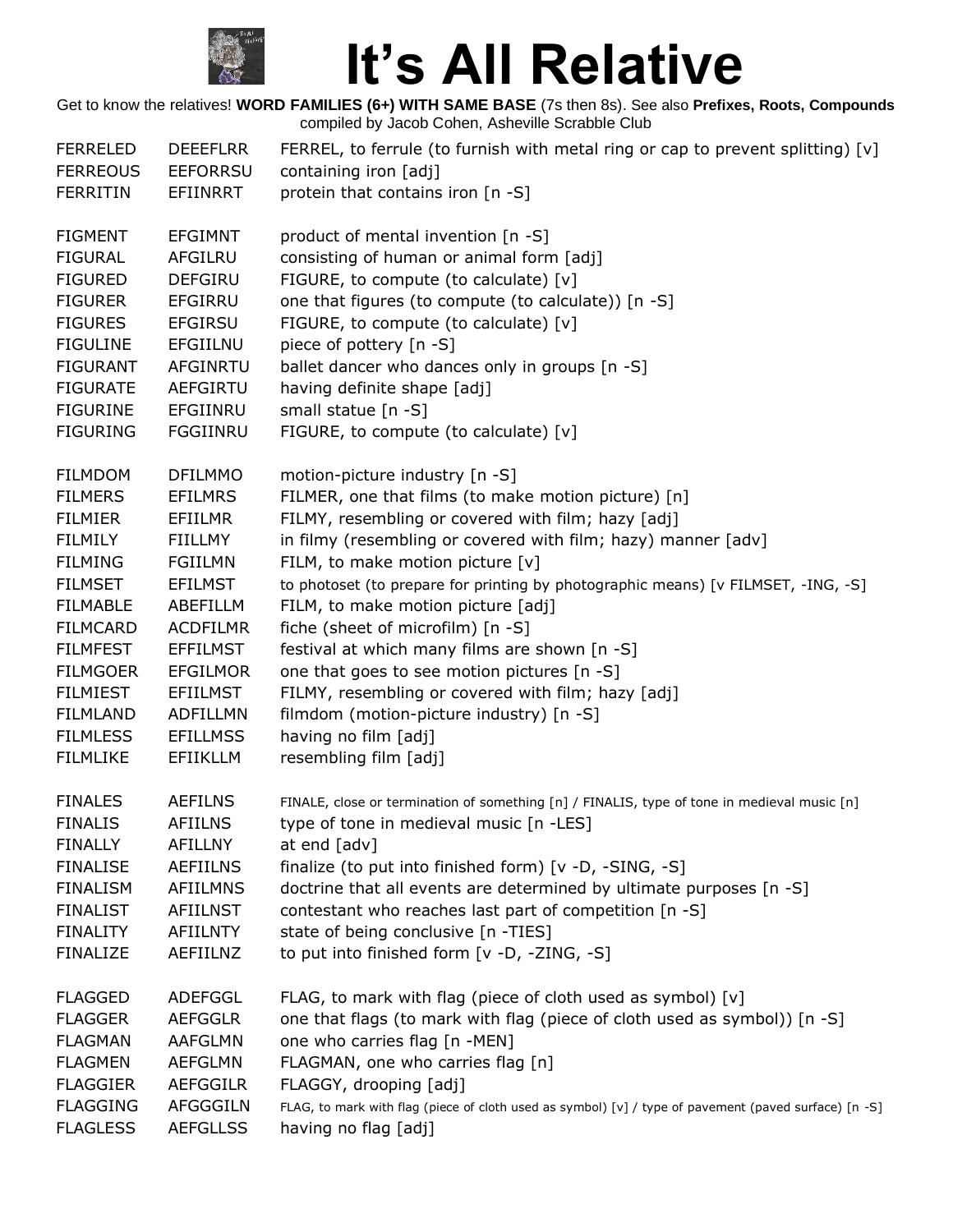

| <b>FLAGPOLE</b> | <b>AEFGLLOP</b> | pole on which flag is displayed [n -S]                                                                                                        |
|-----------------|-----------------|-----------------------------------------------------------------------------------------------------------------------------------------------|
| <b>FLAGSHIP</b> | <b>AFGHILPS</b> | ship bearing flag of fleet [n -S]                                                                                                             |
| <b>FLAMBEE</b>  | ABEEFLM         | flaming [adj]                                                                                                                                 |
| <b>FLAMBES</b>  | <b>ABEFLMS</b>  | FLAMBE, to douse with liqueur and ignite [v]                                                                                                  |
| <b>FLAMENS</b>  | <b>AEFLMNS</b>  | FLAMEN, priest of ancient Rome [n]                                                                                                            |
| <b>FLAMERS</b>  | <b>AEFLMRS</b>  | FLAMER, one that flames (to burn brightly) [n]                                                                                                |
| <b>FLAMIER</b>  | <b>AEFILMR</b>  | FLAMY, flaming [adj]                                                                                                                          |
| <b>FLAMING</b>  | <b>AFGILMN</b>  | FLAME, to burn brightly [v]                                                                                                                   |
| <b>FLAMBEAU</b> | AABEFLMU        | flaming torch [n -S, -X]                                                                                                                      |
| <b>FLAMBEED</b> | ABDEEFLM        | FLAMBE, to douse with liqueur and ignite [v]                                                                                                  |
| <b>FLAMEOUT</b> | <b>AEFLMOTU</b> | failure of jet engine in flight [n -S]                                                                                                        |
| <b>FLAMIEST</b> | <b>AEFILMST</b> | FLAMY, flaming [adj]                                                                                                                          |
| <b>FLAMINES</b> | <b>AEFILMNS</b> | FLAMEN, priest of ancient Rome [n]                                                                                                            |
| <b>FLAMINGO</b> | AFGILMNO        | wading bird [n -ES, -S]                                                                                                                       |
| <b>FLASHED</b>  | <b>ADEFHLS</b>  | FLASH, to send forth sudden burst of light [v]                                                                                                |
| <b>FLASHER</b>  | <b>AEFHLRS</b>  | one that flashes (to send forth sudden burst of light) [n -S]                                                                                 |
| <b>FLASHES</b>  | <b>AEFHLSS</b>  | FLASH, to send forth sudden burst of light [v]                                                                                                |
| <b>FLASHGUN</b> | <b>AFGHLNSU</b> | photographic apparatus [n -S]                                                                                                                 |
| <b>FLASHIER</b> | <b>AEFHILRS</b> | FLASHY, gaudy (tastelessly showy) [adj]                                                                                                       |
| <b>FLASHILY</b> | <b>AFHILLSY</b> | FLASHY, gaudy (tastelessly showy) [adv]                                                                                                       |
| <b>FLASHING</b> | <b>AFGHILNS</b> | FLASH, to send forth sudden burst of light [v] / sheet metal used in waterproofing roof [n -S]                                                |
|                 |                 |                                                                                                                                               |
| <b>FLATBED</b>  | <b>ABDEFLT</b>  | type of truck or trailer [n -S]                                                                                                               |
| <b>FLATCAP</b>  | <b>AACFLPT</b>  | type of hat [n -S]                                                                                                                            |
| <b>FLATCAR</b>  | <b>AACFLRT</b>  | railroad car without sides or roof [n -S]                                                                                                     |
| <b>FLATLET</b>  | AEFLLTT         | type of apartment (room or suite of rooms designed as residence and generally located in building occupied by more than one household) [n -S] |
| <b>FLATTED</b>  | <b>ADEFLTT</b>  | FLAT, to flatten (to make or become flat) [v]                                                                                                 |
| <b>FLATTEN</b>  | <b>AEFLNTT</b>  | to make or become flat [v -ED, -ING, -S]                                                                                                      |
| <b>FLATTER</b>  | <b>AEFLRTT</b>  | FLAT, having smooth or even surface [adj] / to praise excessively [v -ED, -ING, -S]                                                           |
| <b>FLATTIE</b>  | AEFILTT         | flat-heeled shoe [n -S]                                                                                                                       |
| <b>FLATTOP</b>  | <b>AFLOPTT</b>  | aircraft carrier [n -S]                                                                                                                       |
| <b>FLATBOAT</b> | <b>AABFLOTT</b> | flat-bottomed boat [n -S]                                                                                                                     |
| <b>FLATBROD</b> | <b>ABDFLORT</b> | rye wafer [n -S]                                                                                                                              |
| <b>FLATFISH</b> | <b>AFFHILST</b> | any of order of marine fishes [n -ES]                                                                                                         |
| <b>FLATFOOT</b> | <b>AFFLOOTT</b> | foot condition [n -FEET] / to walk with dragging gait [v -ED, -ING, -S]                                                                       |
| <b>FLATHEAD</b> | AADEFHLT        | marine food fish [n -S]                                                                                                                       |
| <b>FLATIRON</b> | <b>AFILNORT</b> | device for pressing clothes [n -S]                                                                                                            |
| <b>FLATLAND</b> | <b>AADFLLNT</b> | land lacking significant variation in elevation [n -S]                                                                                        |
| <b>FLATLINE</b> | <b>AEFILLNT</b> | to register as having no brain waves or heartbeat [v -D, -NING, -S]                                                                           |
| <b>FLATLING</b> | <b>AFGILLNT</b> | with flat side or edge [adv]                                                                                                                  |
| <b>FLATLONG</b> | AFGLLNOT        | flatling (with flat side or edge) [adv]                                                                                                       |
| <b>FLATMATE</b> | AAEFLMTT        | one with whom apartment is shared [n -S]                                                                                                      |
| <b>FLATNESS</b> | <b>AEFLNSST</b> | state of being flat (having smooth or even surface) [n -ES]                                                                                   |
| <b>FLATPACK</b> | <b>AACFKLPT</b> | package for integrated circuit [n -S]                                                                                                         |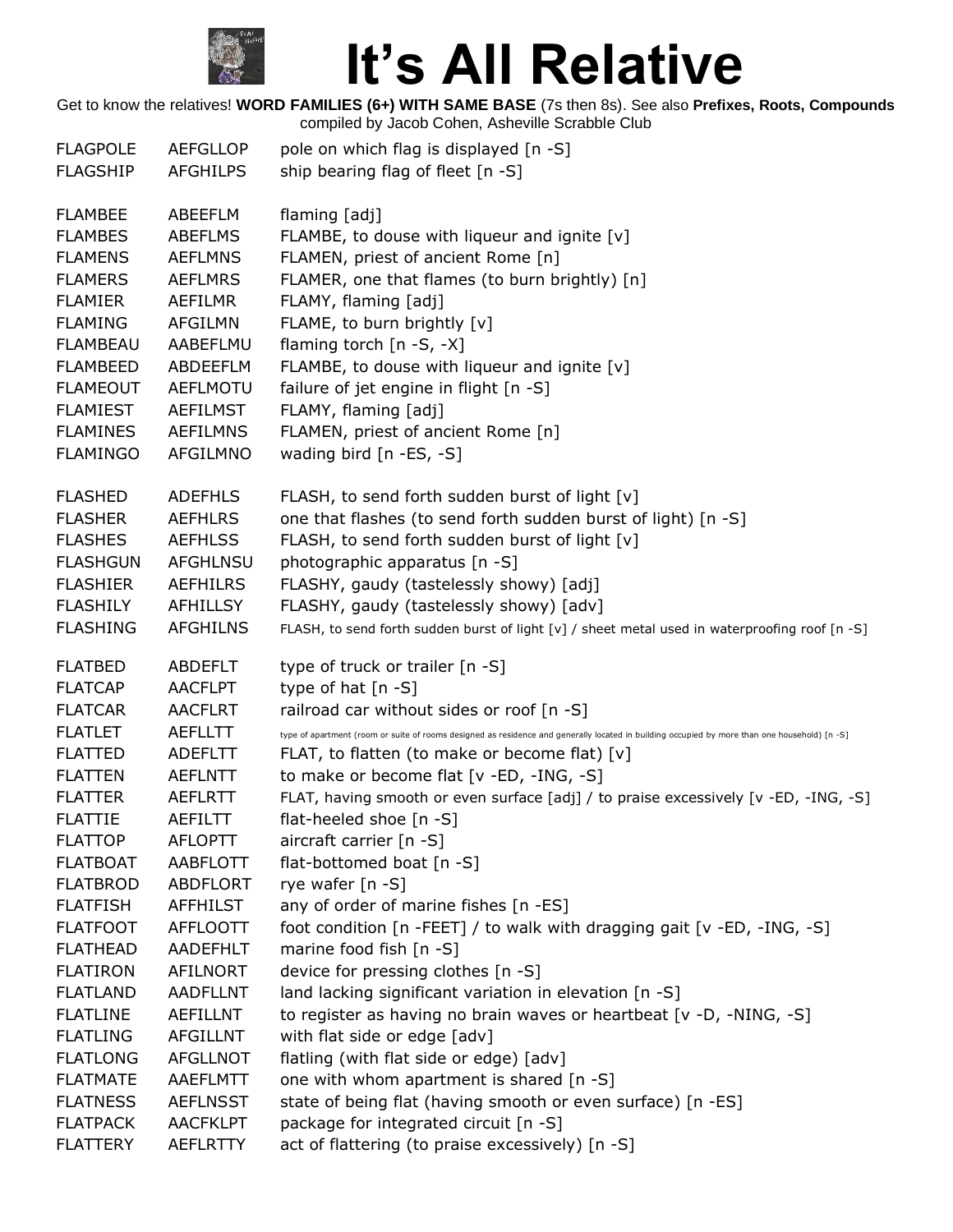

| <b>FLATTEST</b> | <b>AEFLSTTT</b> | FLAT, having smooth or even surface [adj]                                                                          |
|-----------------|-----------------|--------------------------------------------------------------------------------------------------------------------|
| <b>FLATTING</b> | <b>AFGILNTT</b> | FLAT, to flatten (to make or become flat) [v]                                                                      |
| <b>FLATTISH</b> | AFHILSTT        | somewhat flat [adj]                                                                                                |
| <b>FLATWARE</b> | <b>AAEFLRTW</b> | tableware that is fairly flat [n -S]                                                                               |
| <b>FLATWASH</b> | <b>AAFHLSTW</b> | flatwork (laundry that can be ironed mechanically) [n -ES]                                                         |
| <b>FLATWAYS</b> | <b>AAFLSTWY</b> | flatwise (with flat side in particular position) [adv]                                                             |
| <b>FLATWISE</b> | AEFILSTW        | with flat side in particular position [adv]                                                                        |
| <b>FLATWORK</b> | <b>AFKLORTW</b> | laundry that can be ironed mechanically [n -S]                                                                     |
| <b>FLATWORM</b> | <b>AFLMORTW</b> | flat-bodied worm [n -S]                                                                                            |
| <b>FLESHED</b>  | <b>DEEFHLS</b>  | FLESH, to plunge into flesh (soft body tissue) [v]                                                                 |
| <b>FLESHER</b>  | <b>EEFHLRS</b>  | one that removes flesh from animal hides [n -S]                                                                    |
| <b>FLESHES</b>  | <b>EEFHLSS</b>  | FLESH, to plunge into flesh (soft body tissue) [v]                                                                 |
| <b>FLESHLY</b>  | <b>EFHLLSY</b>  | pertaining to body [adj -LIER, -LIEST]                                                                             |
| <b>FLESHIER</b> | <b>EEFHILRS</b> | FLESHY, having much flesh [adj]                                                                                    |
| <b>FLESHILY</b> | <b>EFHILLSY</b> | FLESHY, having much flesh [adv]                                                                                    |
| <b>FLESHING</b> | <b>EFGHILNS</b> | distribution of lean and fat on animal [n -S] / FLESH, to plunge into flesh (soft body tissue) [v]                 |
| <b>FLESHPOT</b> | <b>EFHLOPST</b> | pot for cooking meat [n -S]                                                                                        |
| <b>FLIPPED</b>  | <b>DEFILPP</b>  | FLIP, to throw with brisk motion [v]                                                                               |
| <b>FLIPPER</b>  | <b>EFILPPR</b>  | broad, flat limb adapted for swimming [n -S] / FLIP, flippant (impudent (offensively bold or disrespectful)) [adj] |
| <b>FLIPFLOP</b> | <b>FFILLOPP</b> | to perform backward somersault [v -PPED, -PPING, -S]                                                               |
| <b>FLIPPANT</b> | <b>AFILNPPT</b> | impudent (offensively bold or disrespectful) [adj]                                                                 |
| <b>FLIPPEST</b> | <b>EFILPPST</b> | FLIP, flippant (impudent (offensively bold or disrespectful)) [adj]                                                |
| <b>FLIPPIER</b> | <b>EFIILPPR</b> | FLIPPY, flaring at bottom [adj]                                                                                    |
| <b>FLIPPING</b> | <b>FGIILNPP</b> | FLIP, to throw with brisk motion [v]                                                                               |
| <b>FLOATED</b>  | <b>ADEFLOT</b>  | FLOAT, to rest or remain on surface of liquid [v]                                                                  |
| <b>FLOATEL</b>  | <b>AEFLLOT</b>  | houseboat used as hotel [n -S]                                                                                     |
| <b>FLOATER</b>  | <b>AEFLORT</b>  | one that floats (to rest or remain on surface of liquid) [n -S]                                                    |
| <b>FLOATAGE</b> | AAEFGLOT        | flotage (act of floating (to rest or remain on surface of liquid)) [n -S]                                          |
| <b>FLOATIER</b> | <b>AEFILORT</b> | FLOATY, tending to float [adj]                                                                                     |
| <b>FLOATING</b> | <b>AFGILNOT</b> | FLOAT, to rest or remain on surface of liquid [v]                                                                  |
| <b>FLOPPED</b>  | <b>DEFLOPP</b>  | FLOP, to fall heavily and noisily [v]                                                                              |
| <b>FLOPPER</b>  | <b>EFLOPPR</b>  | one that flops (to fall heavily and noisily) [n -S]                                                                |
| <b>FLOPOVER</b> | <b>EFLOOPRV</b> | defect in television reception [n -S]                                                                              |
| <b>FLOPPIER</b> | <b>EFILOPPR</b> | FLOPPY, soft and flexible [adj]                                                                                    |
| <b>FLOPPIES</b> | <b>EFILOPPS</b> | FLOPPY, type of computer disk [n]                                                                                  |
| <b>FLOPPILY</b> | <b>FILLOPPY</b> | FLOPPY, soft and flexible [adv]                                                                                    |
| <b>FLOPPING</b> | <b>FGILNOPP</b> | FLOP, to fall heavily and noisily [v]                                                                              |
| <b>FLORALS</b>  | <b>AFLLORS</b>  | FLORAL, design having flowers [n]                                                                                  |
| <b>FLORETS</b>  | <b>EFLORST</b>  | FLORET, small flower [n]                                                                                           |
| <b>FLORIST</b>  | <b>FILORST</b>  | grower or seller of flowers [n -S]                                                                                 |
| <b>FLOWERS</b>  | <b>EFLORSW</b>  | FLOWER, to put forth flowers (reproductive structures of seed-bearing plants) [v]                                  |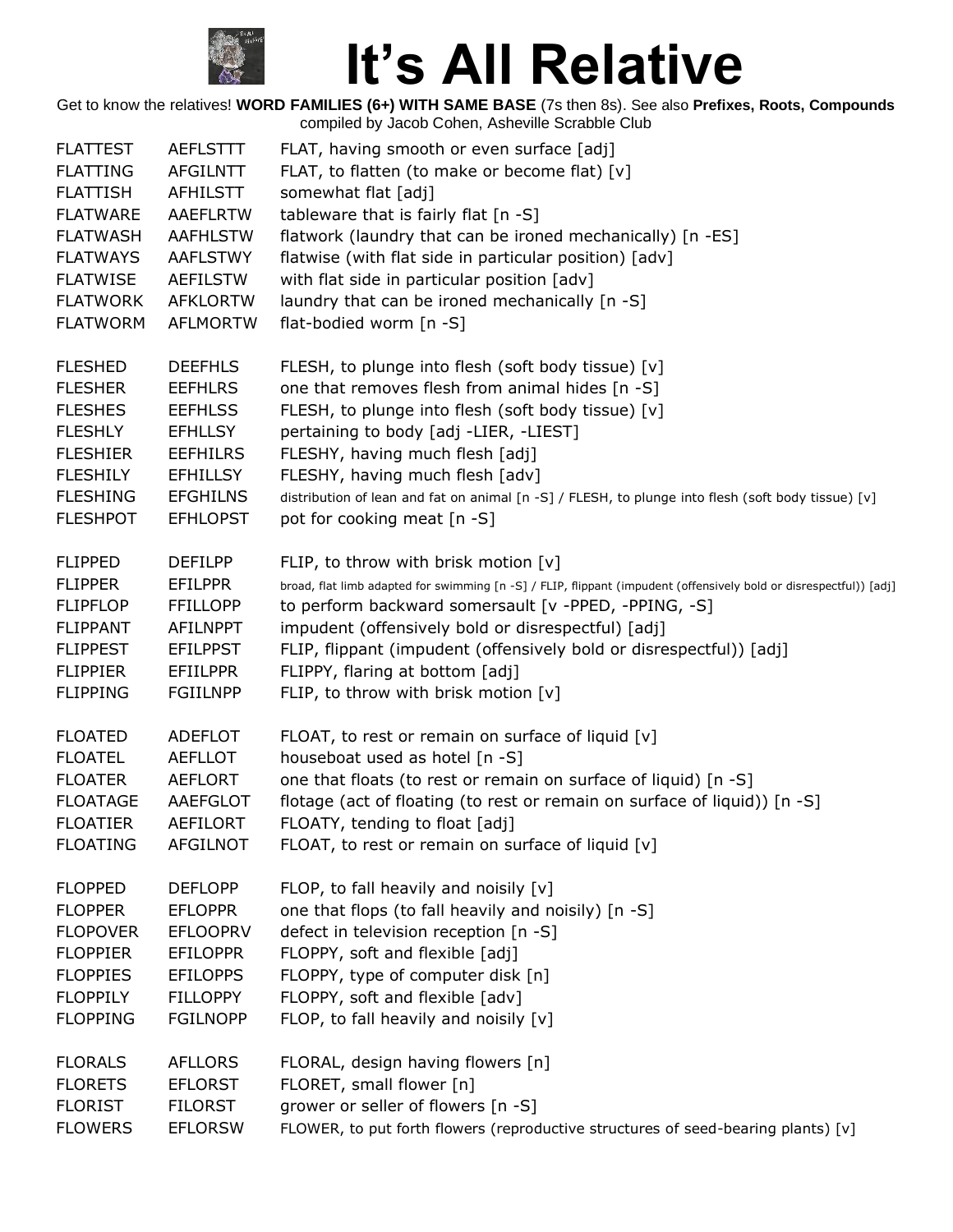

| <b>FLOWERY</b>  | <b>EFLORWY</b>  | abounding in flowers [adj -RIER, -RIEST]                                                                                   |
|-----------------|-----------------|----------------------------------------------------------------------------------------------------------------------------|
| <b>FLORALLY</b> | <b>AFLLLORY</b> | in manner like that of flower [adv]                                                                                        |
| <b>FLOWERED</b> | <b>DEEFLORW</b> | FLOWER, to put forth flowers (reproductive structures of seed-bearing plants) [v]                                          |
| <b>FLOWERER</b> | <b>EEFLORRW</b> | plant that flowers at certain time [n -S]                                                                                  |
| <b>FLOWERET</b> | <b>EEFLORTW</b> | floret (small flower) [n -S]                                                                                               |
| <b>FLORIDLY</b> | <b>DFILLORY</b> | FLORID, ruddy (having healthy, reddish color) [adv]                                                                        |
| <b>FLORIGEN</b> | <b>EFGILNOR</b> | plant hormone [n -S]                                                                                                       |
| <b>FLOSSED</b>  | <b>DEFLOSS</b>  | FLOSS, to clean between teeth with thread [v]                                                                              |
| <b>FLOSSER</b>  | <b>EFLORSS</b>  | one that flosses (to clean between teeth with thread) [n -S]                                                               |
| <b>FLOSSES</b>  | <b>EFLOSSS</b>  | FLOSS, to clean between teeth with thread [v]                                                                              |
| <b>FLOSSIER</b> | <b>EFILORSS</b> | FLOSSY, resembling floss (soft, light fiber) [adj]                                                                         |
| <b>FLOSSILY</b> | <b>FILLOSSY</b> | FLOSSY, resembling floss (soft, light fiber) [adv]                                                                         |
| <b>FLOSSING</b> | <b>FGILNOSS</b> | act of one that flosses [n -S] / FLOSS, to clean between teeth with thread [v]                                             |
| <b>FLUORIC</b>  | <b>CFILORU</b>  | FLUOR, fluorite (mineral (naturally occurring inorganic substance having characteristic set of physical properties)) [adj] |
| <b>FLUORID</b>  | <b>DFILORU</b>  | fluoride (compound of fluorine) [n -S]                                                                                     |
| <b>FLUORIN</b>  | <b>FILNORU</b>  | fluorine (gaseous element) [n -S]                                                                                          |
| <b>FLUORENE</b> | EEFLNORU        | chemical compound [n -S]                                                                                                   |
| <b>FLUORIDE</b> | DEFILORU        | compound of fluorine [n -S]                                                                                                |
| <b>FLUORINE</b> | EFILNORU        | gaseous element [n -S]                                                                                                     |
| <b>FOAMERS</b>  | <b>AEFMORS</b>  | FOAMER, one that foams (to form foam (light, bubbly, gas and liquid mass)) [n]                                             |
| <b>FOAMIER</b>  | <b>AEFIMOR</b>  | FOAMY, covered with foam [adj]                                                                                             |
| <b>FOAMILY</b>  | AFILMOY         | in foamy (covered with foam) manner [adv]                                                                                  |
| <b>FOAMING</b>  | <b>AFGIMNO</b>  | FOAM, to form foam (light, bubbly, gas and liquid mass) [v]                                                                |
| <b>FOAMABLE</b> | AABEFLMO        | FOAM, to form foam (light, bubbly, gas and liquid mass) [adj]                                                              |
| <b>FOAMIEST</b> | <b>AEFIMOST</b> | FOAMY, covered with foam [adj]                                                                                             |
| <b>FOAMLESS</b> | <b>AEFLMOSS</b> | being without foam [adj]                                                                                                   |
| <b>FOAMLIKE</b> | <b>AEFIKLMO</b> | resembling foam [adj]                                                                                                      |
| <b>FOCALLY</b>  | <b>ACFLLOY</b>  | with regard to focus [adv]                                                                                                 |
| <b>FOCUSED</b>  | <b>CDEFOSU</b>  | FOCUS, to bring to focus [v]                                                                                               |
| <b>FOCUSER</b>  | <b>CEFORSU</b>  | one that focuses (to bring to focus) [n -S]                                                                                |
| <b>FOCUSES</b>  | <b>CEFOSSU</b>  | FOCUS, point at which rays converge or from which they diverge [n] / FOCUS, to bring to focus [v]                          |
| <b>FOCALISE</b> | <b>ACEFILOS</b> | to focalize (to focus (to bring to focus)) [v -D, -SING, -S]                                                               |
| <b>FOCALIZE</b> | <b>ACEFILOZ</b> | to focus (to bring to focus) [v -D, -ZING, -S]                                                                             |
| <b>FOCUSING</b> | <b>CFGINOSU</b> | FOCUS, to bring to focus [v]                                                                                               |
| <b>FOCUSSED</b> | <b>CDEFOSSU</b> | FOCUS, to bring to focus [v]                                                                                               |
| <b>FOCUSSES</b> | <b>CEFOSSSU</b> | FOCUS, to bring to focus [v]                                                                                               |
| <b>FOGYDOM</b>  | <b>DFGMOOY</b>  | all fogies [n -S]                                                                                                          |
| <b>FOGYISH</b>  | <b>FGHIOSY</b>  | FOGY, old-fashioned person [adj]                                                                                           |
| <b>FOGYISM</b>  | <b>FGIMOSY</b>  | old-fashioned behavior [n -S]                                                                                              |
| <b>FOGEYDOM</b> | <b>DEFGMOOY</b> | fogydom (all fogies) [n -S]                                                                                                |
| <b>FOGEYISH</b> | <b>EFGHIOSY</b> | FOGEY, fogy (old-fashioned person) [adj]                                                                                   |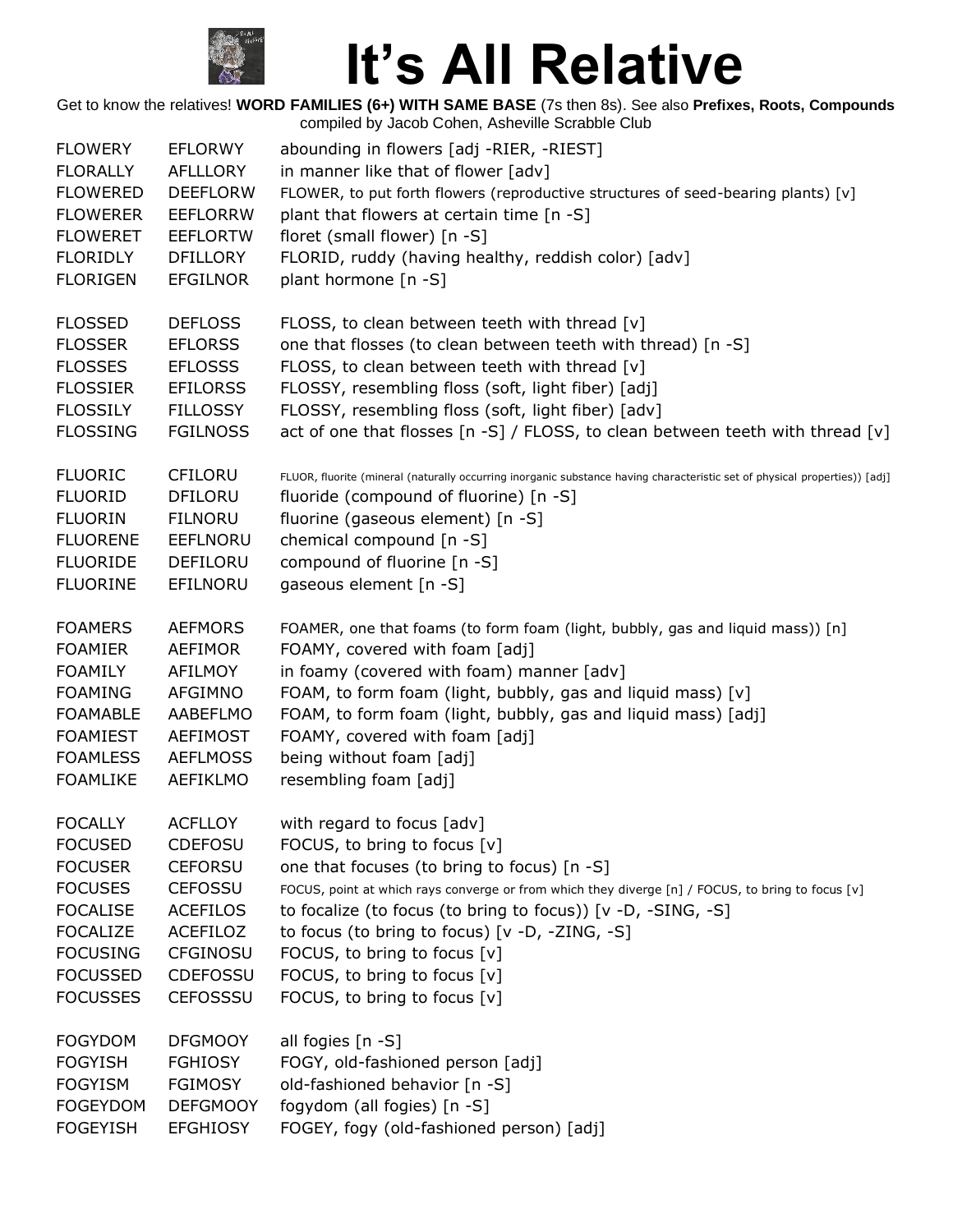

| <b>FOGEYISM</b> | <b>EFGIMOSY</b> | fogyism (old-fashioned behavior) [n -S]                                                       |
|-----------------|-----------------|-----------------------------------------------------------------------------------------------|
| <b>FOLDERS</b>  | <b>DEFLORS</b>  | FOLDER, one that folds (to lay one part over another part of) [n]                             |
| <b>FOLDING</b>  | <b>DFGILNO</b>  | FOLD, to lay one part over another part of $[v]$                                              |
| <b>FOLDOUT</b>  | <b>DFLOOTU</b>  | gatefold (folded insert in book or magazine) [n -S]                                           |
| <b>FOLDUPS</b>  | <b>DFLOPSU</b>  | FOLDUP, object that folds up [n]                                                              |
| <b>FOLDABLE</b> | ABDEFLLO        | FOLD, to lay one part over another part of [adj]                                              |
| <b>FOLDAWAY</b> | <b>AADFLOWY</b> | designed to fold out of way [adj] / object designed to be folded out of way [n -S]            |
| <b>FOLDBOAT</b> | <b>ABDFLOOT</b> | faltboat (collapsible boat resembling kayak) [n -S]                                           |
| <b>FOLKIER</b>  | <b>EFIKLOR</b>  | FOLKIE, being in style of folk music [adj] / FOLKY [adj]                                      |
| <b>FOLKIES</b>  | <b>EFIKLOS</b>  | FOLKIE, performer of folk music [n] / FOLKY, folkie (performer of folk music) [n]             |
| <b>FOLKISH</b>  | <b>FHIKLOS</b>  | characteristic of common people [adj]                                                         |
| <b>FOLKMOT</b>  | <b>FKLMOOT</b>  | folkmoot (general assembly of people in early England) [n -S]                                 |
| <b>FOLKWAY</b>  | <b>AFKLOWY</b>  | traditional custom of people [n -S]                                                           |
| <b>FOLKIEST</b> | <b>EFIKLOST</b> | FOLKIE, being in style of folk music [adj] / FOLKY [adj]                                      |
| <b>FOLKLIFE</b> | <b>EFFIKLLO</b> | traditions, skills, and products of people [n -S, -IVES]                                      |
| <b>FOLKLIKE</b> | <b>EFIKKLLO</b> | folkish (characteristic of common people) [adj]                                               |
| <b>FOLKLORE</b> | <b>EFKLLOOR</b> | lore of people [n -S]                                                                         |
| <b>FOLKMOOT</b> | <b>FKLMOOOT</b> | general assembly of people in early England [n -S]                                            |
| <b>FOLKMOTE</b> | <b>EFKLMOOT</b> | folkmoot (general assembly of people in early England) [n -S]                                 |
| <b>FOLKSIER</b> | <b>EFIKLORS</b> | FOLKSY, friendly (inclined to approve, help, or support) [adj]                                |
| <b>FOLKSILY</b> | <b>FIKLLOSY</b> | FOLKSY, friendly (inclined to approve, help, or support) [adv]                                |
| <b>FOLKSONG</b> | <b>FGKLNOOS</b> | song of folk music of area [n -S]                                                             |
| <b>FOLKTALE</b> | <b>AEFKLLOT</b> | tale forming part of oral tradition of people [n -S]                                          |
| <b>FORKERS</b>  | <b>EFKORRS</b>  | FORKER, one that forks (to work with fork (pronged implement)) [n]                            |
| <b>FORKFUL</b>  | <b>FFKLORU</b>  | as much as fork will hold [n -S, -KSFUL]                                                      |
| <b>FORKIER</b>  | <b>EFIKORR</b>  | FORKY, resembling fork [adj]                                                                  |
| <b>FORKING</b>  | <b>FGIKNOR</b>  | FORK, to work with fork (pronged implement) [v]                                               |
| <b>FORKBALL</b> | <b>ABFKLLOR</b> | breaking pitch in baseball [n -S]                                                             |
| <b>FORKEDLY</b> | <b>DEFKLORY</b> | FORK, to work with fork (pronged implement) [adv]                                             |
| <b>FORKIEST</b> | <b>EFIKORST</b> | FORKY, resembling fork [adj]                                                                  |
| <b>FORKLESS</b> | <b>EFKLORSS</b> | having no fork [adj]                                                                          |
| <b>FORKLIFT</b> | <b>FFIKLORT</b> | to raise or transport by means of forklift (machine with projecting prongs) [v -ED, -ING, -S] |
| <b>FORKLIKE</b> | <b>EFIKKLOR</b> | resembling fork [adj]                                                                         |
| <b>FORKSFUL</b> | <b>FFKLORSU</b> | FORKFUL, as much as fork will hold [n]                                                        |
| <b>FOURCHEE</b> | <b>CEEFHORU</b> | having end of each arm forked -- used of heraldic cross [adj]                                 |
| <b>FORTIES</b>  | <b>EFIORST</b>  | FORTY, number [n]                                                                             |
| <b>FOURTHS</b>  | <b>FHORSTU</b>  | FOURTH, one of four equal parts [n]                                                           |
| <b>FORTIETH</b> | <b>EFHIORTT</b> | one of forty equal parts [n -S]                                                               |
| <b>FORTYISH</b> | <b>FHIORSTY</b> | being about forty years old [adj]                                                             |
| <b>FOUREYED</b> | <b>DEEFORUY</b> | wearing eyeglasses (lens used to aid vision) [adj]                                            |
| <b>FOURFOLD</b> | <b>DFFLOORU</b> | four times as great [adj]                                                                     |
| <b>FOURPLEX</b> | <b>EFLOPRUX</b> | quadplex (building having four units) [n -ES]                                                 |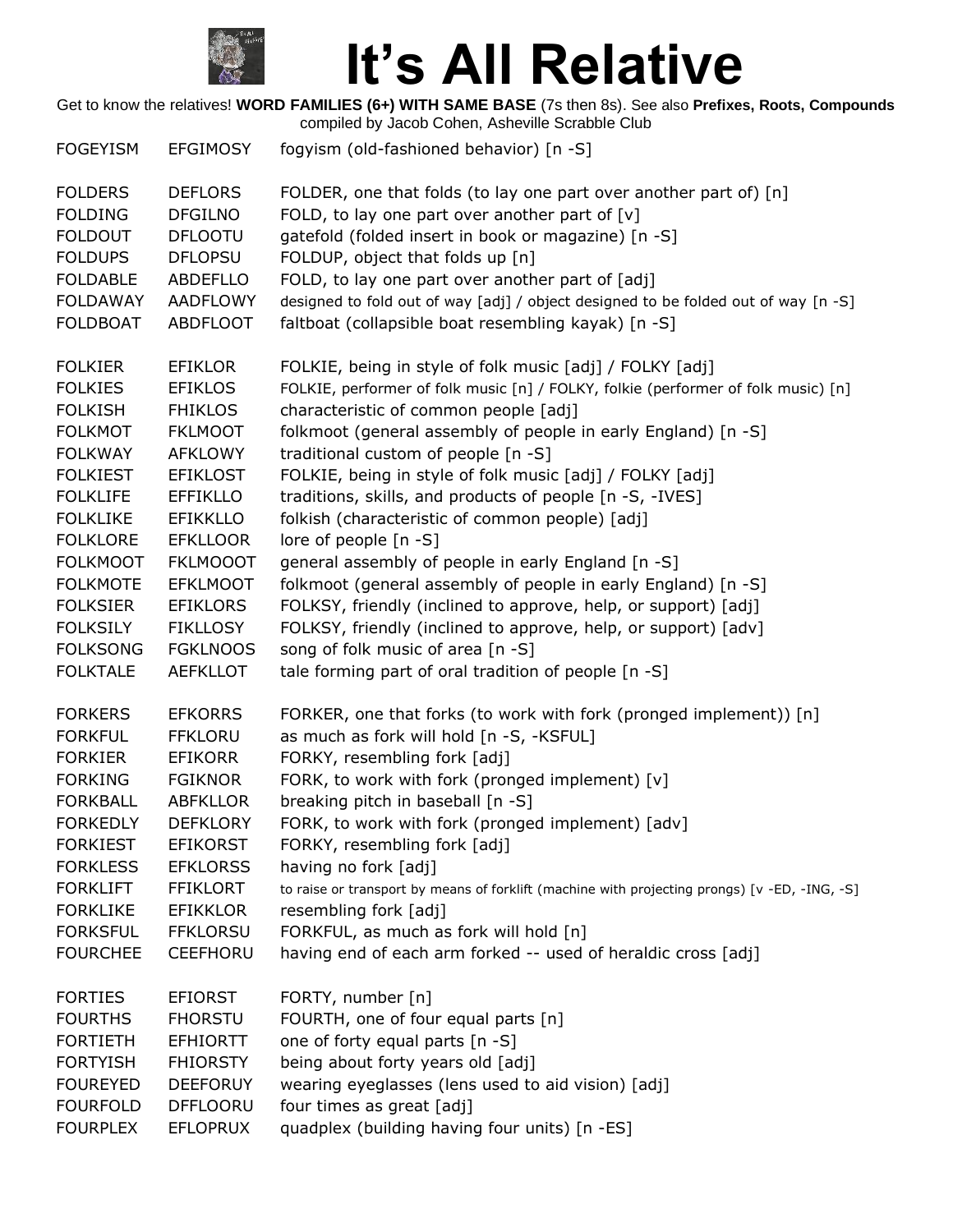

| <b>FOURSOME</b><br><b>FOURTEEN</b><br><b>FOURTHLY</b> | EFMOORSU<br><b>EEFNORTU</b><br><b>FHLORTUY</b>     | group of four [n -S]<br>number $[n - S]$<br>in fourth place [adv]                                                                    |
|-------------------------------------------------------|----------------------------------------------------|--------------------------------------------------------------------------------------------------------------------------------------|
| <b>FOVEATE</b><br><b>FOVEOLA</b><br><b>FOVEOLE</b>    | <b>AEEFOTV</b><br><b>AEFLOOV</b><br><b>EEFLOOV</b> | FOVEA, shallow anatomical depression [adj]<br>small fovea [n -E, -S]<br>foveola (small fovea) [n -S]                                 |
| <b>FOVEATED</b>                                       | <b>ADEEFOTV</b>                                    | FOVEA, shallow anatomical depression [adj]                                                                                           |
| <b>FOVEOLAR</b>                                       | <b>AEFLOORV</b>                                    | FOVEOLA, small fovea [adj]                                                                                                           |
| <b>FOVEOLET</b>                                       | <b>EEFLOOTV</b>                                    | foveola (small fovea) [n -S]                                                                                                         |
| <b>FOXFIRE</b><br><b>FOXFISH</b>                      | <b>EFFIORX</b><br><b>FFHIOSX</b>                   | glow produced by certain fungi on decaying wood [n -S]<br>large shark [n -ES]                                                        |
| <b>FOXHOLE</b>                                        | <b>EFHLOOX</b>                                     | small pit used for cover in battle area [n -S]                                                                                       |
| <b>FOXHUNT</b>                                        | <b>FHNOTUX</b>                                     | to hunt with hounds for fox [v -ED, -ING, -S]                                                                                        |
| <b>FOXIEST</b>                                        | <b>EFIOSTX</b>                                     | FOXY, crafty (skillful in deceiving) [adj]                                                                                           |
| <b>FOXINGS</b><br><b>FOXLIKE</b><br><b>FOXSKIN</b>    | <b>FGINOSX</b><br><b>EFIKLOX</b><br><b>FIKNOSX</b> | FOXING, piece of material used to cover upper portion of shoe [n]<br>resembling fox (carnivorous mammal) [adj]<br>skin of fox [n -S] |
| <b>FOXTAIL</b>                                        | <b>AFILOTX</b>                                     | tail of fox [n -S]                                                                                                                   |
| <b>FOXTROT</b>                                        | <b>FOORTTX</b>                                     | to dance fox trot (dance for couples) [v -TTED, -TTING, -S]                                                                          |
| <b>FOXBERRY</b>                                       | <b>BEFORRXY</b>                                    | cowberry (pasture shrub) [n -RRIES]                                                                                                  |
| <b>FOXGLOVE</b>                                       | <b>EFGLOOVX</b>                                    | flowering plant [n -S]                                                                                                               |
| <b>FOXHOUND</b>                                       | <b>DFHNOOUX</b>                                    | hunting dog [n -S]                                                                                                                   |
| <b>FOXINESS</b>                                       | <b>EFINOSSX</b>                                    | state of being foxy (crafty (skillful in deceiving)) [n -ES]                                                                         |
| <b>FRACKED</b>                                        | <b>ACDEFKR</b>                                     | FRACK, to engage in fracking [v]                                                                                                     |
| <b>FRACTAL</b>                                        | <b>AACFLRT</b>                                     | complex geometric curve [n -S]                                                                                                       |
| <b>FRACTED</b>                                        | <b>ACDEFRT</b>                                     | broken (shattered) [adj]                                                                                                             |
| <b>FRACTUR</b>                                        | <b>ACFRRTU</b>                                     | fraktur (style of type) [n -S]                                                                                                       |
| <b>FRACTUS</b>                                        | <b>ACFRSTU</b>                                     | ragged cloud [n -TI]                                                                                                                 |
| <b>FRAKTUR</b>                                        | AFKRRTU                                            | style of type [n -S]                                                                                                                 |
| <b>FRACKING</b>                                       | <b>ACFGIKNR</b>                                    | FRACK, to engage in fracking [v] / injection of fluid into shale beds in order to free up petroleum reserves [n -S]                  |
| <b>FRACTION</b>                                       | <b>ACFINORT</b>                                    | to divide into portions [v -ED, -ING, -S]                                                                                            |
| <b>FRACTURE</b>                                       | <b>ACEFRRTU</b>                                    | to break (to reduce to fragments) [v -D, -RING, -S]                                                                                  |
| <b>FREAKED</b>                                        | <b>ADEEFKR</b>                                     | FREAK, to streak with color [v]                                                                                                      |
| <b>FREAKIER</b>                                       | <b>AEEFIKRR</b>                                    | FREAKY, freakish (unusual (something that is usual (ordinary))) [adj]                                                                |
| <b>FREAKILY</b>                                       | <b>AEFIKLRY</b>                                    | in freaky (freakish (unusual (not usual))) manner [adv]                                                                              |
| <b>FREAKING</b>                                       | <b>AEFGIKNR</b>                                    | FREAK, to streak with color [v]                                                                                                      |
| <b>FREAKISH</b>                                       | <b>AEFHIKRS</b>                                    | unusual (not usual) [adj]                                                                                                            |
| <b>FREAKOUT</b>                                       | <b>AEFKORTU</b>                                    | event marked by wild excitement [n -S]                                                                                               |
| <b>FREEBEE</b>                                        | <b>BEEEEFR</b>                                     | freebie (something given or received without charge) [n -S]                                                                          |
| <b>FREEBIE</b>                                        | <b>BEEEFIR</b>                                     | something given or received without charge [n -S]                                                                                    |
| <b>FREEDOM</b>                                        | <b>DEEFMOR</b>                                     | state of being free (not subject to restriction or control) [n -S]                                                                   |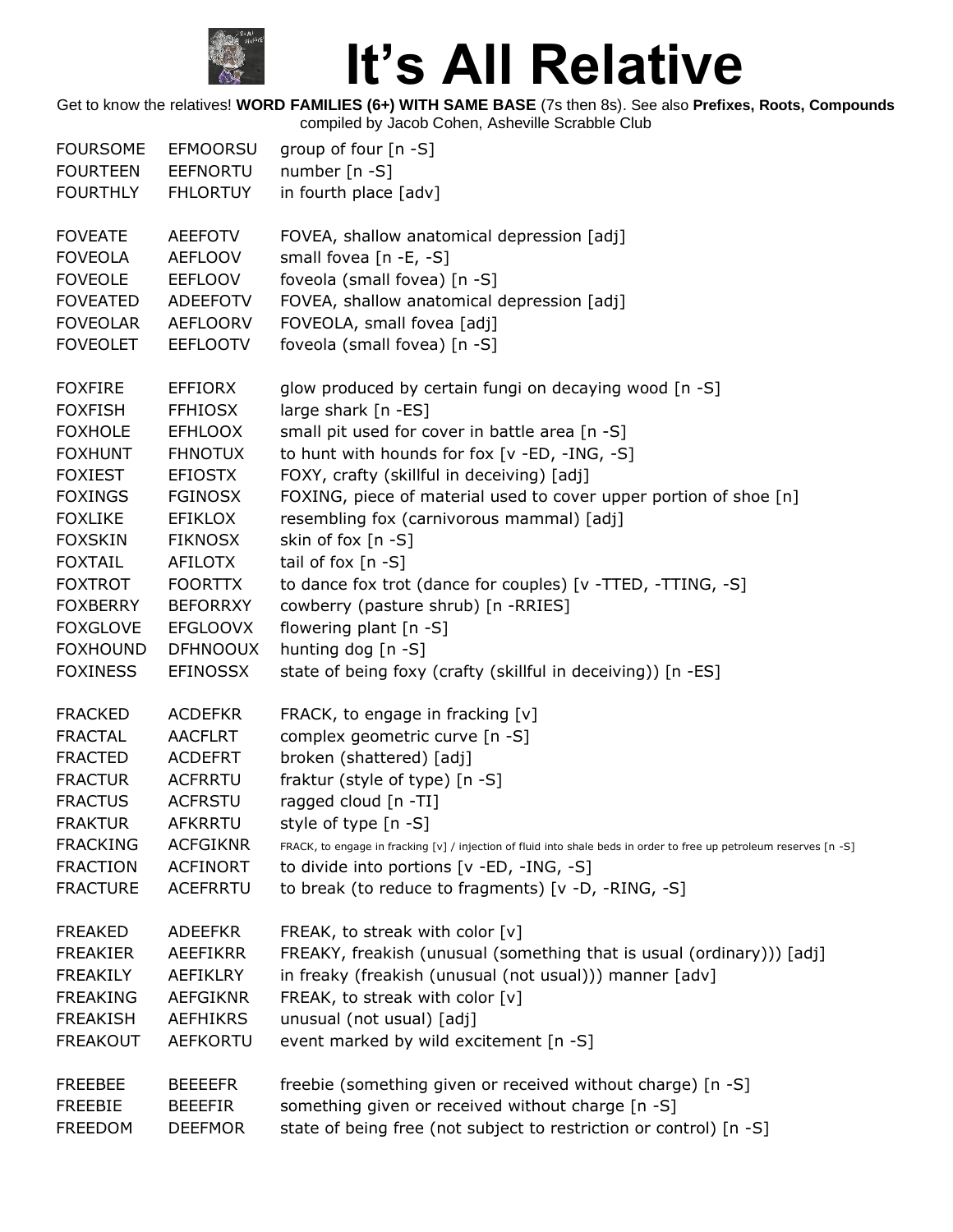

| <b>FREEGAN</b>  | <b>AEEFGNR</b>  | activist who scavenges for free food to reduce consumption of resources [n -S]                                            |
|-----------------|-----------------|---------------------------------------------------------------------------------------------------------------------------|
| <b>FREEING</b>  | <b>EEFGINR</b>  | FREE, to make free [v]                                                                                                    |
| <b>FREEMAN</b>  | <b>AEEFMNR</b>  | one who is free [n -MEN]                                                                                                  |
| <b>FREEWAY</b>  | <b>AEEFRWY</b>  | express highway [n -S]                                                                                                    |
| <b>FREEBASE</b> | <b>ABEEEFRS</b> | to use form of cocaine that is inhaled [v -D, -SING, -S]                                                                  |
| <b>FREEBOOT</b> | <b>BEEFOORT</b> | to plunder (to rob of goods by force) [v -ED, -ING, -S]                                                                   |
| <b>FREEBORN</b> | <b>BEEFNORR</b> | born free [adj]                                                                                                           |
| <b>FREEDMAN</b> | <b>ADEEFMNR</b> | man who has been freed from slavery [n -MEN]                                                                              |
| <b>FREEFORM</b> | <b>EEFFMORR</b> | having free-flowing design or shape [adj]                                                                                 |
| <b>FREEHAND</b> | <b>ADEEFHNR</b> | drawn by hand without mechanical aids [adj]                                                                               |
| <b>FREEHOLD</b> | <b>DEEFHLOR</b> | form of tenure of real property [n -S]                                                                                    |
| <b>FREELOAD</b> | <b>ADEEFLOR</b> | to live at expense of others [v -ED, -ING, -S]                                                                            |
| <b>FREENESS</b> | <b>EEEFNRSS</b> | freedom (state of being free (not subject to restriction or control)) [n -ES]                                             |
| <b>FREERIDE</b> | <b>DEEEFIRR</b> | type of snowboard [n -S]                                                                                                  |
| <b>FREEWARE</b> | <b>AEEEFRRW</b> | software distributed without charge [n -S]                                                                                |
| <b>FREEWILL</b> | EEFILLRW        | voluntary [adj]                                                                                                           |
| <b>FRESCOS</b>  | <b>CEFORSS</b>  | FRESCO, to paint on surface of plaster [v]                                                                                |
| <b>FRESHED</b>  | <b>DEEFHRS</b>  | FRESH, to freshen (to make or become fresh) [v]                                                                           |
| <b>FRESHEN</b>  | <b>EEFHNRS</b>  | to make or become fresh [v -ED, -ING, -S]                                                                                 |
| <b>FRESHER</b>  | <b>EEFHRRS</b>  | FRESH, new (existing only short time) [adj] / freshman (first-year student at high school, university, or college) [n -S] |
| <b>FRESHES</b>  | <b>EEFHRSS</b>  | FRESH, to freshen (to make or become fresh) [v]                                                                           |
| <b>FRESHET</b>  | <b>EEFHRST</b>  | sudden overflow of stream [n -S]                                                                                          |
| <b>FRESHLY</b>  | <b>EFHLRSY</b>  | in fresh (new (existing only short time)) manner [adv]                                                                    |
| <b>FROSHES</b>  | <b>EFHORSS</b>  | FROSH, freshman (first-year student at high school, university, or college) [n]                                           |
| <b>FRESHEST</b> | <b>EEFHRSST</b> | FRESH, new (existing only short time) [adj]                                                                               |
| <b>FRESHING</b> | <b>EFGHINRS</b> | FRESH, to freshen (to make or become fresh) [v]                                                                           |
| <b>FRESHMAN</b> | <b>AEFHMNRS</b> | first-year student at high school, university, or college [n -MEN]                                                        |
| <b>FRETFUL</b>  | <b>EFFLRTU</b>  | inclined to fret [adj]                                                                                                    |
| <b>FRETTED</b>  | <b>DEEFRTT</b>  | FRET, to worry (to feel anxious and uneasy about something) [v]                                                           |
| <b>FRETTER</b>  | EEFRRTT         | one that frets (to worry (to feel anxious and uneasy about something)) [n -S]                                             |
| <b>FRETLESS</b> | <b>EEFLRSST</b> | having no fretwork [adj]                                                                                                  |
| <b>FRETSOME</b> | <b>EEFMORST</b> | fretful (inclined to fret) [adj]                                                                                          |
| <b>FRETTIER</b> | <b>EEFIRRTT</b> | FRETTY, fretful (inclined to fret) [adj]                                                                                  |
| <b>FRETTING</b> | <b>EFGINRTT</b> | FRET, to worry (to feel anxious and uneasy about something) [v]                                                           |
| <b>FRILLED</b>  | <b>DEFILLR</b>  | FRILL, to provide with frill (ornamental ruffled edge) [v]                                                                |
| <b>FRILLER</b>  | <b>EFILLRR</b>  | one that frills (to provide with frill (ornamental ruffled edge)) [n -S]                                                  |
| <b>FRILLERY</b> | EFILLRRY        | arrangement of frills [n -RIES]                                                                                           |
| <b>FRILLIER</b> | <b>EFIILLRR</b> | FRILLY, having frills [adj]                                                                                               |
| <b>FRILLIES</b> | <b>EFIILLRS</b> | item of women's underwear [n FRILLIES]                                                                                    |
| <b>FRILLING</b> | <b>FGIILLNR</b> | arrangement of frills [n -S] / FRILL, to provide with frill (ornamental ruffled edge) [v]                                 |
| <b>FRIZERS</b>  | <b>EFIRRSZ</b>  | FRIZER, frizzer (one that frizzes (to form into small, tight curls)) [n]                                                  |
| <b>FRIZING</b>  | FGIINRZ         | FRIZ, to frizz (to form into small, tight curls) [v]                                                                      |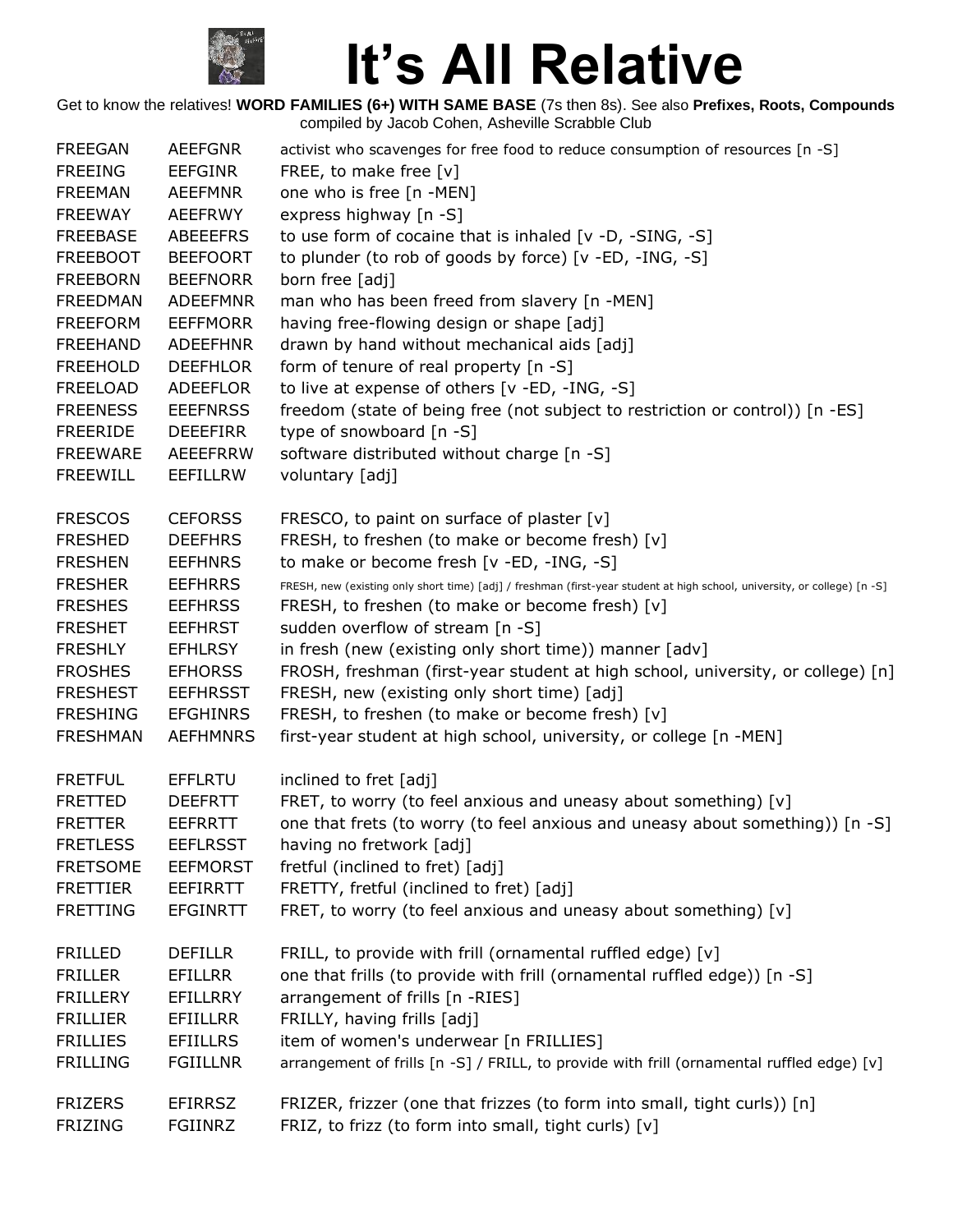

| <b>FRIZZED</b>  | <b>DEFIRZZ</b>  | FRIZZ, to form into small, tight curls $[v]$                                                                      |
|-----------------|-----------------|-------------------------------------------------------------------------------------------------------------------|
| <b>FRIZZER</b>  | EFIRRZZ         | one that frizzes (to form into small, tight curls) [n -S]                                                         |
| <b>FRIZZES</b>  | <b>EFIRSZZ</b>  | FRIZZ, to form into small, tight curls [v]                                                                        |
| <b>FRIZZLE</b>  | EFILRZZ         | to frizz (to form into small, tight curls) [v -D, -LING, -S]                                                      |
| <b>FRIZZLY</b>  | <b>FILRYZZ</b>  | frizzy (tightly curled) [adj -LIER, -LIEST]                                                                       |
| <b>FRIZETTE</b> | <b>EEFIRTTZ</b> | frizzed fringe of hair [n -S]                                                                                     |
| <b>FRIZZIER</b> | EFIIRRZZ        | FRIZZY, tightly curled [adj]                                                                                      |
| <b>FRIZZIES</b> | <b>EFIIRSZZ</b> | frizzy hair [n FRIZZIES]                                                                                          |
| <b>FRIZZILY</b> | <b>FIILRYZZ</b> | in frizzy (tightly curled) manner [adv]                                                                           |
| <b>FRIZZING</b> | FGIINRZZ        | FRIZZ, to form into small, tight curls [v]                                                                        |
| <b>FRIZZLER</b> | <b>EFILRRZZ</b> | one that frizzles (to frizz (to form into small, tight curls)) [n -S]                                             |
|                 |                 |                                                                                                                   |
| <b>FROGEYE</b>  | <b>EEFGORY</b>  | plant disease [n -S]                                                                                              |
| <b>FROGGED</b>  | <b>DEFGGOR</b>  | FROG, to hunt frogs (web-footed, tailless amphibians) [v]                                                         |
| <b>FROGLET</b>  | <b>EFGLORT</b>  | young frog [n -S]                                                                                                 |
| <b>FROGMAN</b>  | <b>AFGMNOR</b>  | person equipped for extended periods of underwater swimming [n -MEN]                                              |
| <b>FROGEYED</b> | <b>DEEFGORY</b> | FROGEYE, plant disease [adj]                                                                                      |
| <b>FROGFISH</b> | <b>FFGHIORS</b> | marine fish [n -ES]                                                                                               |
| <b>FROGGIER</b> | <b>EFGGIORR</b> | FROGGY, abounding in frogs [adj]                                                                                  |
| <b>FROGGING</b> | <b>FGGGINOR</b> | to hunt frogs (web-footed, tailless amphibians) [v] / type of ornamental coat fastener [n -S]                     |
| <b>FROGLIKE</b> | <b>EFGIKLOR</b> | resembling frog [adj]                                                                                             |
|                 |                 |                                                                                                                   |
| <b>FRONTAL</b>  | <b>AFLNORT</b>  | bone of skull [n -S]                                                                                              |
| <b>FRONTED</b>  | <b>DEFNORT</b>  | FRONT, to provide with front (forward part) [v]                                                                   |
| <b>FRONTER</b>  | <b>EFNORRT</b>  | FRONT, pertaining to or situated at forward part of surface [adj]                                                 |
| <b>FRONTES</b>  | <b>EFNORST</b>  | FRONS, upper anterior portion of insect's head [n]                                                                |
| <b>FRONTON</b>  | <b>FNNOORT</b>  | jai* alai* arena [n -S]                                                                                           |
| <b>FRONTAGE</b> | <b>AEFGNORT</b> | front of building or lot [n -S]                                                                                   |
| <b>FRONTEST</b> | <b>EFNORSTT</b> | FRONT, pertaining to or situated at forward part of surface [adj]                                                 |
| <b>FRONTIER</b> | <b>EFINORRT</b> | border between two countries [n -S]                                                                               |
| <b>FRONTING</b> | <b>FGINNORT</b> | FRONT, to provide with front (forward part) [v]                                                                   |
| <b>FRONTLET</b> | <b>EFLNORTT</b> | decorative band worn across forehead [n -S]                                                                       |
| <b>FRONTMAN</b> | <b>AFMNNORT</b> | most prominent member of group of musicians [n -MEN]                                                              |
|                 |                 |                                                                                                                   |
| <b>FROSTED</b>  | <b>DEFORST</b>  | FROST, to cover with frost (deposit of minute ice crystals) [v] / type of milk shake [n -S]                       |
| <b>FROSTBIT</b> | <b>BFIORSTT</b> | FROSTBITE, to injure by extreme cold [v]                                                                          |
| <b>FROSTBIT</b> | <b>BFIORSTT</b> | injured by extreme cold [adj]                                                                                     |
| <b>FROSTIER</b> | <b>EFIORRST</b> | FROSTY, covered with frost [adj]                                                                                  |
| <b>FROSTILY</b> | <b>FILORSTY</b> | FROSTY, covered with frost [adv]                                                                                  |
| <b>FROSTING</b> | <b>FGINORST</b> | FROST, to cover with frost (deposit of minute ice crystals) [v] / icing (sweet mixture for covering cakes) [n -S] |
| <b>FROSTNIP</b> | <b>FINOPRST</b> | freezing of outer skin layers [n -S]                                                                              |
|                 |                 |                                                                                                                   |
| <b>FRUITED</b>  | <b>DEFIRTU</b>  | FRUIT, to bear fruit (usually edible reproductive bodies of seed plant) $[v]$                                     |
| <b>FRUITER</b>  | EFIRRTU         | one that grows or sells fruit [n -S]                                                                              |
| <b>FRUITAGE</b> | <b>AEFGIRTU</b> | process of bearing fruit [n -S]                                                                                   |
| <b>FRUITFUL</b> | <b>FFILRTUU</b> | producing abundantly [adj -LLER, -LLEST]                                                                          |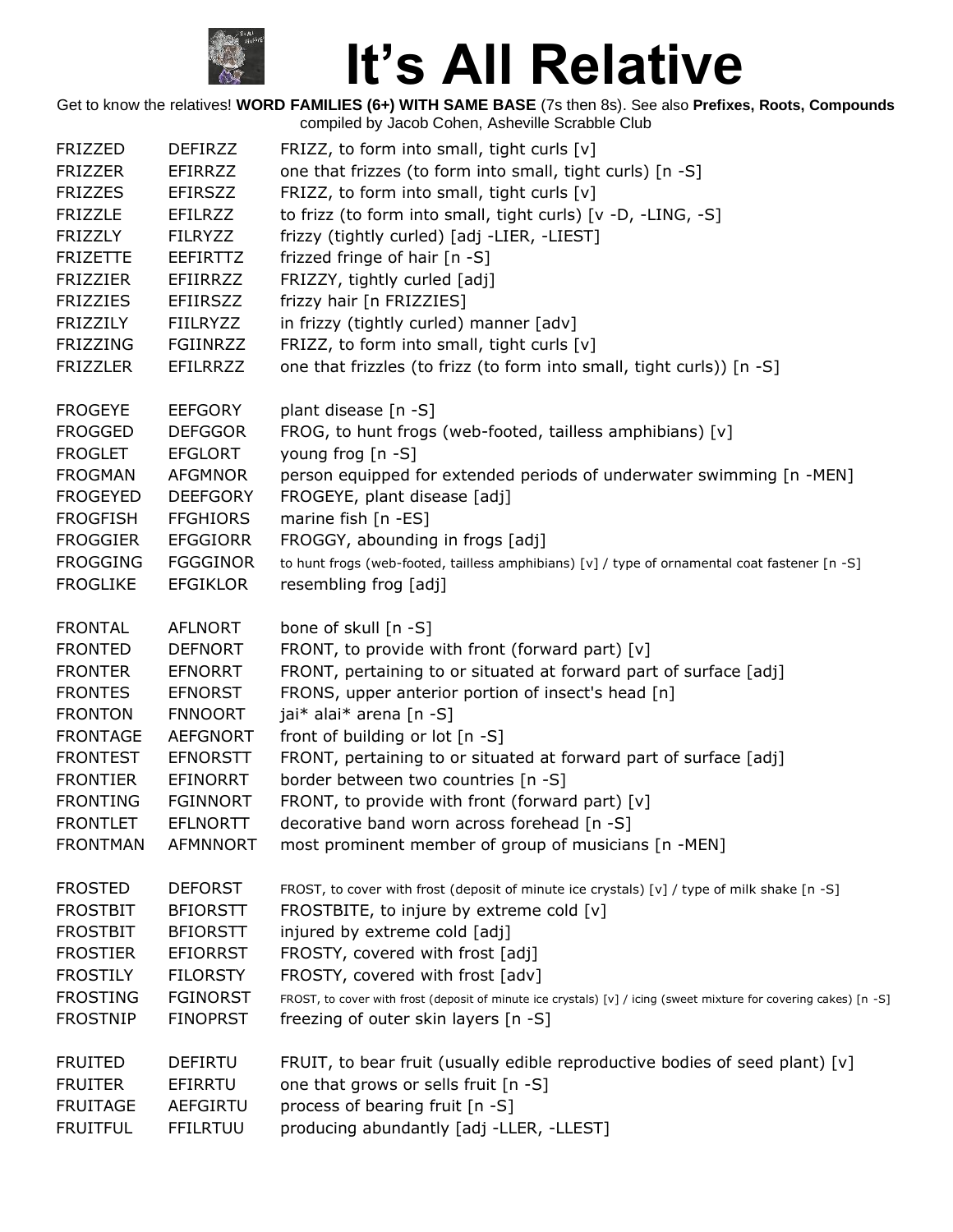

| <b>FRUITIER</b> | EFIIRRTU        | FRUITY, suggestive of fruit [adj]                                                                                |
|-----------------|-----------------|------------------------------------------------------------------------------------------------------------------|
| <b>FRUITILY</b> | <b>FIILRTUY</b> | FRUITY, suggestive of fruit [adv]                                                                                |
| <b>FRUITING</b> | <b>FGIINRTU</b> | FRUIT, to bear fruit (usually edible reproductive bodies of seed plant) [v] / production of fruit on tree [n -S] |
| <b>FRUITION</b> | <b>FIINORTU</b> | accomplishment of something desired [n -S]                                                                       |
| <b>FRUITLET</b> | EFILRTTU        | small fruit [n -S]                                                                                               |
| <b>FUCKERS</b>  | <b>CEFKRSU</b>  | FUCKER, offensive word [n]                                                                                       |
| <b>FUCKING</b>  | <b>CFGIKNU</b>  | FUCK, offensive word [v]                                                                                         |
| <b>FUCKOFF</b>  | <b>CFFFKOU</b>  | offensive word [n -S]                                                                                            |
| <b>FUCKUPS</b>  | <b>CFKPSUU</b>  | FUCKUP, offensive word [n]                                                                                       |
| <b>FUCKWIT</b>  | <b>CFIKTUW</b>  | offensive word [n -S]                                                                                            |
| <b>FUCKFACE</b> | ACCEFFKU        | offensive word [n -S]                                                                                            |
| <b>FUCKHEAD</b> | ACDEFHKU        | offensive word [n -S]                                                                                            |
| <b>FULFILL</b>  | <b>FFILLLU</b>  | to bring about accomplishment of [v -ED, -ING, -S]                                                               |
| <b>FULFILS</b>  | <b>FFILLSU</b>  | FULFIL, to fulfill (to bring about accomplishment of) [v]                                                        |
| <b>FULLERS</b>  | <b>EFLLRSU</b>  | FULLER, to groove with type of hammer [v]                                                                        |
| <b>FULLERY</b>  | <b>EFLLRUY</b>  | place for fulling cloth [n -RIES]                                                                                |
| <b>FULLEST</b>  | <b>EFLLSTU</b>  | FULL, filled completely [adj]                                                                                    |
| <b>FULLING</b>  | <b>FGILLNU</b>  | FULL, to shrink and thicken, as cloth [v]                                                                        |
| <b>FULLBACK</b> | <b>ABCFKLLU</b> | offensive back in football [n -S]                                                                                |
| <b>FULLERED</b> | DEEFLLRU        | FULLER, to groove with type of hammer [v]                                                                        |
| <b>FULLFACE</b> | <b>ACEFFLLU</b> | heavy-faced type [n -S]                                                                                          |
| <b>FULLNESS</b> | <b>EFLLNSSU</b> | state of being full (filled completely) [n -ES]                                                                  |
| <b>FUMETTE</b>  | EEFMTTU         | fumet (odor of meat while cooking) [n -S]                                                                        |
| <b>FUMIEST</b>  | <b>EFIMSTU</b>  | FUMY, producing or full of fumes [adj]                                                                           |
| <b>FUMELESS</b> | <b>EEFLMSSU</b> | having no fumes [adj]                                                                                            |
| <b>FUMELIKE</b> | EEFIKLMU        | resembling fumes [adj]                                                                                           |
| <b>FUMIGANT</b> | AFGIMNTU        | substance used in fumigating [n -S]                                                                              |
| <b>FUMIGATE</b> | AEFGIMTU        | to subject to fumes in order to destroy pests [v -D, -TING, -S]                                                  |
| <b>FUMINGLY</b> | <b>FGILMNUY</b> | angrily (feeling strong displeasure or hostility) [adv]                                                          |
| <b>FUMITORY</b> | <b>FIMORTUY</b> | climbing plant [n -RIES]                                                                                         |
| <b>FUNFAIR</b>  | AFFINRU         | amusement park [n -S]                                                                                            |
| <b>FUNFEST</b>  | <b>EFFNSTU</b>  | party for fun [n -S]                                                                                             |
| <b>FUNNEST</b>  | <b>EFNNSTU</b>  | FUN, providing enjoyment [adj]                                                                                   |
| <b>FUNNIER</b>  | EFINNRU         | FUNNY, causing laughter or amusement [adj]                                                                       |
| <b>FUNNIES</b>  | <b>EFINNSU</b>  | FUNNY, comic strip [n]                                                                                           |
| <b>FUNNILY</b>  | <b>FILNNUY</b>  | FUNNY, causing laughter or amusement [adv]                                                                       |
| <b>FUNNING</b>  | <b>FGINNNU</b>  | FUN, to act playfully [v]                                                                                        |
| <b>FUNPLEX</b>  | <b>EFLNPUX</b>  | building with facilities for sports and games [n -ES]                                                            |
| <b>FUNHOUSE</b> | <b>EFHNOSUU</b> | amusement park attraction [n -S]                                                                                 |
| <b>FUNNIEST</b> | <b>EFINNSTU</b> | FUNNY, causing laughter or amusement [adj]                                                                       |
| <b>FUNNYMAN</b> | AFMNNNUY        | comedian (humorous entertainer) [n -MEN]                                                                         |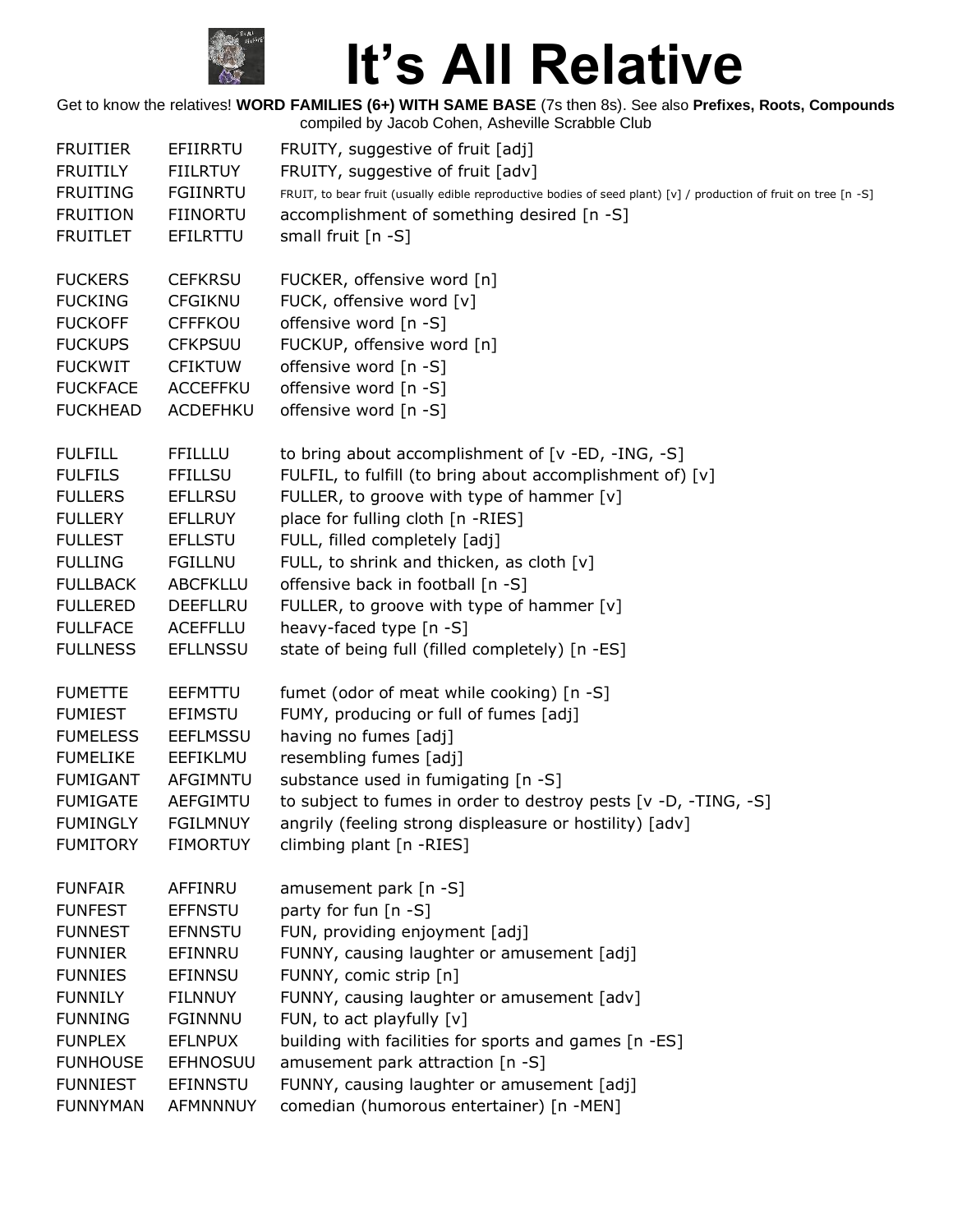

Get to know the relatives! **WORD FAMILIES (6+) WITH SAME BASE** (7s then 8s). See also **Prefixes, Roots, Compounds** compiled by Jacob Cohen, Asheville Scrabble Club

#### **G**

| <b>GAMBLED</b>  | ABDEGLM         | GAMBLE, to play game of chance for money or valuables [v]                         |
|-----------------|-----------------|-----------------------------------------------------------------------------------|
| <b>GAMBLER</b>  | <b>ABEGLMR</b>  | one that gambles (to play game of chance for money or valuables) [n -S]           |
| <b>GAMBLES</b>  | ABEGLMS         | GAMBLE, to play game of chance for money or valuables [v]                         |
| <b>GAMBLING</b> | ABGGILMN        | GAMBLE, to play game of chance for money or valuables [v]                         |
| <b>GAMEBOOK</b> | <b>ABEGKMOO</b> | book of strategies used by sports team [n -S]                                     |
| <b>GAMECOCK</b> | <b>ACCEGKMO</b> | rooster trained for fighting [n -S]                                               |
| <b>GAMEFISH</b> | <b>AEFGHIMS</b> | fish caught for sport [n -ES]                                                     |
| <b>GAMEFOWL</b> | <b>AEFGLMOW</b> | gamecock (rooster trained for fighting) [n -S]                                    |
| <b>GAMELIKE</b> | AEEGIKLM        | similar to game (contest governed by set of rules) [adj]                          |
| <b>GAMENESS</b> | <b>AEEGMNSS</b> | quality of being game (plucky (brave and spirited)) [n -S]                        |
| <b>GAMEPLAY</b> | AAEGLMPY        | way computer or video game is played [n -S]                                       |
| <b>GAMESMAN</b> | <b>AAEGMMNS</b> | one who plays games [n -MEN]                                                      |
| <b>GAMESOME</b> | <b>AEEGMMOS</b> | playful (frolicsome) [adj]                                                        |
| <b>GAMESTER</b> | AEEGMRST        | gambler (one that gambles (to play game of chance for money or valuables)) [n -S] |
| <b>GAMIFIED</b> | ADEFGIIM        | GAMIFY, to turn into game [v]                                                     |
| <b>GAMIFIES</b> | <b>AEFGIIMS</b> | GAMIFY, to turn into game [v]                                                     |
| <b>GAMINESS</b> | <b>AEGIMNSS</b> | quality of being gamy (plucky (brave and spirited)) [n -ES]                       |
|                 |                 |                                                                                   |
| <b>GANGERS</b>  | <b>AEGGNRS</b>  | GANGER, foreman of gang of laborers [n]                                           |
| <b>GANGING</b>  | <b>AGGGINN</b>  | GANG, to form into gang (group) [v]                                               |
| <b>GANGREL</b>  | <b>AEGGLNR</b>  | vagabond [n -S]                                                                   |
| <b>GANGSTA</b>  | AAGGNST         | member of street gang [n -S]                                                      |
| <b>GANGUES</b>  | AEGGNSU         | GANGUE, worthless rock in which valuable minerals are found [n]                   |
| <b>GANGWAY</b>  | <b>AAGGNWY</b>  | passageway [n -S]                                                                 |
| <b>GANGBANG</b> | AABGGGNN        | to participate in gang-related activities [v -ED, -ING, -S]                       |
| GANGLAND        | <b>AADGGLNN</b> | criminal underworld [n -S]                                                        |
| <b>GANGPLOW</b> | <b>AGGLNOPW</b> | agricultural implement [n -S]                                                     |
| <b>GANGSTER</b> | <b>AEGGNRST</b> | member of criminal gang [n -S]                                                    |
|                 |                 |                                                                                   |
| <b>GAOLERS</b>  | <b>AEGLORS</b>  | GAOLER, jailer (keeper of jail) [n]                                               |
| <b>GAOLING</b>  | <b>AGGILNO</b>  | GAOL, to jail (to put in jail (place of confinement)) [v]                         |
| <b>JAILERS</b>  | <b>AEIJLRS</b>  | JAILER, keeper of jail [n]                                                        |
| <b>JAILING</b>  | <b>AGIIJLN</b>  | JAIL, to put in jail (place of confinement) [v]                                   |
| <b>JAILORS</b>  | <b>AIJLORS</b>  | JAILOR, jailer (keeper of jail) [n]                                               |
| <b>GAOLBIRD</b> | ABDGILOR        | jailbird (prisoner (one that is imprisoned)) [n -S]                               |
| <b>JAILABLE</b> | AABEIJLL        | JAIL, to put in jail (place of confinement) [adj]                                 |
| <b>JAILBAIT</b> | AABIIJLT        | offensive word [n -S]                                                             |
| <b>JAILBIRD</b> | ABDIIJLR        | prisoner (one that is imprisoned) [n -S]                                          |
|                 |                 |                                                                                   |
| <b>GAROTED</b>  | <b>ADEGORT</b>  | GAROTE, to garrote (to execute by strangling) [v]                                 |
| <b>GAROTES</b>  | <b>AEGORST</b>  | GAROTE, to garrote (to execute by strangling) [v]                                 |
| <b>GAROTTE</b>  | <b>AEGORTT</b>  | to garrote (to execute by strangling) [v -D, -TING, -S]                           |
| <b>GARROTE</b>  | <b>AEGORRT</b>  | to execute by strangling $[v -D, -TING, -S]$                                      |
| <b>GAROTING</b> | AGGINORT        | GAROTE, to garrote (to execute by strangling) [v]                                 |
|                 |                 |                                                                                   |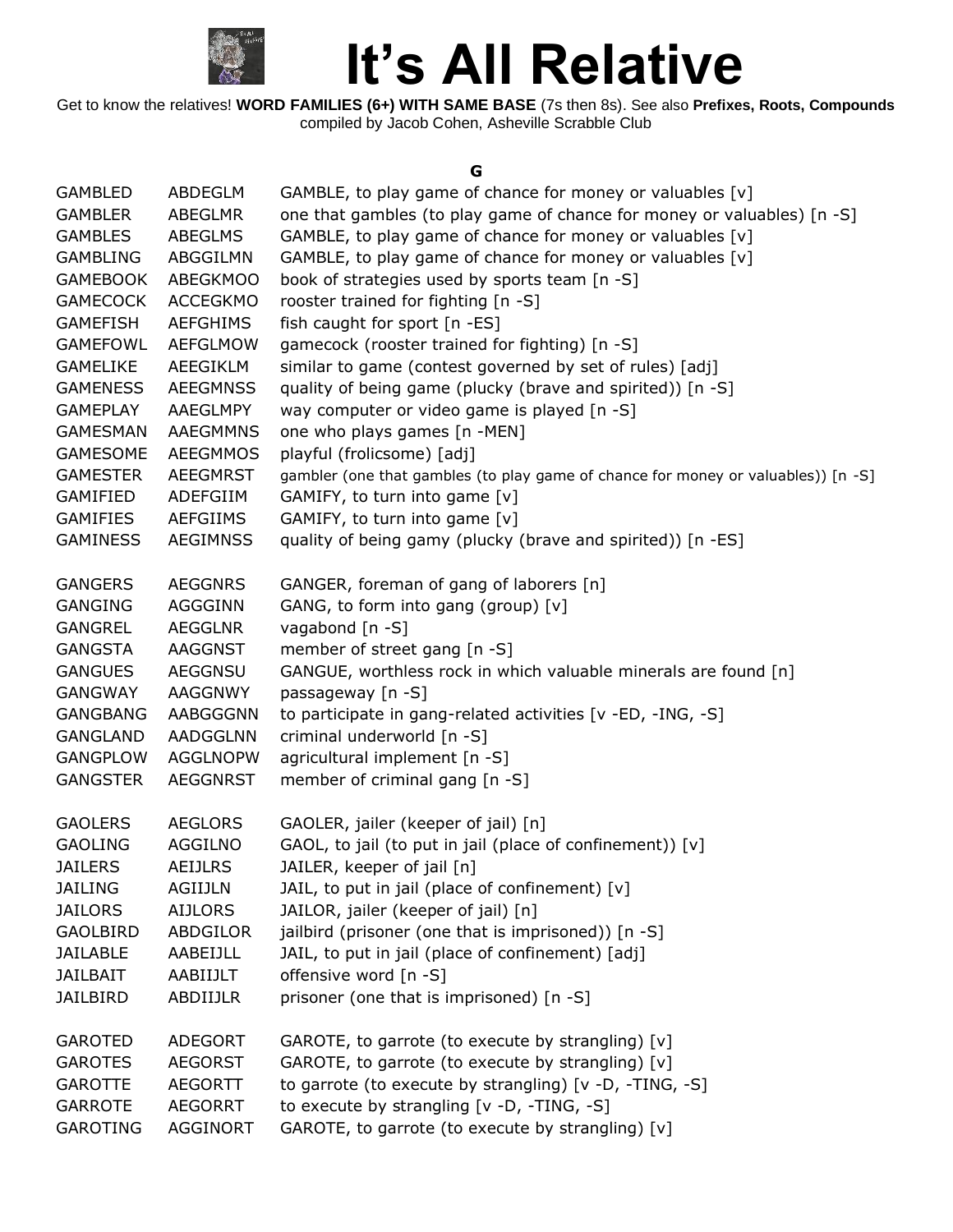

| <b>GAROTTER</b> | <b>AEGORRTT</b> | one that garottes (to garrote (to execute by strangling)) [n -S]                                          |
|-----------------|-----------------|-----------------------------------------------------------------------------------------------------------|
| <b>GARROTER</b> | <b>AEGORRRT</b> | one that garrotes (to execute by strangling) [n -S]                                                       |
| <b>GARROTTE</b> | <b>AEGORRTT</b> | to garrote (to execute by strangling) [v -D, -TTING, -S                                                   |
|                 |                 |                                                                                                           |
| <b>GASBAGS</b>  | AABGGSS         | GASBAG, bag for holding gas [n]                                                                           |
| <b>GASEITY</b>  | <b>AEGISTY</b>  | state of being gas [n -TIES]                                                                              |
| <b>GASEOUS</b>  | <b>AEGOSSU</b>  | pertaining to gas [adj]                                                                                   |
| <b>GASLESS</b>  | <b>AEGLSSS</b>  | having no gas [adj]                                                                                       |
| <b>GASOHOL</b>  | <b>AGHLOOS</b>  | fuel mixture of gasoline and ethyl alcohol [n -S]                                                         |
| <b>GASSERS</b>  | <b>AEGRSSS</b>  | GASSER, one that gasses (to supply with gas (substance capable of indefinite expansion)) [n]              |
| <b>GASSIER</b>  | <b>AEGIRSS</b>  | GASSY, containing gas [adj]                                                                               |
| <b>GASSILY</b>  | <b>AGILSSY</b>  | GASSY, containing gas [adv]                                                                               |
| <b>GASSING</b>  | <b>AGGINSS</b>  | GAS, to supply with gas (substance capable of indefinite expansion) [v] / poisoning by noxious gas [n -S] |
| <b>GASALIER</b> | AAEGILRS        | gaselier (gaslight chandelier) [n -S]                                                                     |
| <b>GASELIER</b> | <b>AEEGILRS</b> | gaslight chandelier [n -S]                                                                                |
| <b>GASHOUSE</b> | <b>AEGHOSSU</b> | gasworks (factory where gas is produced) [n -S]                                                           |
| <b>GASIFIED</b> | <b>ADEFGIIS</b> | GASIFY, to convert into gas [v]                                                                           |
| <b>GASIFIER</b> | AEFGIIRS        | one that gasifies (to convert into gas) [n -S]                                                            |
| <b>GASIFIES</b> | <b>AEFGIISS</b> | GASIFY, to convert into gas [v]                                                                           |
| <b>GASIFORM</b> | <b>AFGIMORS</b> | having form of gas [adj]                                                                                  |
| <b>GASLIGHT</b> | <b>AGGHILST</b> | to make someone believe they are becoming insane [v -ED, -ING, -S]                                        |
| <b>GASOGENE</b> | <b>AEEGGNOS</b> | gazogene (apparatus for carbonating liquids) [n -S]                                                       |
| <b>GASOLENE</b> | <b>AEEGLNOS</b> | gasoline (liquid fuel) [n -S]                                                                             |
| <b>GASOLIER</b> | AEGILORS        | gaselier (gaslight chandelier) [n -S]                                                                     |
| <b>GASOLINE</b> | <b>AEGILNOS</b> | liquid fuel [n -S]                                                                                        |
| <b>GASSIEST</b> | <b>AEGISSST</b> | GASSY, containing gas [adj]                                                                               |
| <b>GASTIGHT</b> | <b>AGGHISTT</b> | not allowing gas to escape or enter [adj]                                                                 |
| <b>GASWORKS</b> | <b>AGKORSSW</b> | factory where gas is produced [n -S]                                                                      |
| <b>GAZOGENE</b> | AEEGGNOZ        | apparatus for carbonating liquids [n -S]                                                                  |
|                 |                 |                                                                                                           |
| <b>GATELEG</b>  | <b>AEEGGLT</b>  | table with extensions supported by movable legs [n -S]                                                    |
| <b>GATEMAN</b>  | AAEGMNT         | person in charge of gate [n -MEN]                                                                         |
| <b>GATEWAY</b>  | <b>AAEGTWY</b>  | passage that may be closed by gate [n -S]                                                                 |
| <b>GATEFOLD</b> | <b>ADEFGLOT</b> | folded insert in book or magazine [n -S]                                                                  |
| <b>GATELESS</b> | <b>AEEGLSST</b> | lacking gate [adj]                                                                                        |
| <b>GATELIKE</b> | AEEGIKLT        | resembling gate [adj]                                                                                     |
| <b>GATEPOST</b> | <b>AEGOPSTT</b> | post from which gate is hung [n -S]                                                                       |
| <b>GELABLE</b>  | ABEEGLL         | GEL, to become like jelly [adj]                                                                           |
| <b>GELANTS</b>  | <b>AEGLNST</b>  | GELANT, gellant (substance used to produce gelling) [n]                                                   |
| <b>GELATED</b>  | ADEEGLT         | GELATE, to gel (to become like jelly) [v]                                                                 |
| <b>GELATES</b>  | <b>AEEGLST</b>  | GELATE, to gel (to become like jelly) [v]                                                                 |
| <b>GELATIN</b>  | <b>AEGILNT</b>  | glutinous substance [n -S]                                                                                |
| <b>GELCAPS</b>  |                 |                                                                                                           |
|                 | <b>ACEGLPS</b>  | GELCAP, tablet coated with gelatin [n]                                                                    |
| <b>GELCOAT</b>  | <b>ACEGLOT</b>  | surface layer of polyester resin [n -S]                                                                   |
| <b>GELLANT</b>  | <b>AEGLLNT</b>  | substance used to produce gelling [n -S]                                                                  |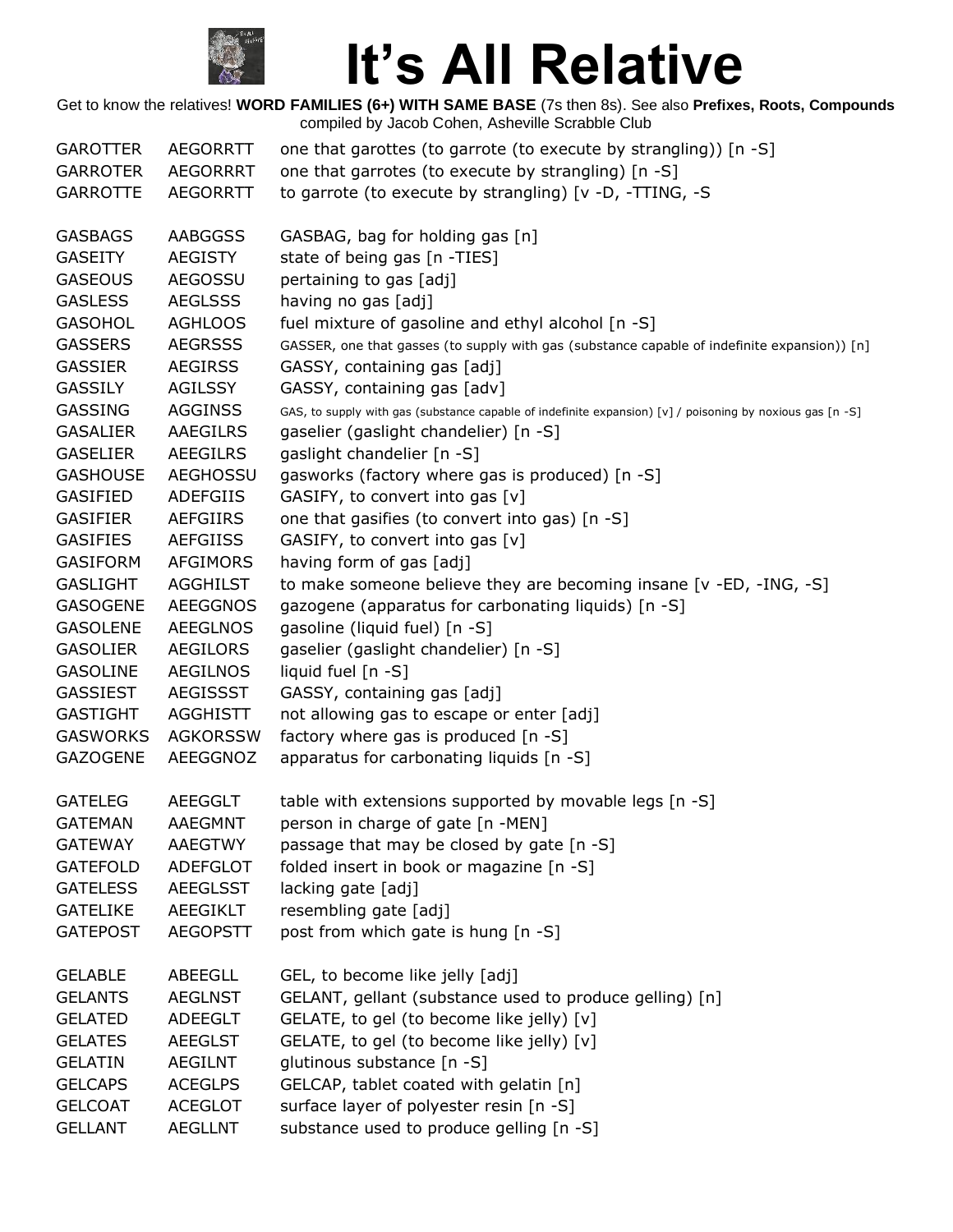

| <b>GELLIES</b>  | <b>EEGILLS</b>  | GELLY, gelignite (high explosive) [n]                                                                  |
|-----------------|-----------------|--------------------------------------------------------------------------------------------------------|
| <b>GELLING</b>  | <b>EGGILLN</b>  | GEL, to become like jelly [v]                                                                          |
| <b>JELLIED</b>  | <b>DEEIJLL</b>  | JELLY, to make into jelly (soft, semisolid substance) [v]                                              |
| <b>JELLIES</b>  | <b>EEIJLLS</b>  | JELLY, to make into jelly (soft, semisolid substance) [v]                                              |
| <b>JELLIFY</b>  | <b>EFIJLLY</b>  | to jelly (to make into jelly (soft, semisolid substance)) [v -FIED, -ING, -FIES]                       |
| <b>JELLING</b>  | <b>EGIJLLN</b>  | JELL, to congeal (to change from fluid to solid) [v]                                                   |
| <b>GELATINE</b> | AEEGILNT        | gelatin (glutinous substance) [n -S]                                                                   |
| <b>GELATING</b> | <b>AEGGILNT</b> | GELATE, to gel (to become like jelly) [v]                                                              |
| <b>GELATION</b> | <b>AEGILNOT</b> | process of gelling [n -S]                                                                              |
| <b>JELLYING</b> | <b>EGIJLLNY</b> | JELLY, to make into jelly (soft, semisolid substance) [v]                                              |
| <b>GENESES</b>  | <b>EEEGNSS</b>  | GENESIS, origin (coming into being) [n]                                                                |
| <b>GENESIS</b>  | <b>EEGINSS</b>  | origin (coming into being) [n -SES]                                                                    |
| <b>GENETIC</b>  | <b>CEEGINT</b>  | pertaining to genetics (science of heredity) [adj]                                                     |
| <b>GENITAL</b>  | AEGILNT         | pertaining to reproduction [adj]                                                                       |
| <b>GENITOR</b>  | <b>EGINORT</b>  | male parent $[n -S]$                                                                                   |
| <b>GENOMES</b>  | <b>EEGMNOS</b>  | GENOME, haploid set of chromosomes [n]                                                                 |
| <b>GENOMIC</b>  | <b>CEGIMNO</b>  | GENOME, haploid set of chromosomes [adj]                                                               |
| <b>GENUSES</b>  | <b>EEGNSSU</b>  | GENUS, kind, sort, or class [n]                                                                        |
| <b>GENETICS</b> | <b>CEEGINST</b> | science of heredity [n GENETICS]                                                                       |
| <b>GENITALS</b> | <b>AEGILNST</b> | sexual organs [n GENITALS]                                                                             |
| <b>GENITIVE</b> | <b>EEGIINTV</b> | grammatical case [n -S]                                                                                |
| <b>GENITURE</b> | <b>EEGINRTU</b> | birth $[n - S]$                                                                                        |
| <b>GENOCIDE</b> | CDEEGINO        | deliberate extermination of national or racial group [n -S]                                            |
| <b>GENOGRAM</b> | <b>AEGGMNOR</b> | diagram of history of behavior patterns of family [n -S]                                               |
| <b>GENOMICS</b> | <b>CEGIMNOS</b> | study of genomes [n GENOMICS]                                                                          |
| <b>GENOTYPE</b> | <b>EEGNOPTY</b> | to determine genetic constitution of [v -D, -TING, -S]                                                 |
| <b>GEODESY</b>  | <b>DEEGOSY</b>  | geographical surveying [n -SIES]                                                                       |
| <b>GEOIDAL</b>  | ADEGILO         | GEOID, hypothetical surface of earth [adj]                                                             |
| <b>GEOLOGY</b>  | <b>EGGLOOY</b>  | science that deals with origin and structure of earth [n -GIES]                                        |
| <b>GEORGIC</b>  | <b>CEGGIOR</b>  | poem about farming [n -S]                                                                              |
| <b>GEOCACHE</b> | <b>ACCEEGHO</b> | to search for hidden items by using Global Positioning System device as part of game [v -D, -HING, -S] |
| <b>GEODESIC</b> | <b>CDEEGIOS</b> | geometric line [n -S]                                                                                  |
| <b>GEODETIC</b> | <b>CDEEGIOT</b> | pertaining to geodesy (geographical surveying) [adj]                                                   |
| <b>GEOGNOSY</b> | <b>EGGNOOSY</b> | branch of geology [n -SIES]                                                                            |
| <b>GEOLOGER</b> | <b>EEGGLOOR</b> | specialist in geology [n -S]                                                                           |
| <b>GEOLOGIC</b> | <b>CEGGILOO</b> | GEOLOGY, science that deals with origin and structure of earth [adj]                                   |
| <b>GEOMANCY</b> | <b>ACEGMNOY</b> | method of foretelling future by geographical features [n -CIES]                                        |
| <b>GEOMETER</b> | <b>EEEGMORT</b> | specialist in geometry [n -S]                                                                          |
| <b>GEOMETRY</b> | <b>EEGMORTY</b> | branch of mathematics [n -RIES]                                                                        |
| <b>GEOPHAGY</b> | <b>AEGGHOPY</b> | practice of eating earthy substances [n -GIES]                                                         |
| <b>GEOPHONE</b> | <b>EEGHNOOP</b> | device that detects vibrations in earth [n -S]                                                         |
| <b>GEOPHYTE</b> | <b>EEGHOPTY</b> | plant having underground buds [n -S]                                                                   |
| <b>GEOPONIC</b> | <b>CEGINOOP</b> | pertaining to farming (business of operating farm) [adj]                                               |
| <b>GEOPROBE</b> | <b>BEEGOOPR</b> | spacecraft for exploring space near earth [n -S]                                                       |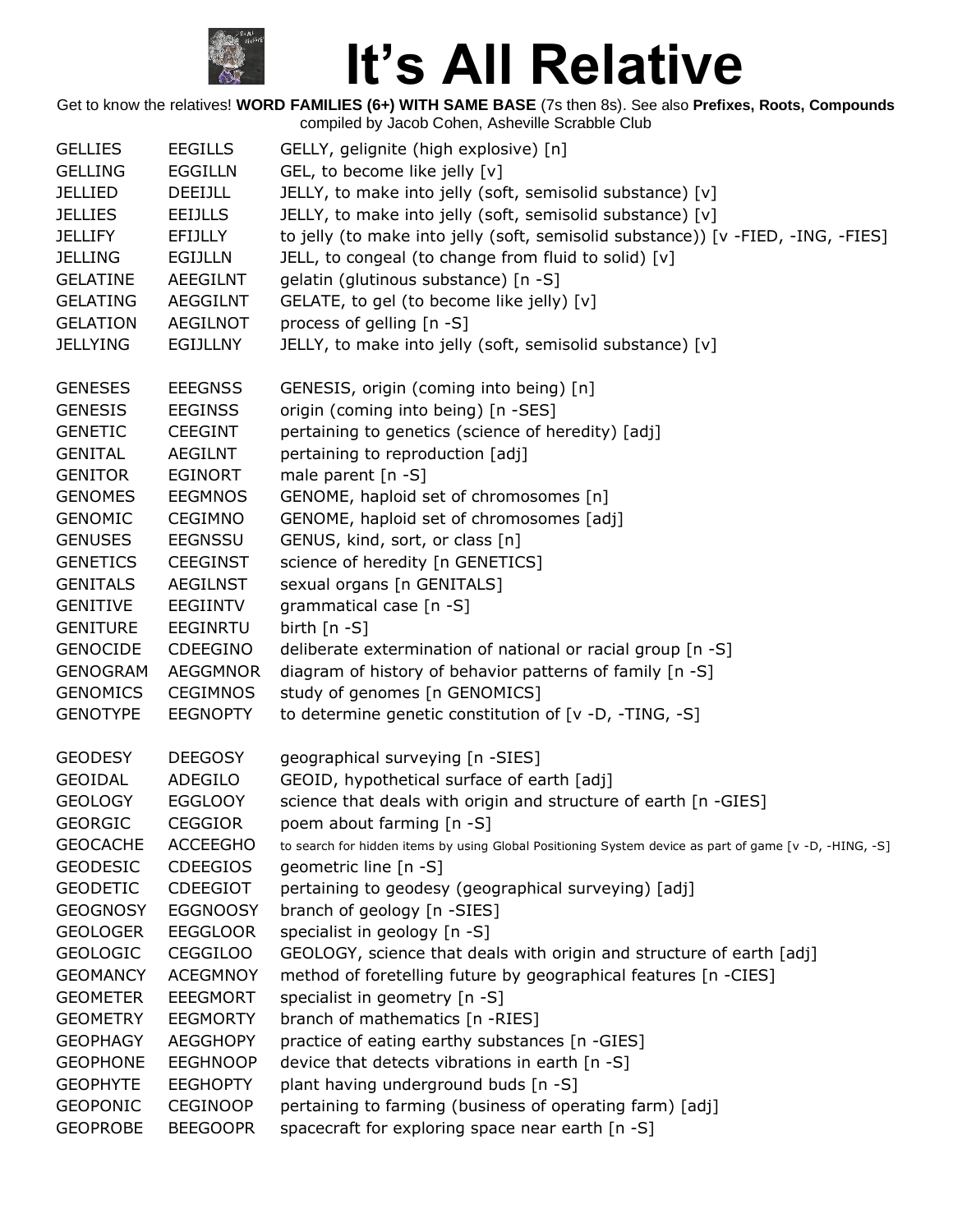

| <b>GEOTAXIS</b> | <b>AEGIOSTX</b> | movement of organism in response to gravity [n -XES]                                                 |
|-----------------|-----------------|------------------------------------------------------------------------------------------------------|
| <b>GIFTEES</b>  | <b>EEFGIST</b>  | GIFTEE, one that receives gift [n]                                                                   |
| <b>GIFTING</b>  | <b>FGGIINT</b>  | act of presenting with gift [n -S] / GIFT, to present with gift (something given without charge) [v] |
| <b>GIFTABLE</b> | <b>ABEFGILT</b> | something appropriate for gift [n -S]                                                                |
| <b>GIFTEDLY</b> | <b>DEFGILTY</b> | in talented (special natural ability) manner [adv]                                                   |
| <b>GIFTLESS</b> | <b>EFGILSST</b> | being without gift [adj]                                                                             |
| <b>GIFTWARE</b> | <b>AEFGIRTW</b> | wares suitable for gifts [n -S]                                                                      |
| <b>GIFTWRAP</b> | <b>AFGIPRTW</b> | to wrap with decorative paper [v -PPED, -PPING, -S]                                                  |
| <b>GIGABIT</b>  | ABGGIIT         | unit of information $[n -S]$                                                                         |
| <b>GIGATON</b>  | <b>AGGINOT</b>  | unit of weight [n -S]                                                                                |
| <b>GIGABYTE</b> | ABEGGITY        | 1,073,741,824 bytes [n -S]                                                                           |
| <b>GIGAFLOP</b> | AFGGILOP        | measure of computing speed [n -S]                                                                    |
| <b>GIGANTIC</b> | <b>ACGGIINT</b> | huge (very large) [adj]                                                                              |
| <b>GIGAWATT</b> | AAGGITTW        | unit of power $[n - S]$                                                                              |
| <b>GINGELI</b>  | <b>EGGIILN</b>  | gingelly (sesame seed or its oil) [n -S]                                                             |
| <b>GINGELY</b>  | <b>EGGILNY</b>  | gingelly (sesame seed or its oil) [n -LIES]                                                          |
| <b>GINGILI</b>  | <b>GGIIILN</b>  | gingelly (sesame seed or its oil) [n -S]                                                             |
| <b>GINGELEY</b> | <b>EEGGILNY</b> | gingelly (sesame seed or its oil) [n -S]                                                             |
| <b>GINGELLI</b> | <b>EGGIILLN</b> | gingelly (sesame seed or its oil) [n -S]                                                             |
| <b>GINGELLY</b> | <b>EGGILLNY</b> | sesame seed or its oil [n -LLIES]                                                                    |
| <b>GINGILLI</b> | <b>GGIIILLN</b> | gingelly (sesame seed or its oil) [n -S]                                                             |
| <b>GIPSIED</b>  | <b>DEGIIPS</b>  | GIPSY, to gypsy (to live like gypsy (wanderer)) [v]                                                  |
| <b>GIPSIES</b>  | <b>EGIIPSS</b>  | GIPSY, to gypsy (to live like gypsy (wanderer)) [v]                                                  |
| <b>GYPLURE</b>  | <b>EGLPRUY</b>  | synthetic attractant to trap gypsy moths [n -S]                                                      |
| <b>GYPPERS</b>  | <b>EGPPRSY</b>  | GYPPER, one that gyps (to swindle (to take money or property from by fraudulent means)) [n]          |
| <b>GYPPING</b>  | <b>GGINPPY</b>  | GYP, to swindle (to take money or property from by fraudulent means) [v]                             |
| <b>GYPSIED</b>  | <b>DEGIPSY</b>  | GYPSY, to live like gypsy (wanderer) [v]                                                             |
| <b>GYPSIES</b>  | <b>EGIPSSY</b>  | GYPSY, to live like gypsy (wanderer) [v]                                                             |
| <b>GYPSTER</b>  | <b>EGPRSTY</b>  | one that gyps (to swindle (to take money or property from by fraudulent means)) [n -S]               |
| <b>GIPSYDOM</b> | <b>DGIMOPSY</b> | gypsydom (realm of gypsies) [n -S]                                                                   |
| <b>GIPSYING</b> | <b>GGIINPSY</b> | GIPSY, to gypsy (to live like gypsy (wanderer)) [v]                                                  |
| <b>GIPSYISH</b> | <b>GHIIPSSY</b> | gypsyish (resembling gypsy) [adj]                                                                    |
| <b>GIPSYISM</b> | <b>GIIMPSSY</b> | gypsyism (mode of life of gypsies) [n -S]                                                            |
| <b>GYPSEIAN</b> | <b>AEGINPSY</b> | of or pertaining to gypsies [adj]                                                                    |
| <b>GYPSYDOM</b> | <b>DGMOPSYY</b> | realm of gypsies [n -S]                                                                              |
| <b>GYPSYING</b> | <b>GGINPSYY</b> | GYPSY, to live like gypsy (wanderer) [v]                                                             |
| <b>GYPSYISH</b> | <b>GHIPSSYY</b> | resembling gypsy [adj]                                                                               |
| <b>GYPSYISM</b> | <b>GIMPSSYY</b> | mode of life of gypsies [n -S]                                                                       |
| <b>GLADDED</b>  | ADDDEGL         | GLAD, to gladden (to make glad) [v]                                                                  |
| <b>GLADDEN</b>  | <b>ADDEGLN</b>  | to make glad [v -ED, -ING, -S]                                                                       |
| <b>GLADDER</b>  | <b>ADDEGLR</b>  | GLAD, feeling pleasure [adj]                                                                         |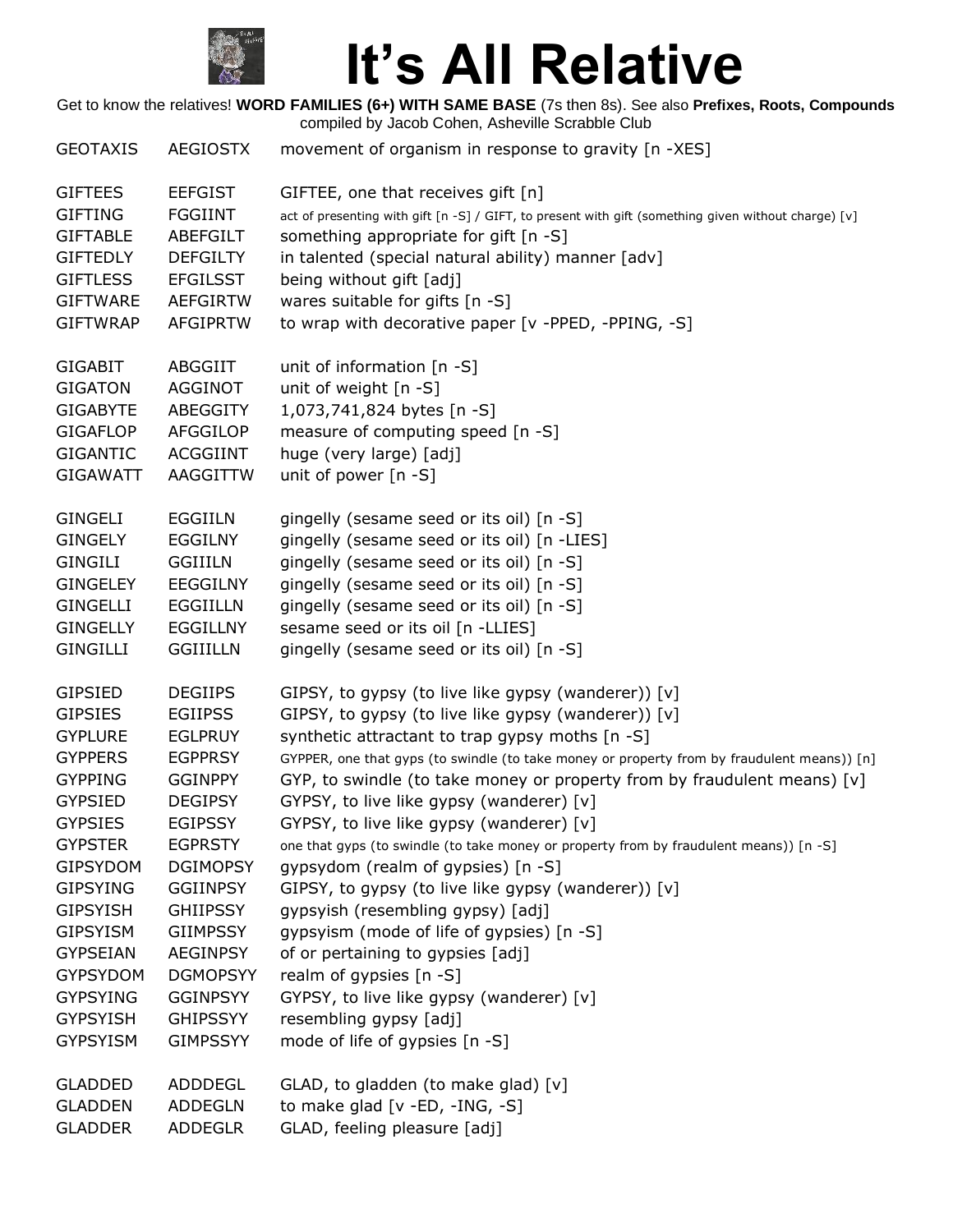

| <b>GLADDEST</b> | ADDEGLST        | GLAD, feeling pleasure [adj]                                                                                |
|-----------------|-----------------|-------------------------------------------------------------------------------------------------------------|
| <b>GLADDING</b> | ADDGGILN        | GLAD, to gladden (to make glad) [v]                                                                         |
| <b>GLADLIER</b> | ADEGILLR        | GLADLY, in glad (feeling pleasure) manner [adv]                                                             |
| <b>GLADNESS</b> | <b>ADEGLNSS</b> | state of being glad (feeling pleasure) [n -ES]                                                              |
| <b>GLADSOME</b> | <b>ADEGLMOS</b> | glad (feeling pleasure) [adj -R, -ST]                                                                       |
| <b>GLAMMED</b>  | ADEGLMM         | GLAM, to make oneself look alluringly attractive [v]                                                        |
| <b>GLAMMER</b>  | <b>AEGLMMR</b>  | GLAM, characterized by extravagant glamor [adj]                                                             |
| <b>GLAMORS</b>  | <b>AGLMORS</b>  | GLAMOR, alluring attractiveness [n]                                                                         |
| <b>GLAMOUR</b>  | AGLMORU         | to bewitch (to affect by witchcraft or magic) [v -ED, -ING, -S]                                             |
| <b>GLAMMEST</b> | <b>AEGLMMST</b> | GLAM, characterized by extravagant glamor [adj]                                                             |
| <b>GLAMMIER</b> | AEGILMMR        | GLAMMY, glam (characterized by extravagant glamor) [adj]                                                    |
| <b>GLAMMING</b> | AGGILMMN        | GLAM, to make oneself look alluringly attractive [v]                                                        |
| <b>GLASSED</b>  | <b>ADEGLSS</b>  | GLASS, to encase in glass (transparent substance) [v]                                                       |
| <b>GLASSES</b>  | <b>AEGLSSS</b>  | GLASS, to encase in glass (transparent substance) [v]                                                       |
| <b>GLASSIE</b>  | <b>AEGILSS</b>  | type of playing marble [n -S]                                                                               |
| <b>GLAZERS</b>  | <b>AEGLRSZ</b>  | GLAZER, glazier (one that glazes (to fit windows with glass panes)) [n]                                     |
| <b>GLAZIER</b>  | AEGILRZ         | GLAZY, covered with smooth, glossy coating [adj] / one that glazes (to fit windows with glass panes) [n -S] |
| <b>GLAZILY</b>  | AGILLYZ         | GLAZY, covered with smooth, glossy coating [adv]                                                            |
| <b>GLAZING</b>  | AGGILNZ         | GLAZE, to fit windows with glass panes $[v]$ / glaziery (work of glazier) $[n -S]$                          |
| <b>GLASSFUL</b> | AFGLLSSU        | as much as drinking glass will hold [n -S]                                                                  |
| <b>GLASSIER</b> | <b>AEGILRSS</b> | GLASSY, resembling glass [adj]                                                                              |
| <b>GLASSIES</b> | <b>AEGILSSS</b> | GLASSIE, type of playing marble [n]                                                                         |
| <b>GLASSILY</b> | AGILLSSY        | in glassy (resembling glass) manner [adv]                                                                   |
| <b>GLASSINE</b> | <b>AEGILNSS</b> | type of paper $[n - S]$                                                                                     |
| <b>GLASSING</b> | <b>AGGILNSS</b> | GLASS, to encase in glass (transparent substance) [v]                                                       |
| <b>GLASSMAN</b> | <b>AAGLMNSS</b> | glazier (one that glazes (to fit windows with glass panes)) [n -MEN]                                        |
| <b>GLAZIERY</b> | AEGILRYZ        | work of glazier [n -RIES]                                                                                   |
| <b>GLAZIEST</b> | <b>AEGILSTZ</b> | GLAZY, covered with smooth, glossy coating [adj]                                                            |
| <b>GLOSSED</b>  | <b>DEGLOSS</b>  | GLOSS, to make lustrous [v]                                                                                 |
| <b>GLOSSER</b>  | <b>EGLORSS</b>  | one that glosses (to make lustrous) [n -S]                                                                  |
| <b>GLOSSES</b>  | <b>EGLOSSS</b>  | GLOSS, to make lustrous [v]                                                                                 |
| <b>GLOSSIER</b> | <b>EGILORSS</b> | GLOSSY, lustrous (reflecting light evenly and efficiently) [adj]                                            |
| <b>GLOSSIES</b> | <b>EGILOSSS</b> | GLOSSY, type of photograph [n]                                                                              |
| <b>GLOSSILY</b> | <b>GILLOSSY</b> | GLOSSY, lustrous (reflecting light evenly and efficiently) [adv]                                            |
| <b>GLOSSING</b> | <b>GGILNOSS</b> | GLOSS, to make lustrous [v]                                                                                 |
| <b>GLYCANS</b>  | <b>ACGLNSY</b>  | GLYCAN, carbohydrate [n]                                                                                    |
| <b>GLYCINE</b>  | <b>CEGILNY</b>  | amino acid [n -S]                                                                                           |
| <b>GLYCINS</b>  | <b>CGILNSY</b>  | GLYCIN, compound used in photography [n]                                                                    |
| <b>GLYCOLS</b>  | <b>CGLLOSY</b>  | GLYCOL, alcohol (flammable liquid) [n]                                                                      |
| <b>GLYCYLS</b>  | <b>CGLLSYY</b>  | GLYCYL, radical derived from glycine [n]                                                                    |
| <b>GLYCEMIA</b> | <b>ACEGILMY</b> | presence of glucose in blood [n -S]                                                                         |
| <b>GLYCEMIC</b> | <b>CCEGILMY</b> | GLYCEMIA, presence of glucose in blood [adj]                                                                |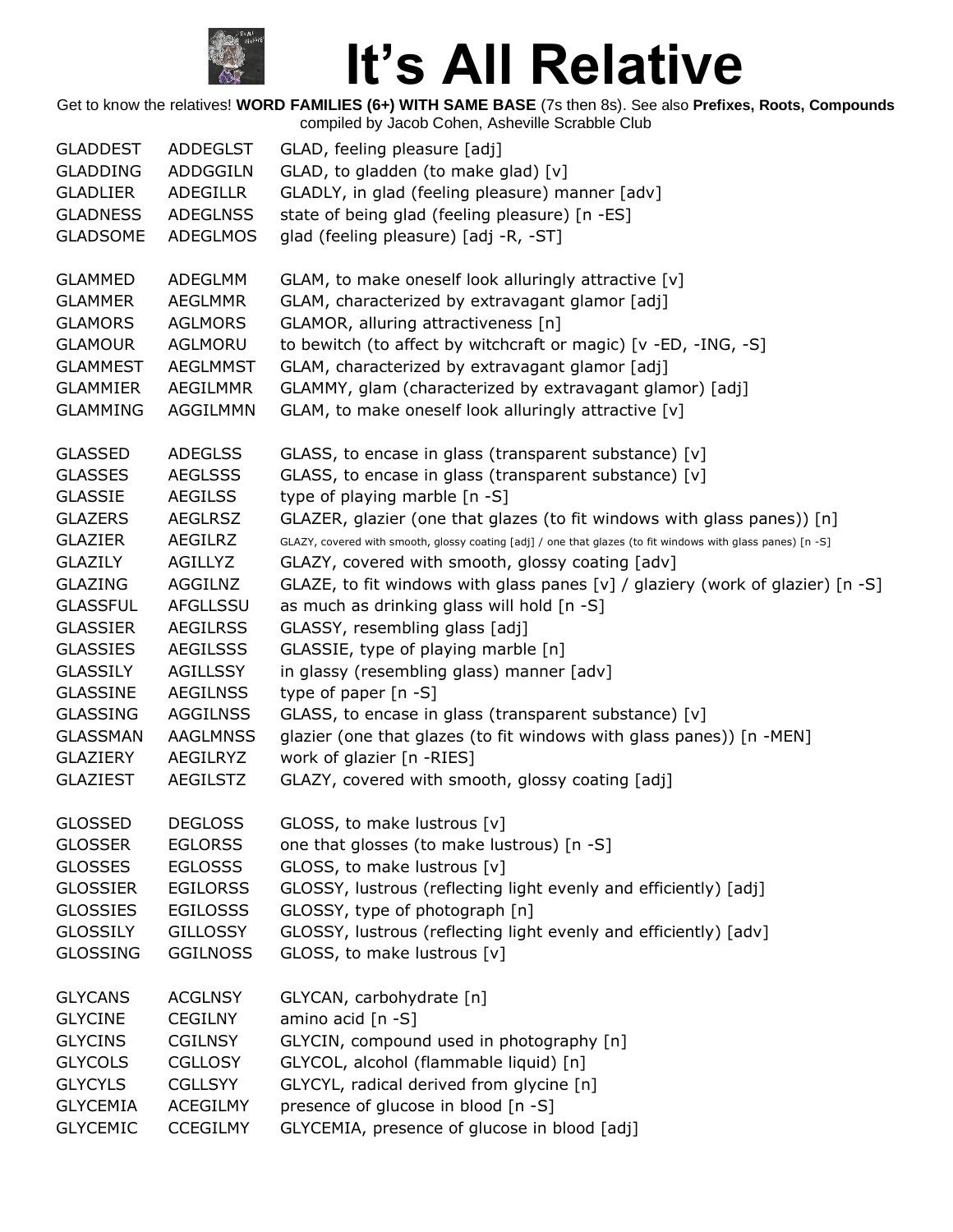

| <b>GLYCERIC</b> | <b>CCEGILRY</b> | GLYCERIN, glycerol (syrupy alcohol) [adj]                |
|-----------------|-----------------|----------------------------------------------------------|
| <b>GLYCERIN</b> | <b>CEGILNRY</b> | glycerol (syrupy alcohol) [n -S]                         |
| <b>GLYCEROL</b> | <b>CEGLLORY</b> | syrupy alcohol [n -S]                                    |
| <b>GLYCERYL</b> | <b>CEGLLRYY</b> | radical derived from glycerol [n -S]                     |
| <b>GLYCOGEN</b> | <b>CEGGLNOY</b> | carbohydrate [n -S]                                      |
| <b>GLYCOLIC</b> | <b>CCGILLOY</b> | GLYCOL, alcohol (flammable liquid) [adj]                 |
| <b>GLYCONIC</b> | <b>CCGILNOY</b> | type of verse line [n -S]                                |
| <b>GLYCOSYL</b> | <b>CGLLOSYY</b> | radical derived from glucose [n -S]                      |
| <b>GOATEED</b>  | <b>ADEEGOT</b>  | GOATEE, small pointed beard [adj]                        |
| <b>GOATEES</b>  | <b>AEEGOST</b>  | GOATEE, small pointed beard [n]                          |
| <b>GOATIER</b>  | <b>AEGIORT</b>  | GOATY, suggestive of goat [adj]                          |
| <b>GOATISH</b>  | <b>AGHIOST</b>  | resembling goat (horned mammal) [adj]                    |
| <b>GOATFISH</b> | AFGHIOST        | tropical fish [n -ES]                                    |
| <b>GOATHERD</b> | <b>ADEGHORT</b> | one who tends goats (horned mammal) [n -S]               |
| <b>GOATIEST</b> | AEGIOSTT        | GOATY, suggestive of goat [adj]                          |
| <b>GOATLIKE</b> | AEGIKLOT        | goatish (resembling goat (horned mammal)) [adj]          |
| <b>GOATSKIN</b> | <b>AGIKNOST</b> | hide of goat [n -S]                                      |
| <b>GODDAMN</b>  | ADDGMNO         | offensive word [v -ED, -ING, -S]                         |
| <b>GODDAMS</b>  | <b>ADDGMOS</b>  | GODDAM, offensive word [v]                               |
| <b>GODDESS</b>  | <b>DDEGOSS</b>  | female god [n -ES]                                       |
| <b>GODDING</b>  | <b>DDGGINO</b>  | GOD, to treat as god (supernatural being) [v]            |
| <b>GODHEAD</b>  | <b>ADDEGHO</b>  | godhood (state of being god) [n -S]                      |
| <b>GODHOOD</b>  | DDGHOOO         | state of being god [n -S]                                |
| <b>GODLESS</b>  | <b>DEGLOSS</b>  | worshiping no god [adj]                                  |
| <b>GODLIER</b>  | <b>DEGILOR</b>  | GODLY, pious (marked by religious reverence) [adj]       |
| <b>GODLIKE</b>  | <b>DEGIKLO</b>  | divine (pertaining to or characteristic of god) [adj]    |
| <b>GODLILY</b>  | <b>DGILLOY</b>  | GODLY, pious (marked by religious reverence) [adv]       |
| <b>GODLING</b>  | <b>DGGILNO</b>  | lesser god [n -S]                                        |
| <b>GODSEND</b>  | <b>DDEGNOS</b>  | unexpected boon [n -S]                                   |
| <b>GODSHIP</b>  | <b>DGHIOPS</b>  | rank of god [n -S]                                       |
| <b>GODSONS</b>  | <b>DGNOOSS</b>  | GODSON, male godchild [n]                                |
| <b>GODWARD</b>  | <b>ADDGORW</b>  | toward God [adv]                                         |
| <b>GOLDARN</b>  | <b>ADGLNOR</b>  | to damn (to curse (to wish evil upon)) [v -ED, -ING, -S] |
| <b>GOLDURN</b>  | <b>DGLNORU</b>  | goldarn [n -S]                                           |
| <b>GODAWFUL</b> | <b>ADFGLOUW</b> | extremely unpleasant [adj]                               |
| <b>GODCHILD</b> | <b>CDDGHILO</b> | one whom person sponsors at baptism [n -REN]             |
| <b>GODLIEST</b> | <b>DEGILOST</b> | GODLY, pious (marked by religious reverence) [adj]       |
| <b>GODWARDS</b> | <b>ADDGORSW</b> | godward (toward God) [adv]                               |
| <b>GOLDBUG</b>  | <b>BDGGLOU</b>  | gold beetle [n -S]                                       |
| <b>GOLDEST</b>  | <b>DEGLOST</b>  | GOLD, golden (of color of gold) [adj]                    |
| <b>GOLDEYE</b>  | <b>DEEGLOY</b>  | freshwater fish [n -S]                                   |
| <b>GOLDENER</b> | <b>DEEGLNOR</b> | GOLDEN, of color of gold [adj]                           |
| <b>GOLDENLY</b> | DEGLLNOY        | GOLDEN, of color of gold [adv]                           |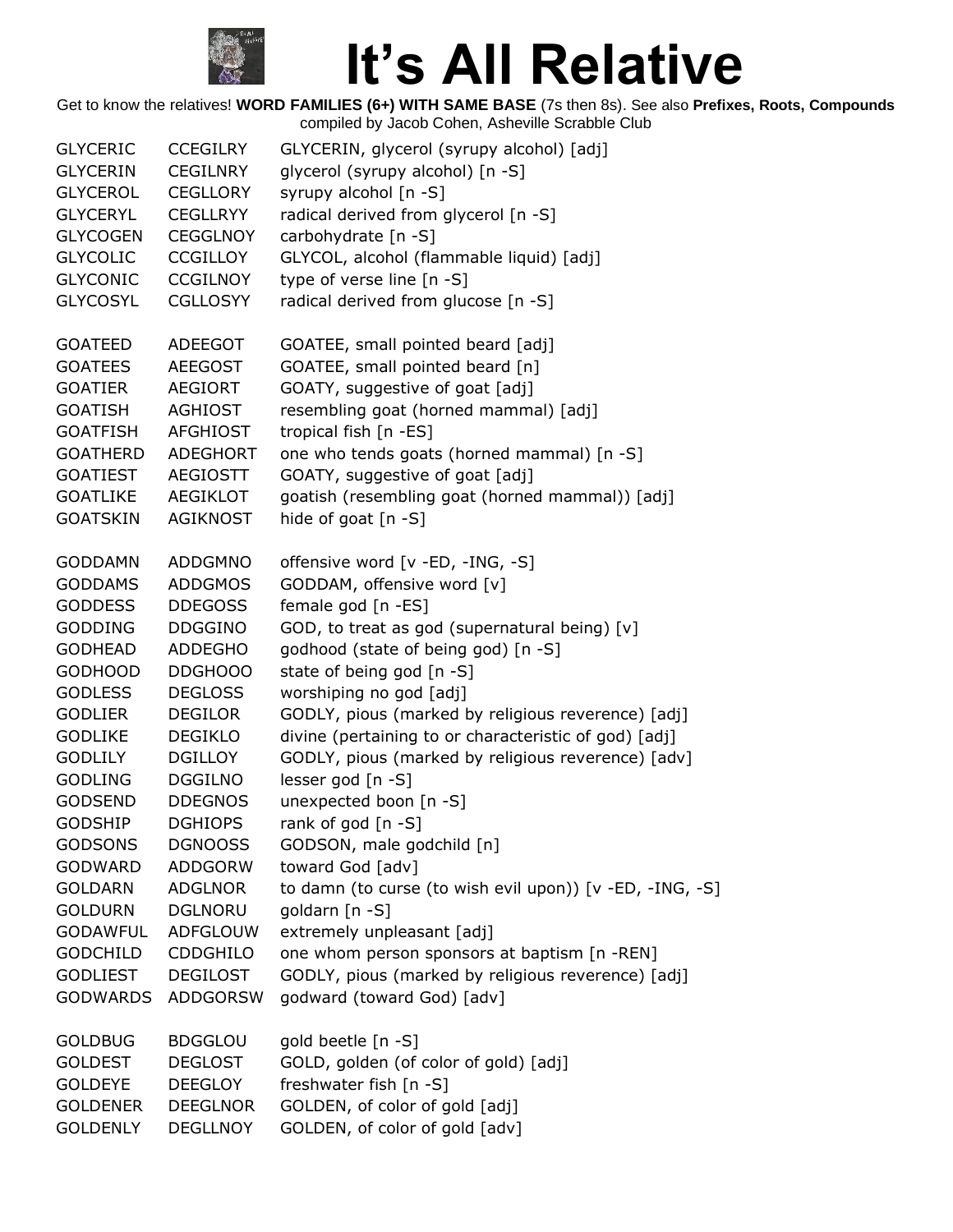

| <b>GOLDFISH</b><br><b>GOLDTONE</b> | <b>DFGHILOS</b><br><b>DEGLNOOT</b> | freshwater fish [n -ES]<br>made to resemble gold [adj]                    |
|------------------------------------|------------------------------------|---------------------------------------------------------------------------|
| <b>GOODBYE</b>                     | <b>BDEGOOY</b>                     | concluding remark or gesture at parting [n -S]                            |
| <b>GOODBYS</b>                     | <b>BDGOOSY</b>                     | GOODBY, goodbye (concluding remark or gesture at parting) [n]             |
| <b>GOODIES</b>                     | <b>DEGIOOS</b>                     | GOODIE, goody (desirable food) [n] / GOODY, desirable food [n]            |
| <b>GOODISH</b>                     | <b>DGHIOOS</b>                     | somewhat good [adj]                                                       |
| <b>GOODMAN</b>                     | ADGMNOO                            | master of household [n -MEN]                                              |
| <b>GOODLIER</b>                    | <b>DEGILOOR</b>                    | GOODLY, of pleasing appearance [adj]                                      |
| <b>GOODNESS</b>                    | <b>DEGNOOSS</b>                    | state of being good (having positive or desirable qualities) [n -ES]      |
| <b>GOODWIFE</b>                    | <b>DEFGIOOW</b>                    | mistress of household [n -IVES]                                           |
| <b>GOODWILL</b>                    | <b>DGILLOOW</b>                    | attitude of friendliness [n -S]                                           |
|                                    |                                    |                                                                           |
| <b>GRANDAD</b>                     | <b>AADDGNR</b>                     | granddad (grandfather) [n -S]                                             |
| <b>GRANDAM</b>                     | <b>AADGMNR</b>                     | grandmother [n -S]                                                        |
| <b>GRANDEE</b>                     | <b>ADEEGNR</b>                     | man of high social position [n -S]                                        |
| <b>GRANDER</b>                     | <b>ADEGNRR</b>                     | GRAND, large and impressive [adj]                                         |
| <b>GRANDLY</b>                     | ADGLNRY                            | in grand (large and impressive) manner [adv]                              |
| <b>GRANDMA</b>                     | <b>AADGMNR</b>                     | grandmother [n -S]                                                        |
| <b>GRANDPA</b>                     | <b>AADGNPR</b>                     | grandfather [n -S]                                                        |
| <b>GRANDAME</b>                    | <b>AADEGMNR</b>                    | grandam (grandmother) [n -S]                                              |
| <b>GRANDDAD</b>                    | <b>AADDDGNR</b>                    | grandfather [n -S]                                                        |
| <b>GRANDDAM</b>                    | <b>AADDGMNR</b>                    | female parent of animal with offspring [n -S]                             |
| <b>GRANDEST</b>                    | <b>ADEGNRST</b>                    | GRAND, large and impressive [adj]                                         |
| <b>GRANDEUR</b>                    | ADEGNRRU                           | state of being grand (large and impressive) [n -S]                        |
| GRANDKID                           | ADDGIKNR                           | child of one's son or daughter [n -S]                                     |
| <b>GRANDSIR</b>                    | ADGINRRS                           | grandfather [n -S]                                                        |
| <b>GRANDSON</b>                    | <b>ADGNNORS</b>                    | son of one's son or daughter [n -S]                                       |
| <b>GRAYEST</b>                     | <b>AEGRSTY</b>                     | GRAY, of color between white and black [adj]                              |
| <b>GRAYING</b>                     | <b>AGGINRY</b>                     | GRAY, to make gray [v]                                                    |
| <b>GRAYISH</b>                     | <b>AGHIRSY</b>                     | somewhat gray [adj]                                                       |
| <b>GRAYLAG</b>                     | AAGGLRY                            | wild goose $[n -S]$                                                       |
| <b>GRAYOUT</b>                     | <b>AGORTUY</b>                     | temporary blurring of vision [n -S]                                       |
| <b>GREYEST</b>                     | <b>EEGRSTY</b>                     | GREY, gray (of color between white and black) [adj]                       |
| <b>GREYHEN</b>                     | <b>EEGHNRY</b>                     | female black grouse [n -S]                                                |
| <b>GREYING</b>                     | <b>EGGINRY</b>                     | GREY, to gray (to make gray) [v]                                          |
| <b>GREYISH</b>                     | <b>EGHIRSY</b>                     | grayish (somewhat gray) [adj]                                             |
| <b>GREYLAG</b>                     | <b>AEGGLRY</b>                     | graylag (wild goose) [n -S]                                               |
| <b>GRAYFISH</b>                    | AFGHIRSY                           | dogfish (small shark) [n -ES]                                             |
| <b>GRAYLING</b>                    | AGGILNRY                           | food fish [n -S]                                                          |
| <b>GRAYMAIL</b>                    | AAGILMRY                           | pressure on official to reveal sensitive information [n -S]               |
| <b>GRAYNESS</b>                    | <b>AEGNRSSY</b>                    | state of being gray (of color between white and black) [n -ES]            |
| <b>GREYNESS</b>                    | <b>EEGNRSSY</b>                    | grayness (state of being gray (of color between white and black)) [n -ES] |
| <b>GREENED</b>                     | <b>DEEEGNR</b>                     | GREEN, to become green [v]                                                |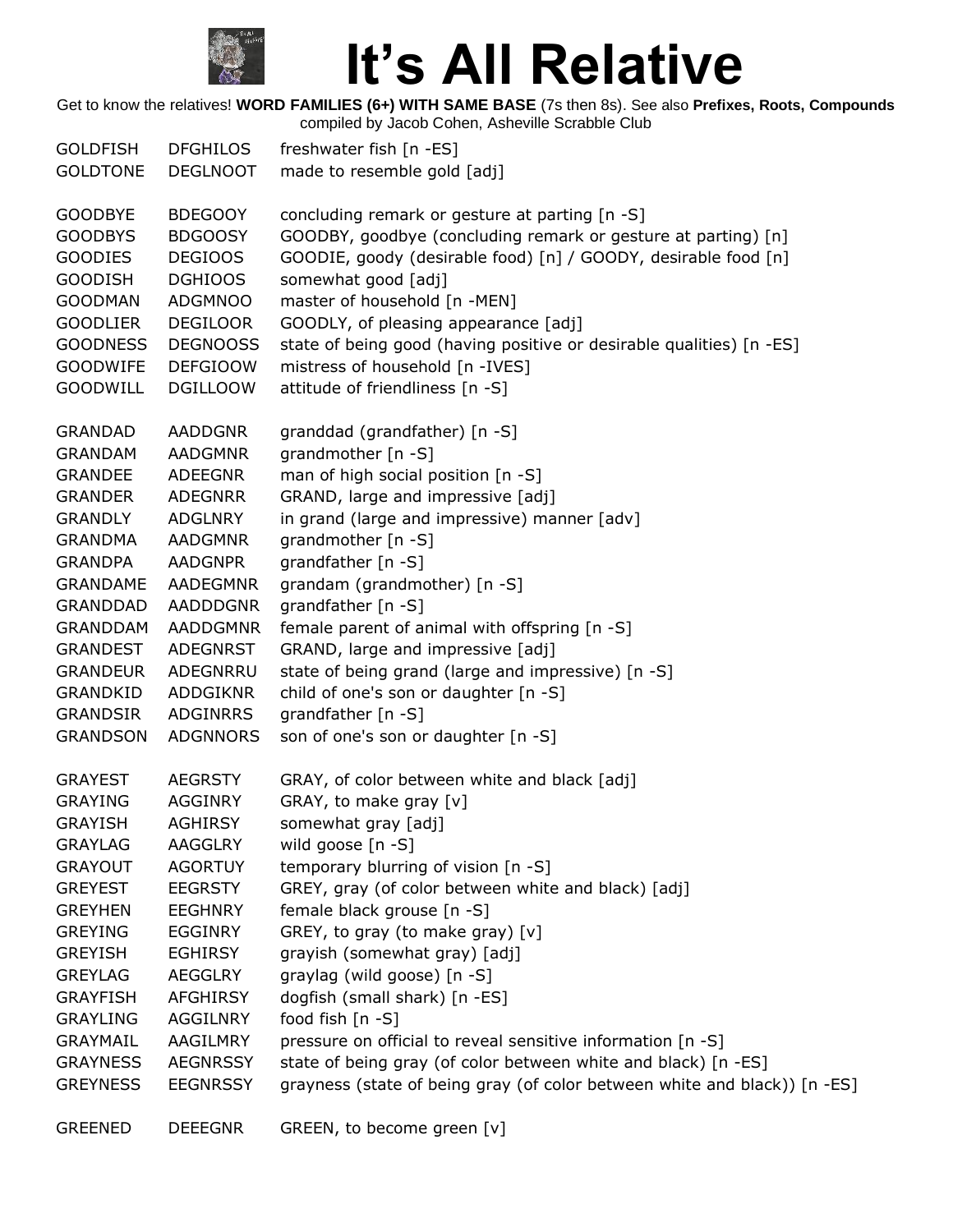

| <b>GREENER</b><br><b>GREENIE</b><br><b>GREENLY</b><br><b>GREENTH</b><br><b>GREENBUG</b><br><b>GREENERY</b><br><b>GREENEST</b><br><b>GREENFLY</b><br><b>GREENIER</b><br><b>GREENING</b> | <b>EEEGNRR</b><br><b>EEEGINR</b><br><b>EEGLNRY</b><br><b>EEGHNRT</b><br><b>BEEGGNRU</b><br><b>EEEGNRRY</b><br><b>EEEGNRST</b><br><b>EEFGLNRY</b><br><b>EEEGINRR</b><br><b>EEGGINNR</b> | GREEN, of color of growing foliage [adj]<br>amphetamine pill [n -S]<br>in green (of color of growing foliage) manner [adv]<br>verdure (green vegetation) [n -S]<br>green aphid [n -S]<br>green vegetation [n -RIES]<br>GREEN, of color of growing foliage [adj]<br>green aphid [n -LIES]<br>GREENY, somewhat green [adj]<br>GREEN, to become green [v] / variety of apple [n -S] |
|----------------------------------------------------------------------------------------------------------------------------------------------------------------------------------------|----------------------------------------------------------------------------------------------------------------------------------------------------------------------------------------|----------------------------------------------------------------------------------------------------------------------------------------------------------------------------------------------------------------------------------------------------------------------------------------------------------------------------------------------------------------------------------|
| <b>GREENISH</b>                                                                                                                                                                        | <b>EEGHINRS</b>                                                                                                                                                                        | somewhat green [adj]                                                                                                                                                                                                                                                                                                                                                             |
| <b>GREENLET</b>                                                                                                                                                                        | <b>EEEGLNRT</b>                                                                                                                                                                        | vireo (small bird) [n -S]                                                                                                                                                                                                                                                                                                                                                        |
| <b>GREENLIT</b>                                                                                                                                                                        | EEGILNRT                                                                                                                                                                               | GREENLIGHT, to give approval to [v]                                                                                                                                                                                                                                                                                                                                              |
| <b>GREENWAY</b>                                                                                                                                                                        | <b>AEEGNRWY</b>                                                                                                                                                                        | piece of undeveloped land in city [n -S]                                                                                                                                                                                                                                                                                                                                         |
| <b>GROUPED</b><br><b>GROUPIE</b><br><b>GROUPAGE</b><br><b>GROUPIES</b><br><b>GROUPING</b><br><b>GROUPOID</b>                                                                           | <b>DEGOPRU</b><br><b>EGIOPRU</b><br><b>AEGGOPRU</b><br>EGIOPRSU<br><b>GGINOPRU</b><br><b>DGIOOPRU</b>                                                                                  | GROUP, to arrange in group (assemblage of persons or things) [v]<br>follower of rock groups [n -S]<br>arranging of persons or things into groups [n -S]<br>GROUPIE, follower of rock groups [n]<br>GROUP, to arrange in group (assemblage of persons or things) [v] / set of objects [n -S]<br>type of mathematical set [n -S]                                                   |
| <b>GRUFFED</b><br><b>GRUFFER</b><br><b>GRUFFLY</b><br><b>GRUFFEST</b><br><b>GRUFFIER</b><br><b>GRUFFILY</b><br><b>GRUFFING</b><br><b>GRUFFISH</b>                                      | <b>DEFFGRU</b><br><b>EFFGRRU</b><br><b>FFGLRUY</b><br><b>EFFGRSTU</b><br>EFFGIRRU<br><b>FFGILRUY</b><br>FFGGINRU<br><b>FFGHIRSU</b>                                                    | GRUFF, to utter in gruff voice [v]<br>GRUFF, low and harsh in speech [adj]<br>in gruff (low and harsh in speech) manner [adv]<br>GRUFF, low and harsh in speech [adj]<br>GRUFFY, gruff (low and harsh in speech) [adj]<br>in gruffy (gruff (low and harsh in speech)) manner [adv]<br>GRUFF, to utter in gruff voice [v]<br>somewhat gruff [adj]                                 |
| <b>GUNBOAT</b><br><b>GUNDOGS</b><br><b>GUNFIRE</b><br><b>GUNITES</b><br><b>GUNLESS</b><br><b>GUNLOCK</b><br><b>GUNNERS</b>                                                             | <b>ABGNOTU</b><br><b>DGGNOSU</b><br>EFGINRU<br><b>EGINSTU</b><br><b>EGLNSSU</b><br><b>CGKLNOU</b><br><b>EGNNRSU</b>                                                                    | armed vessel [n -S]<br>GUNDOG, hunting dog [n]<br>firing of guns [n -S]<br>GUNITE, mixture of cement, sand, and water [n]<br>having no gun [adj]<br>mechanism which ignites charge of gun [n -S]<br>GUNNER, one that operates gun [n]                                                                                                                                            |
| <b>GUNNERY</b>                                                                                                                                                                         | <b>EGNNRUY</b>                                                                                                                                                                         | use of guns [n -RIES]                                                                                                                                                                                                                                                                                                                                                            |
| <b>GUNNING</b>                                                                                                                                                                         | <b>GGINNNU</b>                                                                                                                                                                         | GUN, to shoot with gun (portable firearm) [v] / sport of hunting with gun [n -S]                                                                                                                                                                                                                                                                                                 |
| <b>GUNPLAY</b>                                                                                                                                                                         | <b>AGLNPUY</b>                                                                                                                                                                         | shooting of guns [n -S]                                                                                                                                                                                                                                                                                                                                                          |
| <b>GUNPORT</b>                                                                                                                                                                         | <b>GNOPRTU</b>                                                                                                                                                                         | opening in ship or airplane for gun [n -S]                                                                                                                                                                                                                                                                                                                                       |
| <b>GUNROOM</b>                                                                                                                                                                         | <b>GMNOORU</b>                                                                                                                                                                         | room on British warship [n -S]                                                                                                                                                                                                                                                                                                                                                   |
| <b>GUNSELS</b>                                                                                                                                                                         | <b>EGLNSSU</b>                                                                                                                                                                         | GUNSEL, gunman (one who is armed with gun) [n]                                                                                                                                                                                                                                                                                                                                   |
| <b>GUNSHIP</b>                                                                                                                                                                         | <b>GHINPSU</b>                                                                                                                                                                         | armed helicopter [n -S]                                                                                                                                                                                                                                                                                                                                                          |
| <b>GUNSHOT</b>                                                                                                                                                                         | <b>GHNOSTU</b>                                                                                                                                                                         | projectile fired from gun [n -S]                                                                                                                                                                                                                                                                                                                                                 |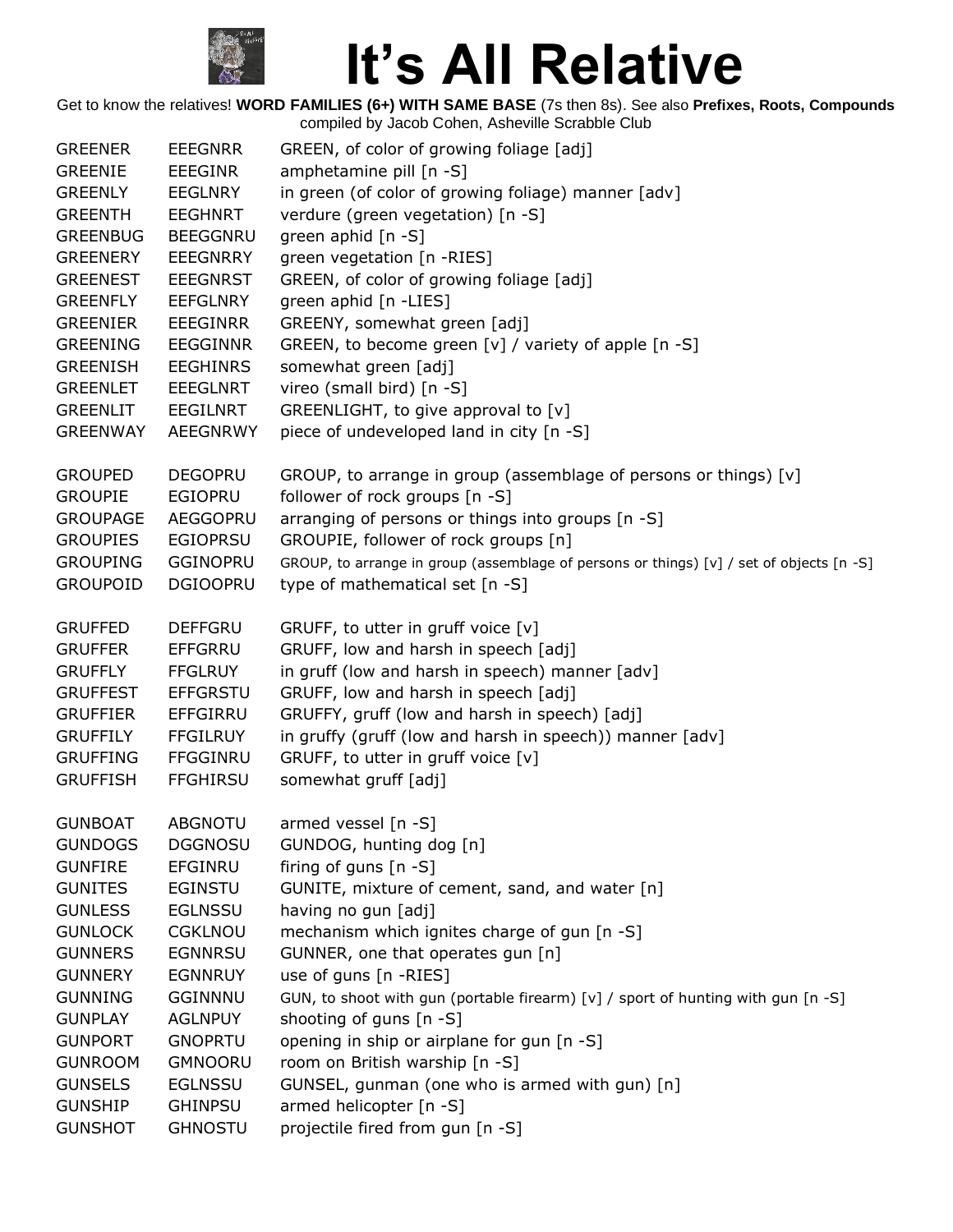

| <b>GUNWALE</b>  | <b>AEGLNUW</b>  | upper edge of ship's side [n -S]                                 |
|-----------------|-----------------|------------------------------------------------------------------|
| <b>GUNFIGHT</b> | <b>FGGHINTU</b> | to fight with guns [v -FOUGHT, -ING, -S]                         |
| <b>GUNFLINT</b> | <b>FGILNNTU</b> | flint in flintlock [n -S]                                        |
| <b>GUNMETAL</b> | <b>AEGLMNTU</b> | dark gray color [n -S]                                           |
| <b>GUNPAPER</b> | <b>AEGNPPRU</b> | type of explosive paper [n -S]                                   |
| <b>GUNPOINT</b> | <b>GINNOPTU</b> | point or aim of gun [n -S]                                       |
| <b>GUNSIGHT</b> | <b>GGHINSTU</b> | device on gun for aiming [n -S]                                  |
| <b>GUNSMITH</b> | <b>GHIMNSTU</b> | one who makes or repairs firearms [n -S]                         |
| <b>GUNSTOCK</b> | <b>CGKNOSTU</b> | rear wooden part of rifle [n -S]                                 |
|                 |                 |                                                                  |
| <b>GYNECIA</b>  | <b>ACEGINY</b>  | GYNECIUM, pistil of flower [n]                                   |
| <b>GYNECIC</b>  | <b>CCEGINY</b>  | pertaining to women (adult human female) [adj]                   |
| <b>GYNAECEA</b> | <b>AACEEGNY</b> | gynecia (pistil of flower) [n GYNAECEA]                          |
| <b>GYNAECIA</b> | AACEGINY        | gynecia (pistil of flower) [n GYNAECIA]                          |
| <b>GYNANDRY</b> | <b>ADGNNRYY</b> | condition of having both male and female sexual organs [n -RIES] |
| <b>GYNARCHY</b> | <b>ACGHNRYY</b> | government by women [n -HIES]                                    |
| <b>GYNECIUM</b> | <b>CEGIMNUY</b> | pistil of flower [n -IA]                                         |
| <b>GYNECOID</b> | CDEGINOY        | resembling woman (adult human female) [adj]                      |
| <b>GYNIATRY</b> | AGINRTYY        | treatment of women's diseases [n -RIES]                          |
| <b>GYNOECIA</b> | <b>ACEGINOY</b> | gynecia (pistil of flower) [n GYNOECIA]                          |
|                 |                 |                                                                  |
| <b>GYRALLY</b>  | <b>AGLLRYY</b>  | GYRAL, gyratory (moving in circle or spiral) [adv]               |
| <b>GYRATED</b>  | <b>ADEGRTY</b>  | GYRATE, to revolve or rotate [v]                                 |
| <b>GYRATES</b>  | <b>AEGRSTY</b>  | GYRATE, to revolve or rotate [v]                                 |
| <b>GYRATOR</b>  | <b>AGORRTY</b>  | one that gyrates (to revolve or rotate) [n -S]                   |
| <b>GYRATING</b> | <b>AGGINRTY</b> | GYRATE, to revolve or rotate [v]                                 |
| <b>GYRATION</b> | <b>AGINORTY</b> | act of gyrating (to revolve or rotate) [n -S]                    |
| <b>GYRATORY</b> | <b>AGORRTYY</b> | moving in circle or spiral [adj]                                 |
| <b>GYROIDAL</b> | ADGILORY        | spiral in arrangement [adj]                                      |
| <b>GYROSTAT</b> | <b>AGORSTTY</b> | type of stabilizing device [n -S]                                |
|                 |                 |                                                                  |
|                 |                 | н                                                                |
| <b>HABITAN</b>  | <b>AABHINT</b>  | French settler [n -S]                                            |
| <b>HABITAT</b>  | AABHITT         | natural environment of organism [n -S]                           |
| <b>HABITED</b>  | ABDEHIT         | HABIT, to clothe or dress [v]                                    |
| <b>HABITUE</b>  | ABEHITU         | frequent customer [n -S]                                         |
| <b>HABITUS</b>  | ABHISTU         | bodily build and constitution [n HABITUS, -ES]                   |
| <b>HABITANT</b> | AABHINTT        | inhabitant [n -S]                                                |
| <b>HABITING</b> | ABGHIINT        | HABIT, to clothe or dress [v]                                    |
| <b>HABITUAL</b> | AABHILTU        | occurring frequently or constantly [adj]                         |
| <b>HABITUDE</b> | ABDEHITU        | usual course of action [n -S]                                    |
|                 |                 |                                                                  |
| <b>HAIRCAP</b>  | <b>AACHIPR</b>  | hat $[n - S]$                                                    |
| <b>HAIRCUT</b>  | <b>ACHIRTU</b>  | cutting of hair $[n -S]$                                         |
| <b>HAIRDOS</b>  | <b>ADHIORS</b>  | HAIRDO, style of wearing hair [n]                                |
| <b>HAIRIER</b>  | AEHIIRR         | HAIRY, covered with hair [adj]                                   |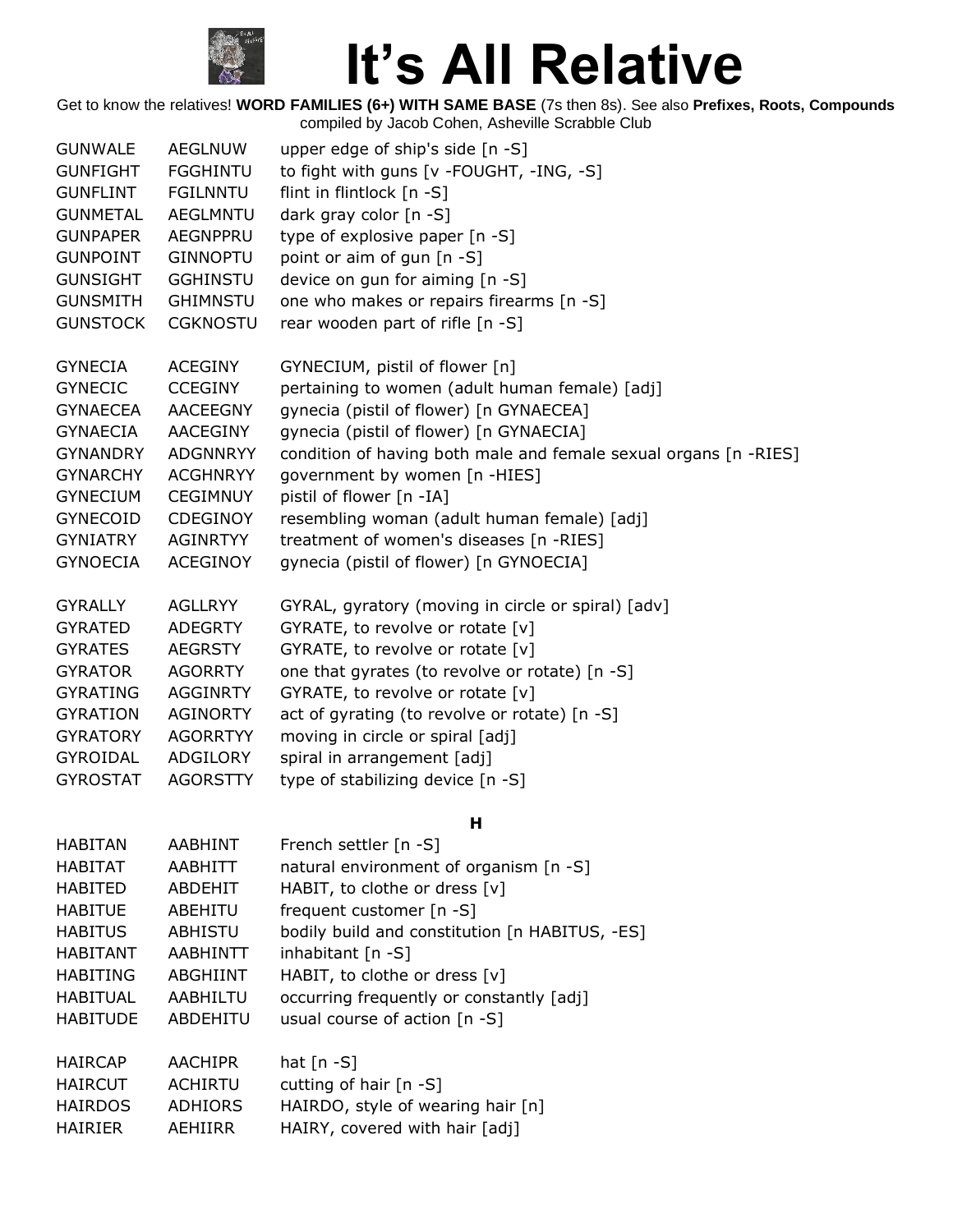

| <b>HAIRILY</b><br><b>HAIRNET</b><br><b>HAIRPIN</b><br>HAIRBALL<br>HAIRBAND<br><b>HAIRGRIP</b><br><b>HAIRIEST</b><br><b>HAIRLESS</b><br><b>HAIRLIKE</b><br><b>HAIRLINE</b><br><b>HAIRLOCK</b><br><b>HAIRWING</b><br><b>HAIRWORK</b><br><b>HAIRWORM</b> | AHIILRY<br><b>AEHINRT</b><br><b>AHIINPR</b><br>AABHILLR<br>AABDHINR<br>AGHIIPRR<br>AEHIIRST<br><b>AEHILRSS</b><br><b>AEHIIKLR</b><br>AEHIILNR<br><b>ACHIKLOR</b><br>AGHIINRW<br>AHIKORRW<br>AHIMORRW | in hairy (covered with hair) manner [adv]<br>net worn to keep hair in place [n -S]<br>hair fastener [n -S]<br>ball of hair [n -S]<br>headband (band worn on head) [n -S]<br>bobby pin [n -S]<br>HAIRY, covered with hair [adj]<br>having no hair [adj]<br>resembling hair (threadlike growth) [adj]<br>very thin line [n -S]<br>lock of hair [n -S]<br>fishing lure tied with hair [n -S]<br>making of articles from hair [n -S]<br>parasitic worm [n -S] |
|-------------------------------------------------------------------------------------------------------------------------------------------------------------------------------------------------------------------------------------------------------|------------------------------------------------------------------------------------------------------------------------------------------------------------------------------------------------------|-----------------------------------------------------------------------------------------------------------------------------------------------------------------------------------------------------------------------------------------------------------------------------------------------------------------------------------------------------------------------------------------------------------------------------------------------------------|
| <b>HALACHA</b>                                                                                                                                                                                                                                        | <b>AAACHHL</b>                                                                                                                                                                                       | legal part of Talmud [n -S, -HOT, HOTH]                                                                                                                                                                                                                                                                                                                                                                                                                   |
| <b>HALAKAH</b>                                                                                                                                                                                                                                        | <b>AAAHHKL</b>                                                                                                                                                                                       | halacha (legal part of Talmud) [n -S, -KOTH]                                                                                                                                                                                                                                                                                                                                                                                                              |
| <b>HALAKHA</b>                                                                                                                                                                                                                                        | AAAHHKL                                                                                                                                                                                              | halacha (legal part of Talmud) [n -S, -HOT]                                                                                                                                                                                                                                                                                                                                                                                                               |
| <b>HALAKIC</b>                                                                                                                                                                                                                                        | AACHIKL                                                                                                                                                                                              | HALAKAH, halacha (legal part of Talmud) [adj]                                                                                                                                                                                                                                                                                                                                                                                                             |
| <b>HALAKHIC</b>                                                                                                                                                                                                                                       | <b>AACHHIKL</b>                                                                                                                                                                                      | HALAKHAH, halacha (legal part of Talmud) [adj]                                                                                                                                                                                                                                                                                                                                                                                                            |
| <b>HALAKIST</b>                                                                                                                                                                                                                                       | <b>AAHIKLST</b>                                                                                                                                                                                      | halakic writer [n -S]                                                                                                                                                                                                                                                                                                                                                                                                                                     |
| <b>HALFWAY</b>                                                                                                                                                                                                                                        | <b>AAFHLWY</b>                                                                                                                                                                                       | being in middle [adj]                                                                                                                                                                                                                                                                                                                                                                                                                                     |
| <b>HALFWIT</b>                                                                                                                                                                                                                                        | AFHILTW                                                                                                                                                                                              | foolish or stupid person [n -S]                                                                                                                                                                                                                                                                                                                                                                                                                           |
| <b>HALFBACK</b>                                                                                                                                                                                                                                       | AABCFHKL                                                                                                                                                                                             | football player [n -S]                                                                                                                                                                                                                                                                                                                                                                                                                                    |
| <b>HALFBEAK</b>                                                                                                                                                                                                                                       | AABEFHKL                                                                                                                                                                                             | marine fish $[n - S]$                                                                                                                                                                                                                                                                                                                                                                                                                                     |
| <b>HALFLIFE</b>                                                                                                                                                                                                                                       | <b>AEFFHILL</b>                                                                                                                                                                                      | measure of radioactive decay [n -IVES]                                                                                                                                                                                                                                                                                                                                                                                                                    |
| <b>HALFNESS</b>                                                                                                                                                                                                                                       | <b>AEFHLNSS</b>                                                                                                                                                                                      | state of being half [n -ES]                                                                                                                                                                                                                                                                                                                                                                                                                               |
| <b>HALFPIPE</b>                                                                                                                                                                                                                                       | AEFHILPP                                                                                                                                                                                             | U-shaped course used for skateboarding [n -S]                                                                                                                                                                                                                                                                                                                                                                                                             |
| <b>HALFTIME</b>                                                                                                                                                                                                                                       | AEFHILMT                                                                                                                                                                                             | intermission in football game [n -S]                                                                                                                                                                                                                                                                                                                                                                                                                      |
| <b>HALFTONE</b>                                                                                                                                                                                                                                       | <b>AEFHLNOT</b>                                                                                                                                                                                      | shade between light and dark [n [-S]                                                                                                                                                                                                                                                                                                                                                                                                                      |
| <b>HANGDOG</b>                                                                                                                                                                                                                                        | <b>ADGGHNO</b>                                                                                                                                                                                       | sneaky person $[n - S]$                                                                                                                                                                                                                                                                                                                                                                                                                                   |
| <b>HANGERS</b>                                                                                                                                                                                                                                        | <b>AEGHNRS</b>                                                                                                                                                                                       | HANGER, one that hangs (to attach from above only) [n]                                                                                                                                                                                                                                                                                                                                                                                                    |
| <b>HANGING</b>                                                                                                                                                                                                                                        | AGGHINN                                                                                                                                                                                              | execution by strangling with suspended noose [n -S] / HANG, to attach from above only [v]                                                                                                                                                                                                                                                                                                                                                                 |
| <b>HANGMAN</b>                                                                                                                                                                                                                                        | <b>AAGHMNN</b>                                                                                                                                                                                       | executioner [n -MEN]                                                                                                                                                                                                                                                                                                                                                                                                                                      |
| <b>HANGOUT</b>                                                                                                                                                                                                                                        | <b>AGHNOTU</b>                                                                                                                                                                                       | place often visited [n -S]                                                                                                                                                                                                                                                                                                                                                                                                                                |
| <b>HANGTAG</b>                                                                                                                                                                                                                                        | <b>AAGGHNT</b>                                                                                                                                                                                       | type of tag used commercially [n -S]                                                                                                                                                                                                                                                                                                                                                                                                                      |
| <b>HANGUPS</b>                                                                                                                                                                                                                                        | <b>AGHNPSU</b>                                                                                                                                                                                       | HANGUP, inhibition or obsession [n]                                                                                                                                                                                                                                                                                                                                                                                                                       |
| <b>HANGABLE</b>                                                                                                                                                                                                                                       | AABEGHLN                                                                                                                                                                                             | HANG, to attach from above only [adj]                                                                                                                                                                                                                                                                                                                                                                                                                     |
| <b>HANGBIRD</b>                                                                                                                                                                                                                                       | <b>ABDGHINR</b>                                                                                                                                                                                      | type of bird $[n - S]$                                                                                                                                                                                                                                                                                                                                                                                                                                    |
| <b>HANGFIRE</b>                                                                                                                                                                                                                                       | AEFGHINR                                                                                                                                                                                             | delay in detonation [n -S]                                                                                                                                                                                                                                                                                                                                                                                                                                |
| <b>HANGNAIL</b>                                                                                                                                                                                                                                       | AAGHILNN                                                                                                                                                                                             | agnail (piece of loose skin at base of fingernail) [n -S]                                                                                                                                                                                                                                                                                                                                                                                                 |
| <b>HANGNEST</b><br><b>HANGOVER</b>                                                                                                                                                                                                                    | <b>AEGHNNST</b><br><b>AEGHNORV</b>                                                                                                                                                                   | hangbird (type of bird) [n -S]<br>physical effects following drinking binge [n -S]                                                                                                                                                                                                                                                                                                                                                                        |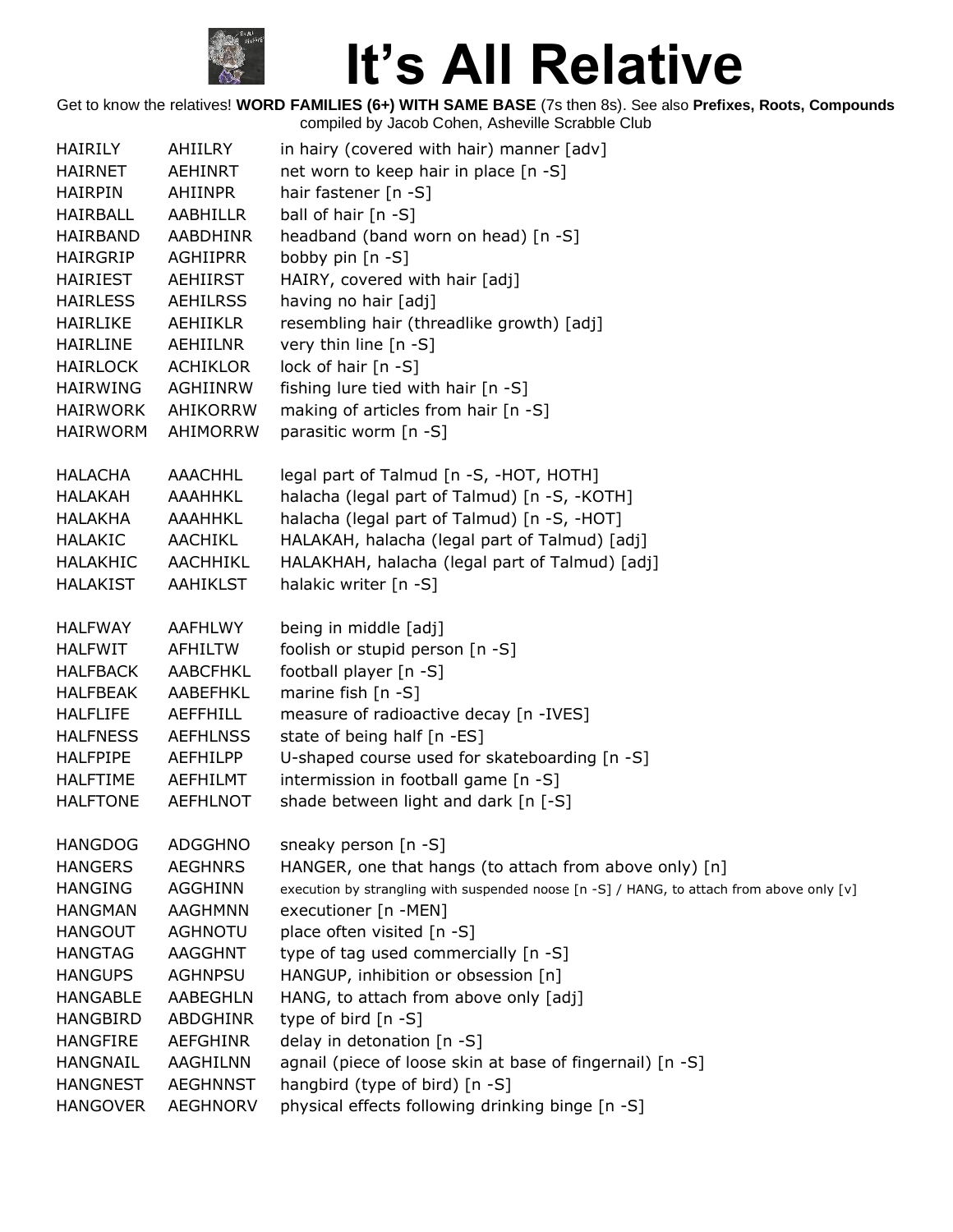

| <b>HATBAND</b>  | AABDHNT         | band worn on hat $[n - S]$                                                                            |
|-----------------|-----------------|-------------------------------------------------------------------------------------------------------|
| <b>HATFULS</b>  | <b>AFHLSTU</b>  | HATFUL, as much as hat can hold [n]                                                                   |
| <b>HATLESS</b>  | <b>AEHLSST</b>  | lacking hat [adj]                                                                                     |
| <b>HATLIKE</b>  | AEHIKLT         | resembling hat [adj]                                                                                  |
| <b>HATPINS</b>  | <b>AHINPST</b>  | HATPIN, pin for securing hat [n]                                                                      |
| <b>HATRACK</b>  | <b>AACHKRT</b>  | rack for hats [n -S]                                                                                  |
| <b>HATSFUL</b>  | <b>AFHLSTU</b>  | HATFUL, as much as hat can hold [n]                                                                   |
| <b>HATTERS</b>  | <b>AEHRSTT</b>  | HATTER, hatmaker (one that makes hats) [n]                                                            |
| <b>HATTING</b>  | <b>AGHINTT</b>  | HAT, to provide with hat (covering for head) [v]                                                      |
| <b>HATBOXES</b> | <b>ABEHOSTX</b> | HATBOX, box for hat [n]                                                                               |
| <b>HATCHECK</b> | <b>ACCEHHKT</b> | room for temporary keeping of hats [n -S]                                                             |
| <b>HATMAKER</b> | <b>AAEHKMRT</b> | one that makes hats [n -S]                                                                            |
|                 |                 |                                                                                                       |
| <b>HAULAGE</b>  | AAEGHLU         | act of hauling (to pull with force) [n -S]                                                            |
| <b>HAULERS</b>  | <b>AEHLRSU</b>  | HAULER, one that hauls (to pull with force) [n]                                                       |
| <b>HAULIER</b>  | AEHILRU         | hauler (one that hauls (to pull with force)) [n -S]                                                   |
| <b>HAULING</b>  | AGHILNU         | action of transporting logs [n -S] / HAUL, to pull with force [v]                                     |
| <b>HAULOUT</b>  | AHLOTUU         | action of hauling boat out of water [n -S]                                                            |
| HAULBACK        | AABCHKLU        | line for drawing cable back [n -S]                                                                    |
| <b>HAULYARD</b> | <b>AADHLRUY</b> | halyard (line used to hoist sail) [n -S]                                                              |
|                 |                 |                                                                                                       |
| <b>HAWKERS</b>  | <b>AEHKRSW</b>  | HAWKER, one that hawks (to peddle (to travel about selling wares)) [n]                                |
| <b>HAWKEYS</b>  | <b>AEHKSWY</b>  | HAWKEY, hawkie (white-faced cow) [n]                                                                  |
| <b>HAWKIES</b>  | <b>AEHIKSW</b>  | HAWKIE, white-faced cow [n]                                                                           |
| <b>HAWKING</b>  | AGHIKNW         | falconry (sport of hunting with falcons) [n -S] / HAWK, to peddle (to travel about selling wares) [v] |
| <b>HAWKISH</b>  | AHHIKSW         | warlike (disposed to engage in war) [adj]                                                             |
| <b>HAWKBILL</b> | ABHIKLLW        | sea turtle [n -S]                                                                                     |
| <b>HAWKEYED</b> | <b>ADEEHKWY</b> | having keen sight [adj]                                                                               |
| HAWKLIKE        | AEHIKKLW        | resembling hawk (bird of prey) [adj]                                                                  |
| <b>HAWKMOTH</b> | <b>AHHKMOTW</b> | large moth [n -S]                                                                                     |
| <b>HAWKNOSE</b> | <b>AEHKNOSW</b> | large, curved nose [n -S]                                                                             |
| <b>HAWKSHAW</b> | <b>AAHHKSWW</b> | detective [n -S]                                                                                      |
| <b>HAWKWEED</b> | ADEEHKWW        | weedlike herb [n -S]                                                                                  |
|                 |                 |                                                                                                       |
| <b>HAYCOCK</b>  | <b>ACCHKOY</b>  | pile of hay [n -S]                                                                                    |
| <b>HAYFORK</b>  | <b>AFHKORY</b>  | tool for pitching hay [n -S]                                                                          |
| <b>HAYINGS</b>  | <b>AGHINSY</b>  | HAYING, season for harvesting hay [n]                                                                 |
| <b>HAYLAGE</b>  | <b>AAEGHLY</b>  | type of hay [n -S]                                                                                    |
| <b>HAYLOFT</b>  | <b>AFHLOTY</b>  | loft for hay storage [n -S]                                                                           |
| <b>HAYMOWS</b>  | <b>AHMOSWY</b>  | HAYMOW, hayloft (loft for hay storage) [n]                                                            |
| <b>HAYRACK</b>  | <b>AACHKRY</b>  | frame used in hauling hay [n -S]                                                                      |
| <b>HAYRICK</b>  | <b>ACHIKRY</b>  | haystack (pile of hay) [n -S]                                                                         |
| <b>HAYRIDE</b>  | <b>ADEHIRY</b>  | wagon ride [n -S]                                                                                     |
| <b>HAYSEED</b>  | <b>ADEEHSY</b>  | bumpkin (unsophisticated rustic) [n -S]                                                               |
| <b>HAYWARD</b>  | <b>AADHRWY</b>  | officer who tends cattle [n -S]                                                                       |
| <b>HAYWIRE</b>  | AEHIRWY         | wire used in baling hay [n -S]                                                                        |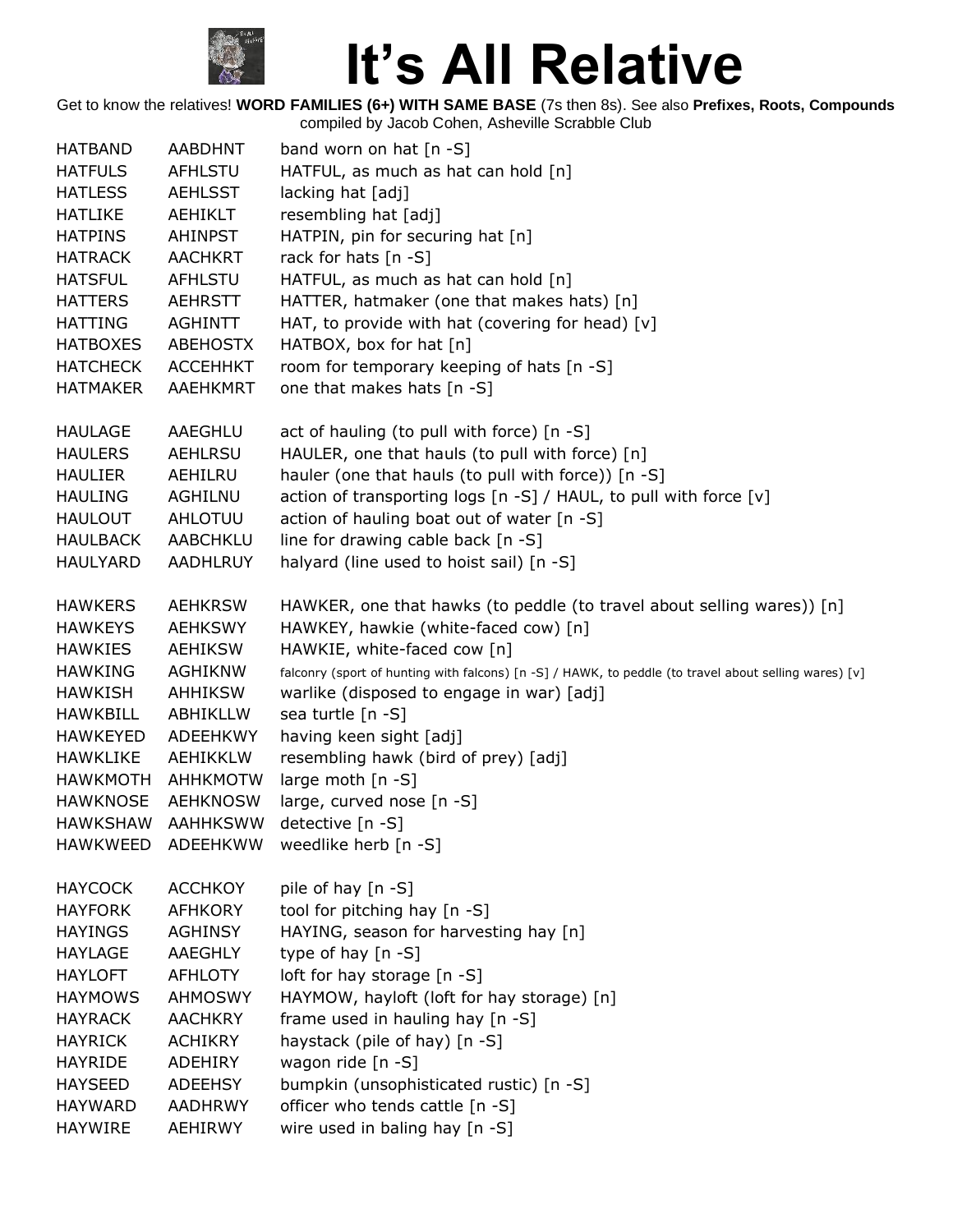

| <b>HAYFIELD</b> | ADEFHILY        | field where grasses for hay are grown [n -S]                               |
|-----------------|-----------------|----------------------------------------------------------------------------|
| <b>HAYMAKER</b> | <b>AAEHKMRY</b> | one that makes hay [n -S]                                                  |
| <b>HAYSTACK</b> | <b>AACHKSTY</b> | pile of hay [n -S]                                                         |
| <b>HEARTED</b>  | ADEEHRT         | HEART, to hearten (to give courage to) $[v]$                               |
| <b>HEARTEN</b>  | <b>AEEHNRT</b>  | to give courage to $[v - ED, -ING, -S]$                                    |
| <b>HEARTENS</b> | <b>AEEHNRST</b> | HEARTEN, to give courage to [v]                                            |
| <b>HEARTIER</b> | AEEHIRRT        | HEARTY, very friendly [adj]                                                |
| <b>HEARTIES</b> | <b>AEEHIRST</b> | HEARTY, comrade (close friend) [n]                                         |
| <b>HEARTILY</b> | <b>AEHILRTY</b> | HEARTY, very friendly [adv]                                                |
| <b>HEARTING</b> | <b>AEGHINRT</b> | HEART, to hearten (to give courage to) [v]                                 |
| <b>HEAVIER</b>  | AEEHIRV         | HEAVY, having much weight [adj]                                            |
| <b>HEAVIES</b>  | AEEHISV         | HEAVY, villain (cruelly malicious person) [n]                              |
| <b>HEAVILY</b>  | AEHILVY         | HEAVY, having much weight [adv]                                            |
| <b>HEAVIEST</b> | <b>AEEHISTV</b> | HEAVY, having much weight [adj]                                            |
| <b>HEAVYISH</b> | <b>AEHHISVY</b> | somewhat heavy [adj]                                                       |
| <b>HEAVYSET</b> | <b>AEEHSTVY</b> | solidly built; stocky [adj]                                                |
| <b>HEDGERS</b>  | <b>DEEGHRS</b>  | HEDGER, one that hedges (to surround with hedge (dense row of shrubs)) [n] |
| <b>HEDGIER</b>  | <b>DEEGHIR</b>  | HEDGY, abounding in hedges [adj]                                           |
| <b>HEDGING</b>  | <b>DEGGHIN</b>  | HEDGE, to surround with hedge (dense row of shrubs) [v]                    |
| <b>HEDGEHOG</b> | <b>DEEGGHHO</b> | small mammal [n -S]                                                        |
| <b>HEDGEHOP</b> | <b>DEEGHHOP</b> | to fly near ground [v -PPED, -PPING, -S]                                   |
| <b>HEDGEPIG</b> | <b>DEEGGHIP</b> | hedgehog (small mammal) [n -S]                                             |
| <b>HEDGEROW</b> | <b>DEEGHORW</b> | row of bushes [n -S]                                                       |
| <b>HEDGIEST</b> | <b>DEEGHIST</b> | HEDGY, abounding in hedges [adj]                                           |
| <b>HELICAL</b>  | <b>ACEHILL</b>  | shaped like helix [adj]                                                    |
| <b>HELICES</b>  | <b>CEEHILS</b>  | HELIX, something spiral in form [n]                                        |
| <b>HELIPAD</b>  | ADEHILP         | heliport (airport for helicopters) [n -S]                                  |
| <b>HELISKI</b>  | <b>EHIIKLS</b>  | to ski downhill on mountains reached by helicopter [v -ED, -ING, -S]       |
| <b>HELICITY</b> | <b>CEHIILTY</b> | component of particle's spin [n -TIES]                                     |
| <b>HELICOID</b> | <b>CDEHIILO</b> | type of geometrical surface [n -S]                                         |
| <b>HELICOPT</b> | <b>CEHILOPT</b> | to travel by helicopter [v -ED, -ING, -S]                                  |
| <b>HELILIFT</b> | <b>EFHIILLT</b> | to transport by helicopter [v -ED, -ING, -S]                               |
| <b>HELIPORT</b> | <b>EHILOPRT</b> | airport for helicopters [n -S]                                             |
| <b>HELISTOP</b> | <b>EHILOPST</b> | heliport (airport for helicopters) [n -S]                                  |
| <b>HELITACK</b> | <b>ACEHIKLT</b> | use of helicopters to fight forest fires [n -S]                            |
| <b>HELLBOX</b>  | <b>BEHLLOX</b>  | printer's receptacle [n -ES]                                               |
| <b>HELLCAT</b>  | <b>ACEHLLT</b>  | shrewish person [n -S]                                                     |
| <b>HELLERS</b>  | <b>EEHLLRS</b>  | HELLER, hellion (troublesome person) [n]                                   |
| <b>HELLERY</b>  | <b>EEHLLRY</b>  | rough play [n -RIES]                                                       |
| <b>HELLING</b>  | <b>EGHILLN</b>  | HELL, to behave raucously [v]                                              |
| <b>HELLION</b>  | EHILLNO         | troublesome person [n -S]                                                  |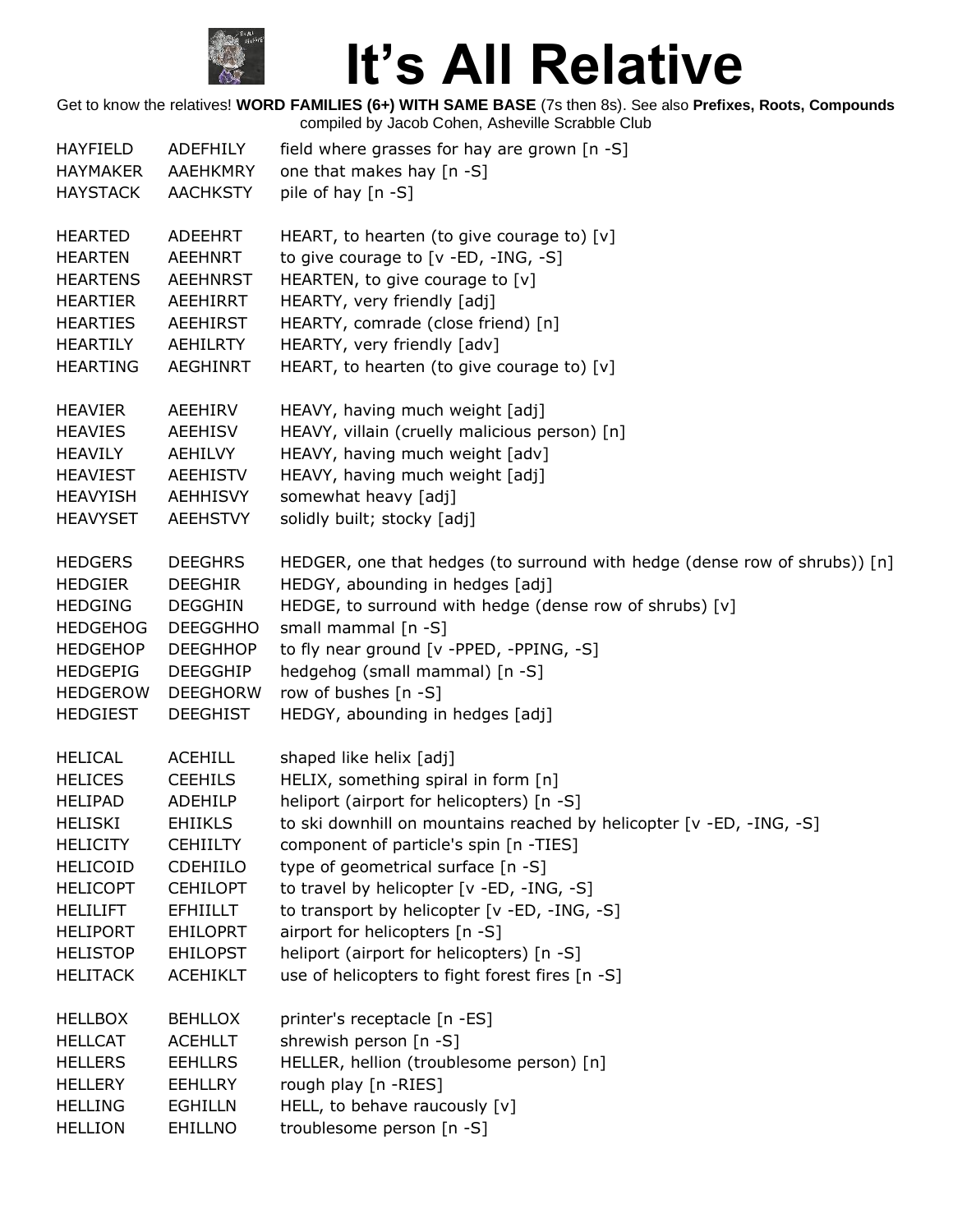

| <b>HELLISH</b>  | <b>EHHILLS</b>  | horrible [adj]                                                       |
|-----------------|-----------------|----------------------------------------------------------------------|
| <b>HELLUVA</b>  | AEHLLUV         | disagreeable [adj]                                                   |
| <b>HELLBENT</b> | <b>BEEHLLNT</b> | stubbornly determined [adj]                                          |
| <b>HELLFIRE</b> | <b>EEFHILLR</b> | torment of hell (place of great suffering) [n -S]                    |
| <b>HELLHOLE</b> | <b>EEHHLLLO</b> | horrible place [n -S]                                                |
| <b>HELLKITE</b> | <b>EEHIKLLT</b> | cruel person [n -S]                                                  |
| HELLWARD        | ADEHLLRW        | toward hell (place of great suffering)) [adv]                        |
| <b>HELPERS</b>  | <b>EEHLPRS</b>  | HELPER, one that helps (to give assistance to) [n]                   |
| <b>HELPFUL</b>  | <b>EFHLLPU</b>  | being of service or assistance [adj]                                 |
| <b>HELPING</b>  | EGHILNP         | HELP, to give assistance to $[v]$ / portion of food $[n - S]$        |
| <b>HELPABLE</b> | ABEEHLLP        | HELP, to give assistance to [adj]                                    |
| <b>HELPDESK</b> | <b>DEEHKLPS</b> | service that helps customers with problems [n -S]                    |
| <b>HELPLESS</b> | <b>EEHLLPSS</b> | defenseless [adj]                                                    |
| <b>HELPLINE</b> | <b>EEHILLNP</b> | telephone service that provides advice [n -S]                        |
| <b>HELPMATE</b> | <b>AEEHLMPT</b> | helpful companion [n -S]                                             |
| <b>HELPMEET</b> | <b>EEEHLMPT</b> | helpmate (helpful companion) [n -S]                                  |
| <b>HEMAGOG</b>  | <b>AEGGHMO</b>  | agent that promotes blood flow [n -S]                                |
| <b>HEMATAL</b>  | AAEHLMT         | hemal (pertaining to blood) [adj]                                    |
| <b>HEMATIC</b>  | <b>ACEHIMT</b>  | medicine for blood disease [n -S]                                    |
| <b>HEMATIN</b>  | AEHIMNT         | heme (component of hemoglobin) [n -S]                                |
| <b>HEMATEIN</b> | AEEHIMNT        | chemical compound [n -S]                                             |
| <b>HEMATINE</b> | AEEHIMNT        | hematin (heme (component of hemoglobin)) [n -S]                      |
| <b>HEMATITE</b> | AEEHIMTT        | ore of iron [n -S]                                                   |
| <b>HEMATOID</b> | ADEHIMOT        | resembling blood [adj]                                               |
| <b>HEMATOMA</b> | AAEHMMOT        | swelling filled with blood [n -S, -TA]                               |
| <b>HEMOCOEL</b> | <b>CEEHLMOO</b> | body cavity [n -S]                                                   |
| <b>HEMOCYTE</b> | <b>CEEHMOTY</b> | blood cell [n -S]                                                    |
| <b>HEMOLYZE</b> | EEHLMOYZ        | to break down red blood cells [v -D, -ZING, -S]                      |
| <b>HEMOSTAT</b> | <b>AEHMOSTT</b> | instrument for reducing bleeding [n -S]                              |
| <b>HIPBONE</b>  | <b>BEHINOP</b>  | pelvic bone [n -S]                                                   |
| <b>HIPLESS</b>  | <b>EHILPSS</b>  | lacking hip (pelvic joint) [adj]                                     |
| <b>HIPLIKE</b>  | <b>EHIIKLP</b>  | suggestive of hip [adj]                                              |
| <b>HIPLINE</b>  | EHIILNP         | distance around hips [n -S]                                          |
| <b>HIPNESS</b>  | <b>EHINPSS</b>  | state of being hip (aware of most current styles and trends) [n -ES] |
| <b>HIPPEST</b>  | <b>EHIPPST</b>  | HIP, aware of most current styles and trends [adj]                   |
| <b>HIPPIER</b>  | <b>EHIIPPR</b>  | HIPPY, having big hips [adj]                                         |
| <b>HIPPIES</b>  | <b>EHIIPPS</b>  | HIPPIE, nonconformist [n]                                            |
| <b>HIPPING</b>  | <b>GHIINPP</b>  | HIP, to build type of roof $[v]$                                     |
| <b>HIPPISH</b>  | <b>HHIIPPS</b>  | depressed; sad [adj]                                                 |
| <b>HIPSHOT</b>  | <b>HHIOPST</b>  | lame; awkward [adj]                                                  |
| <b>HIPSTER</b>  | <b>EHIPRST</b>  | one that is hip [n -S]                                               |
| <b>HIPPIEST</b> | <b>EHIIPPST</b> | HIPPY, having big hips [adj]                                         |
| <b>HIPPYISH</b> | <b>HHIIPPSY</b> | relating to or resembling hippie [adj]                               |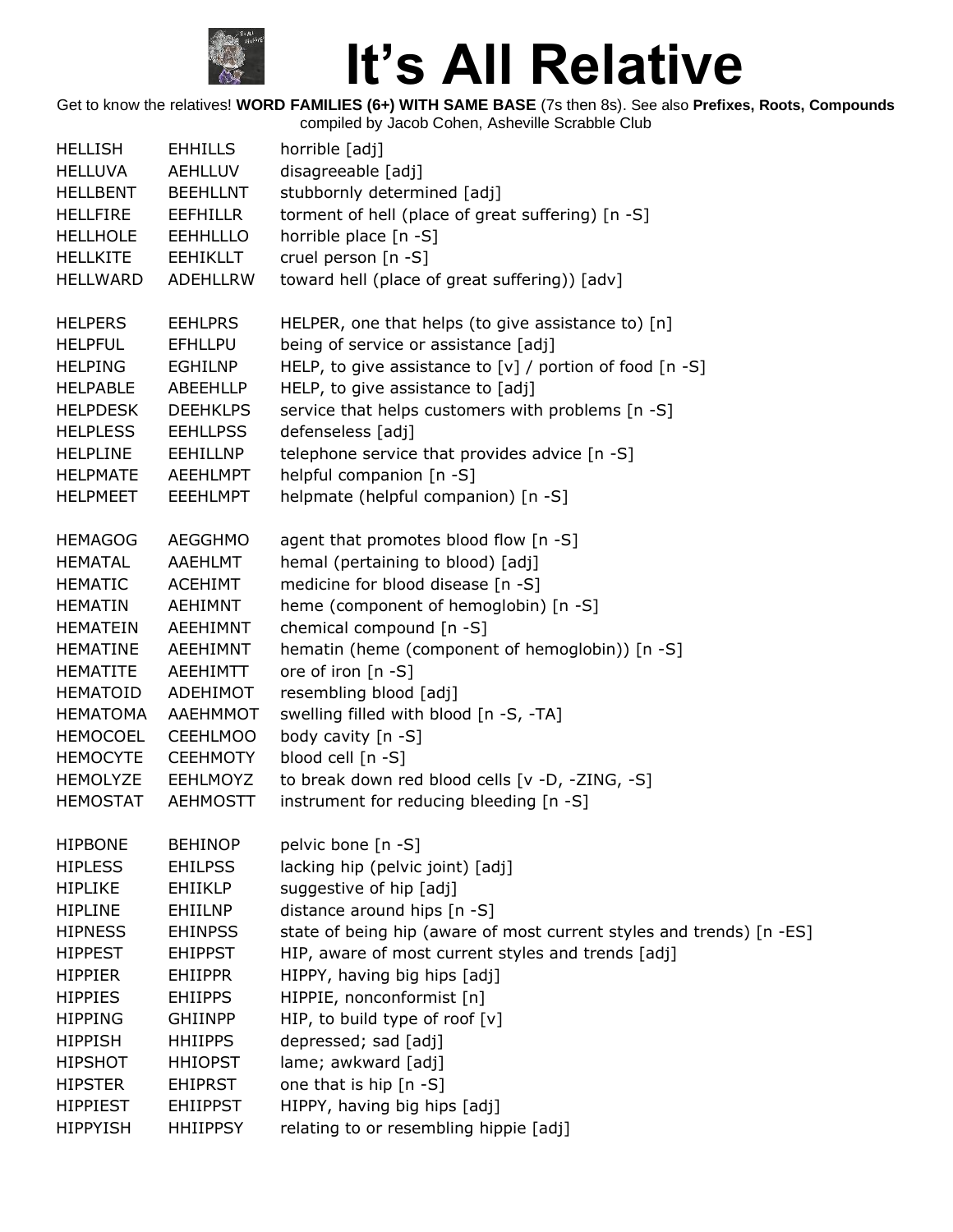

| <b>HOGBACK</b>  | <b>ABCGHKO</b>  | sharp ridge $[n -S]$                                             |
|-----------------|-----------------|------------------------------------------------------------------|
| <b>HOGFISH</b>  | <b>FGHHIOS</b>  | tropical fish [n -ES]                                            |
| <b>HOGGERS</b>  | <b>EGGHORS</b>  | HOGGER, one that hogs (to take more than one's share) [n]        |
| <b>HOGGERY</b>  | <b>EGGHORY</b>  | pigpen (place where pigs are kept) [n -RIES]                     |
| <b>HOGGING</b>  | <b>GGGHINO</b>  | HOG, to take more than one's share [v]                           |
| <b>HOGGISH</b>  | <b>GGHHIOS</b>  | coarsely selfish [adj]                                           |
| <b>HOGLIKE</b>  | <b>EGHIKLO</b>  | hoggish (coarsely selfish) [adj]                                 |
| <b>HOGNOSE</b>  | <b>EGHNOOS</b>  | nonvenomous snake [n -S]                                         |
| <b>HOGNUTS</b>  | <b>GHNOSTU</b>  | HOGNUT, hickory nut [n]                                          |
| HOGTIED         | <b>DEGHIOT</b>  | HOGTIE, to tie together legs of [v]                              |
| <b>HOGTIES</b>  | <b>EGHIOST</b>  | HOGTIE, to tie together legs of [v]                              |
| <b>HOGWASH</b>  | <b>AGHHOSW</b>  | meaningless talk [n -ES]                                         |
| <b>HOGWEED</b>  | <b>DEEGHOW</b>  | coarse plant [n -S]                                              |
| <b>HOGSHEAD</b> | <b>ADEGHHOS</b> | large cask [n -S]                                                |
| <b>HOGTYING</b> | <b>GGHINOTY</b> | HOGTIE, to tie together legs of [v]                              |
| <b>HOLDALL</b>  | <b>ADHLLLO</b>  | carrying case [n -S]                                             |
| <b>HOLDERS</b>  | <b>DEHLORS</b>  | HOLDER, one that holds (to maintain possession of) [n]           |
| <b>HOLDING</b>  | <b>DGHILNO</b>  | HOLD, to maintain possession of $[v]$ / something held $[n - S]$ |
| <b>HOLDOUT</b>  | <b>DHLOOTU</b>  | one who delays signing contract [n -S]                           |
| <b>HOLDUPS</b>  | <b>DHLOPSU</b>  | HOLDUP, delay [n]                                                |
| <b>HOLDABLE</b> | <b>ABDEHLLO</b> | HOLD, to maintain possession of [adj]                            |
| <b>HOLDBACK</b> | <b>ABCDHKLO</b> | restraining device [n -S]                                        |
| <b>HOLDDOWN</b> | <b>DDHLNOOW</b> | clamp for holding object in place [n -S]                         |
| <b>HOLDFAST</b> | <b>ADFHLOST</b> | fastening device [n -S]                                          |
| <b>HOLDOVER</b> | <b>DEHLOORV</b> | something left over [n -S]                                       |
| <b>HONEYED</b>  | <b>DEEHNOY</b>  | HONEY, to sweeten with honey (sweet, viscid fluid) [v]           |
| <b>HONEYBUN</b> | <b>BEHNNOUY</b> | sweetheart [n -S]                                                |
| <b>HONEYDEW</b> | <b>DEEHNOWY</b> | sweet fluid [n -S]                                               |
| <b>HONEYFUL</b> | <b>EFHLNOUY</b> | containing much honey [adj]                                      |
| <b>HONEYING</b> | <b>EGHINNOY</b> | HONEY, to sweeten with honey (sweet, viscid fluid) [v]           |
| <b>HONEYPOT</b> | <b>EHNOOPTY</b> | one that is attractive or desirable [n -S]                       |
| <b>HONORED</b>  | <b>DEHNOOR</b>  | HONOR, to respect (to have high regard for) [v]                  |
| <b>HONOREE</b>  | <b>EEHNOOR</b>  | one that receives honor [n -S]                                   |
| <b>HONORER</b>  | <b>EHNOORR</b>  | one that honors (to respect (to have high regard for)) [n -S]    |
| <b>HONOURS</b>  | <b>HNOORSU</b>  | HONOUR, to honor (to respect (to have high regard for)) [v]      |
| <b>HONORAND</b> | <b>ADHNNOOR</b> | honoree (one that receives honor) [n -S]                         |
| <b>HONORARY</b> | <b>AHNOORRY</b> | honor society [n -RIES]                                          |
| <b>HONORING</b> | <b>GHINNOOR</b> | HONOR, to respect (to have high regard for) [v]                  |
| <b>HONOURED</b> | <b>DEHNOORU</b> | HONOUR, to honor (to respect (to have high regard for)) [v]      |
| <b>HONOUREE</b> | <b>EEHNOORU</b> | honoree (one that receives honor) [n -S]                         |
| <b>HONOURER</b> | EHNOORRU        | honorer (one that honors (to respect)) [n -S]                    |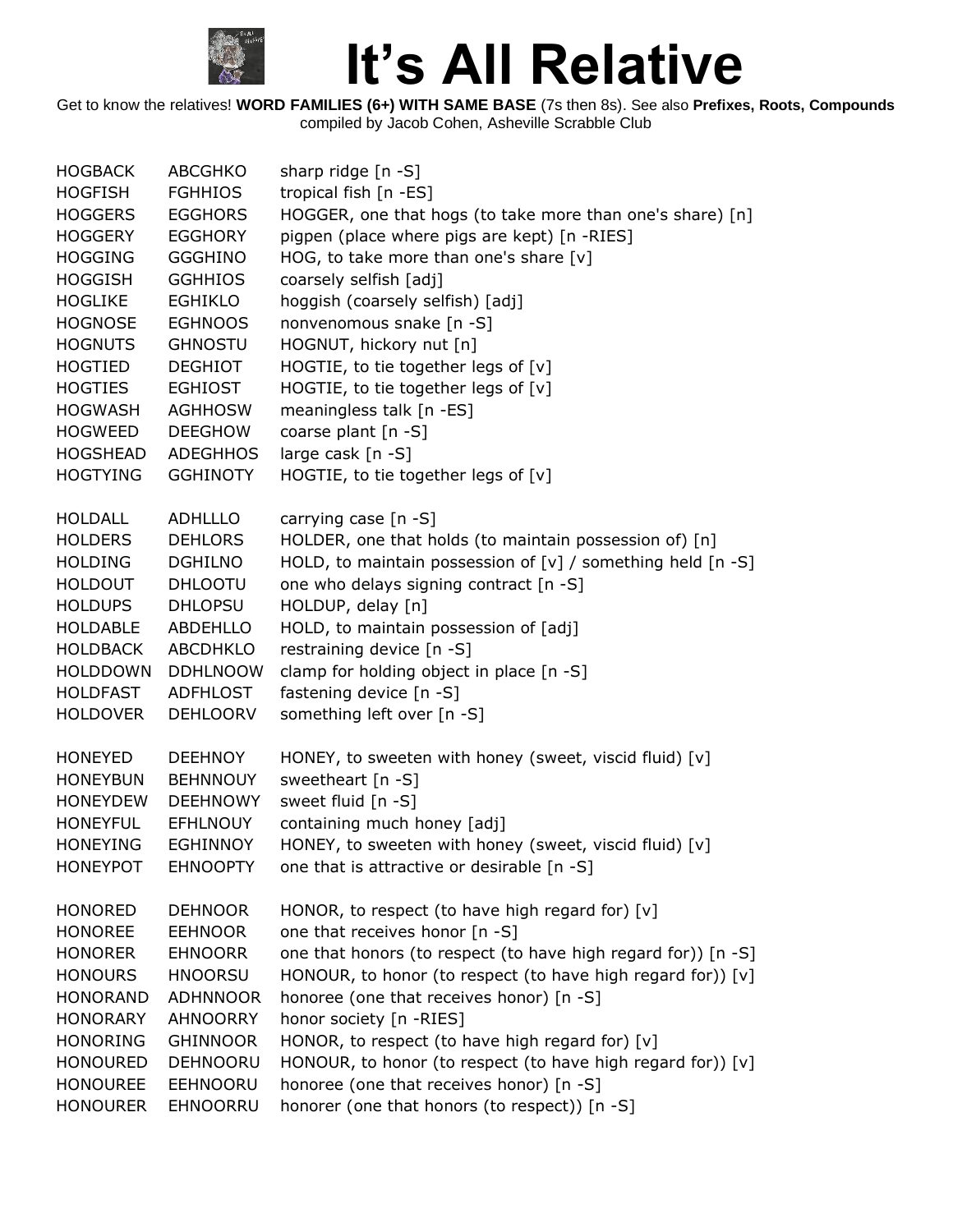

Get to know the relatives! **WORD FAMILIES (6+) WITH SAME BASE** (7s then 8s). See also **Prefixes, Roots, Compounds** compiled by Jacob Cohen, Asheville Scrabble Club HOODIER DEHIOOR HOODY, resembling hoodlum (thug (brutal ruffian or assassin)) [adj] HOODIES DEHIOOS HOODIE, gray crow of Europe [n] HOODING DGHINOO HOOD, to furnish with hood (covering for head) [v] HOODIEST DEHIOOST HOODY, resembling hoodlum (thug (brutal ruffian or assassin)) [adj] HOODLESS DEHLOOSS lacking hood [adj] HOODLIKE DEHIKLOO resembling hood [adj] HOODMOLD DDHLMOOO protective projection on cornice [n -S] HOODWINK DHIKNOOW to trick (to deceive (to mislead by falsehood)) [v -ED, -ING, -S] HOOKERS EHKOORS HOOKER, prostitute [n] HOOKIER EHIKOOR HOOKY, full of hooks [adj] HOOKING GHIKNOO HOOK, to catch with hook (bent piece of metal) [v] / illegal move in hockey involving blade of stick [n -S] HOOKLET EHKLOOT small hook [n -S] HOOKUPS HKOOPSU HOOKUP, electrical assemblage [n] HOOKIEST EHIKOOST HOOKY, full of hooks [adj] HOOKLESS EHKLOOSS lacking hook [adj] HOOKLIKE EHIKKLOO resembling hook [adj] HOOKNOSE EHKNOOOS aquiline nose [n -S] HOOKWORM HKMOOORW parasitic worm [n -S] HORNDOG DGHNOOR sexually aggressive man [n -S] HORNIER EHINORR HORNY, hornlike in hardness [adj] HORNILY HILNORY in horny (hornlike in hardness) manner [adv] HORNING GHINNOR HORN, to form horn (hard projection of head) [v] / mock serenade for newlyweds [n -S] HORNIST HINORST French horn player [n -S] HORNBEAM ABEHMNOR small tree [n -S] HORNBILL BHILLNOR large-billed bird [n -S] HORNBOOK BHKNOOOR primer (book that covers basics of subject) [n -S] HORNFELS EFHLNORS silicate rock [n HORNFELS, -ES] HORNIEST EHINORST HORNY, hornlike in hardness [adj] HORNLESS EHLNORSS lacking horn [adj] HORNLIKE EHIKLNOR resembling horn [adj] HORNPIPE EHINOPPR musical instrument [n -S] HORNPOUT HNOOPRTU catfish [n -S] HORNTAIL AHILNORT wasplike insect [n -S] HORNWORM HMNOORRW larva of hawkmoth [n -S] HORNWORT HNOORRTW aquatic herb [n -S] HORSIER EHIORRS HORSY, resembling horse [adj] / HORSEY [adj] HORSIES EHIORSS HORSIE, child's name for horse [n] HORSILY HILORSY in horsy (resembling horse) manner [adv] HORSING GHINORS HORSE, to provide with horse (large, hoofed mammal) [v] HORSEBOX BEHOORSX closed vehicle for transporting horses [n -ES] HORSECAR ACEHORRS streetcar drawn by horse [n -S] HORSEFLY EFHLORSY large fly [n -LIES] HORSEMAN AEHMNORS one who rides horse [n -MEN]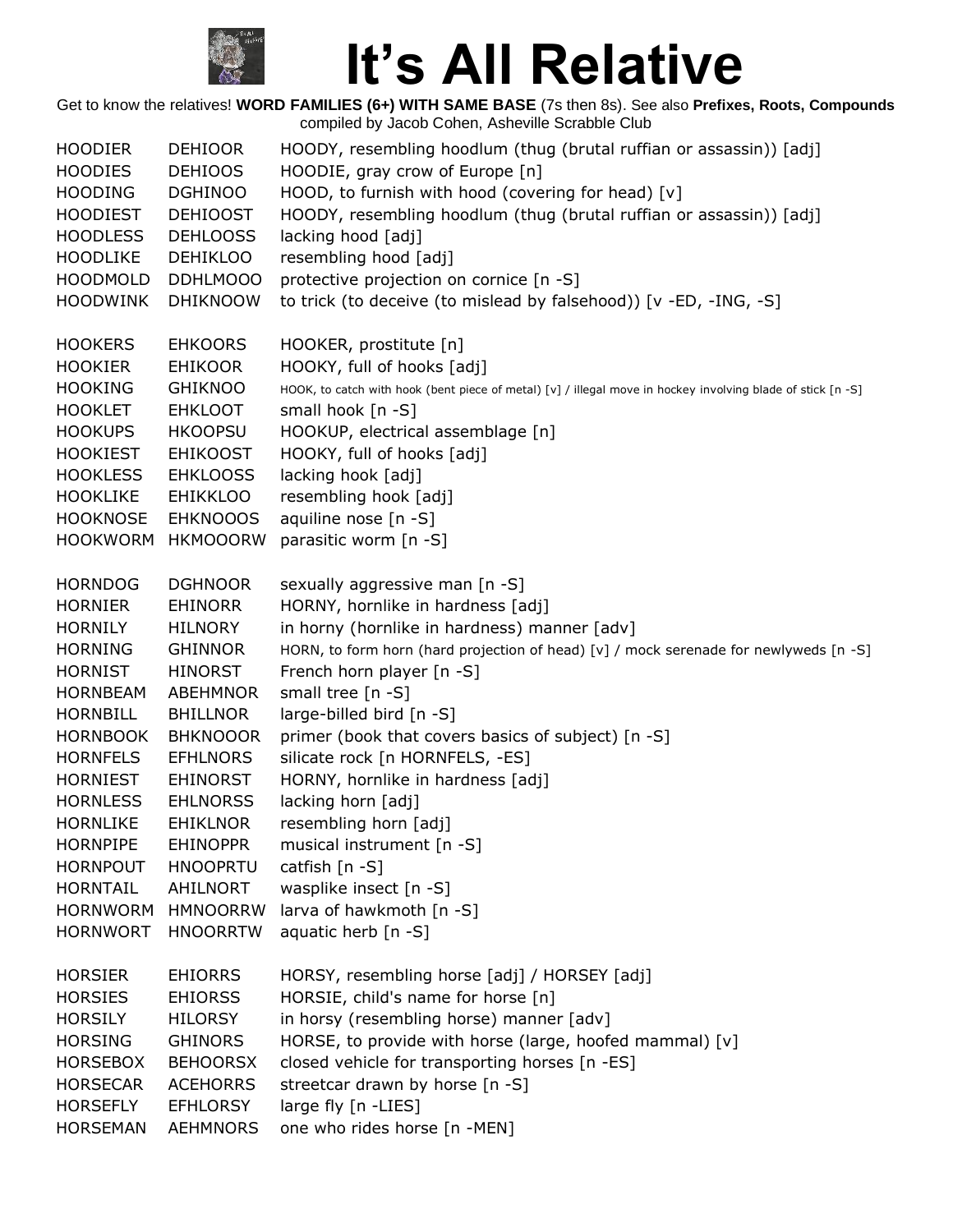

| <b>HORSEPOX</b> | <b>EHOOPRSX</b> | skin disease of horses [n -ES]                                                           |
|-----------------|-----------------|------------------------------------------------------------------------------------------|
| <b>HORSIEST</b> | <b>EHIORSST</b> | HORSY, resembling horse [adj] / HORSEY [adj]                                             |
| <b>HOUSERS</b>  | <b>EHORSSU</b>  | HOUSER, one who organizes housing projects [n]                                           |
| <b>HOUSIER</b>  | <b>EHIORSU</b>  | HOUSEY, being in style of house music [adj]                                              |
| <b>HOUSING</b>  | <b>GHINOSU</b>  | any dwelling place [n -S] / HOUSE, to lodge in house (building in which people live) [v] |
| <b>HOUSEBOY</b> | <b>BEHOOSUY</b> | male servant [n -S]                                                                      |
| <b>HOUSEFLY</b> | <b>EFHLOSUY</b> | common fly [n -LIES]                                                                     |
| <b>HOUSEFUL</b> | <b>EFHLOSUU</b> | as much as house will hold [n -S]                                                        |
| <b>HOUSEMAN</b> | <b>AEHMNOSU</b> | male servant [n -MEN]                                                                    |
| <b>HOUSESIT</b> | <b>EHIOSSTU</b> | to occupy dwelling while tenants are away [v -SAT, -TTING, -S]                           |
| <b>HOUSETOP</b> | <b>EHOOPSTU</b> | roof of house [n -S]                                                                     |
| <b>HOUSIEST</b> | <b>EHIOSSTU</b> | HOUSEY, being in style of house music [adj]                                              |
| <b>HUMANER</b>  | AEHMNRU         | HUMANE, compassionate [adj]                                                              |
| <b>HUMANLY</b>  | <b>AHLMNUY</b>  | in human manner [adv]                                                                    |
| <b>HUMANELY</b> | AEHLMNUY        | HUMANE, compassionate [adv]                                                              |
| <b>HUMANEST</b> | <b>AEHMNSTU</b> | HUMANE, compassionate [adj]                                                              |
| <b>HUMANISE</b> | AEHIMNSU        | to humanize (to make human) [v -D, -SING, -S]                                            |
| <b>HUMANISM</b> | AHIMMNSU        | quality of being human [n -S]                                                            |
| <b>HUMANIST</b> | AHIMNSTU        | one who studies human nature [n -S]                                                      |
| <b>HUMANITY</b> | AHIMNTUY        | human race [n -TIES]                                                                     |
| HUMANIZE        | AEHIMNUZ        | to make human [v -D, -ZING, -S]                                                          |
| HUMANOID        | ADHIMNOU        | something having human form [n -S]                                                       |
| <b>HUMORED</b>  | <b>DEHMORU</b>  | HUMOR, to indulge (to yield to desire of) [v]                                            |
| <b>HUMOURS</b>  | <b>HMORSUU</b>  | HUMOUR, to humor (to indulge (to yield to desire of)) [v]                                |
| <b>HUMORFUL</b> | <b>FHLMORUU</b> | humorous (funny; witty) [adj]                                                            |
| <b>HUMORING</b> | GHIMNORU        | HUMOR, to indulge (to yield to desire of) [v]                                            |
| <b>HUMORIST</b> | HIMORSTU        | humorous writer or entertainer [n -S]                                                    |
| <b>HUMOROUS</b> | <b>HMOORSUU</b> | funny; witty [adj]                                                                       |
| <b>HUMOURED</b> | DEHMORUU        | HUMOUR, to humor (to indulge (to yield to desire of)) [v]                                |
| <b>HUNTERS</b>  | <b>EHNRSTU</b>  | HUNTER, one that hunts (to pursue for food or sport) [n]                                 |
| <b>HUNTING</b>  | <b>GHINNTU</b>  | HUNT, to pursue for food or sport $[v]$ / instance of searching $[n -S]$                 |
| <b>HUNTABLE</b> | ABEHLNTU        | HUNT, to pursue for food or sport [adj]                                                  |
| <b>HUNTEDLY</b> | <b>DEHLNTUY</b> | HUNT, to pursue for food or sport [adv]                                                  |
| <b>HUNTRESS</b> | <b>EHNRSSTU</b> | female hunter [n -ES]                                                                    |
| <b>HUNTSMAN</b> | <b>AHMNNSTU</b> | hunter (one that hunts (to pursue for food or sport)) [n -MEN]                           |
| <b>HYPERER</b>  | <b>EEHPRRY</b>  | HYPER [adj]                                                                              |
| <b>HYPERON</b>  | <b>EHNOPRY</b>  | atomic particle [n -S]                                                                   |
| <b>HYPEREST</b> | <b>EEHPRSTY</b> | HYPER, hyperactive [adj]                                                                 |
| <b>HYPERGOL</b> | <b>EGHLOPRY</b> | rocket fuel [n -S]                                                                       |
| <b>HYPERNYM</b> | <b>EHMNPRYY</b> | word that denotes broad category that includes more specific words [n -S]                |
| <b>HYPEROPE</b> | <b>EEHOPPRY</b> | farsighted person [n -S]                                                                 |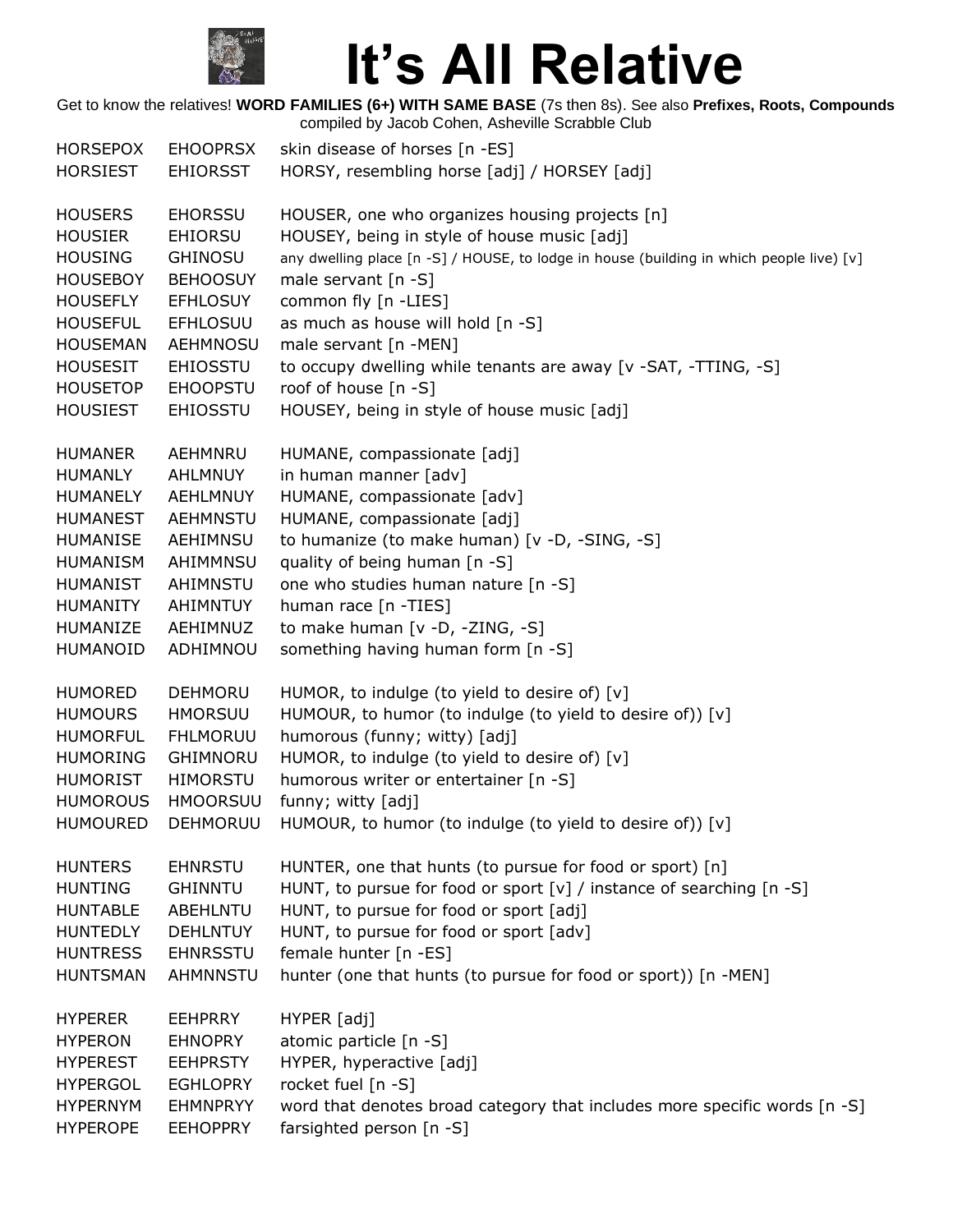

Get to know the relatives! **WORD FAMILIES (6+) WITH SAME BASE** (7s then 8s). See also **Prefixes, Roots, Compounds** compiled by Jacob Cohen, Asheville Scrabble Club

#### **I**

| <b>ICEBERG</b>  | <b>BCEEGIR</b>  | large floating body of ice [n -S]                                              |
|-----------------|-----------------|--------------------------------------------------------------------------------|
| <b>ICEBOAT</b>  | ABCEIOT         | to travel in vehicle that sails on ice [v -ED, -ING, -S]                       |
| <b>ICECAPS</b>  | <b>ACCEIPS</b>  | ICECAP, covering of ice and snow [n]                                           |
| <b>ICEFALL</b>  | <b>ACEFILL</b>  | kind of frozen waterfall [n -S]                                                |
| <b>ICEFISH</b>  | <b>CEFHIIS</b>  | to fish through holes in ice on lake or river [v -ED, -ING, -ES]               |
| <b>ICELESS</b>  | <b>CEEILSS</b>  | having no ice [adj]                                                            |
| <b>ICELIKE</b>  | <b>CEEIIKL</b>  | resembling ice [adj]                                                           |
| <b>ICEWINE</b>  | <b>CEEIINW</b>  | sweet wine made from grapes frozen on vine [n -S]                              |
| <b>ICEWORM</b>  | <b>CEIMORW</b>  | small worm found in glaciers [n -S]                                            |
| <b>ICEBLINK</b> | <b>BCEIIKLN</b> | glare over icefield [n -S]                                                     |
| <b>ICEBOUND</b> | <b>BCDEINOU</b> | surrounded by ice [adj]                                                        |
| <b>ICEBOXES</b> | <b>BCEEIOSX</b> | ICEBOX, cabinet for cooling food [n]                                           |
| <b>ICEFIELD</b> | <b>CDEEFIIL</b> | large area of ice [n -S]                                                       |
| <b>ICEHOUSE</b> | <b>CEEHIOSU</b> | building for storing ice [n -S]                                                |
| <b>ICEKHANA</b> | <b>AACEHIKN</b> | automotive event held on frozen lake [n -S]                                    |
| <b>ICEMAKER</b> | ACEEIKMR        | appliance that makes ice [n -S]                                                |
| <b>ICESCAPE</b> | <b>ACCEEIPS</b> | landscape covered with ice [n -S]                                              |
|                 |                 |                                                                                |
| <b>IDEALLY</b>  | ADEILLY         | perfectly (in perfect (lacking fault or defect; of extreme kind) manner) [adv] |
| <b>IDEATED</b>  | <b>ADDEEIT</b>  | IDEATE, to form idea [v]                                                       |
| <b>IDEATES</b>  | <b>ADEEIST</b>  | IDEATE, to form idea [v]                                                       |
| <b>IDEALESS</b> | <b>ADEEILSS</b> | IDEA, conception existing in mind [adj]                                        |
| <b>IDEALISE</b> | ADEEIILS        | to idealize (to regard as perfect) [v -D, -SING, -S]                           |
| <b>IDEALISM</b> | ADEIILMS        | pursuit of noble goals [n -S]                                                  |
| <b>IDEALIST</b> | ADEIILST        | adherent of idealism (pursuit of noble goals) [n -S]                           |
| <b>IDEALITY</b> | ADEIILTY        | state of being perfect; something idealized [n -TIES]                          |
| <b>IDEALIZE</b> | ADEEIILZ        | to regard as perfect $[v -D, -ZING, -S]$                                       |
| <b>IDEALOGY</b> | ADEGILOY        | ideology (systematic body of ideas) [n -GIES]                                  |
| <b>IDEATING</b> | ADEGIINT        | IDEATE, to form idea [v]                                                       |
| <b>IDEATION</b> | ADEIINOT        | act of ideating (to form idea) [n -S]                                          |
| <b>IDEATIVE</b> | ADEEIITV        | pertaining to ideation (act of ideating (to form idea)) [adj]                  |
| IDEOGRAM        | ADEGIMOR        | type of written symbol [n -S]                                                  |
| <b>IDEOLOGY</b> | <b>DEGILOOY</b> | systematic body of ideas [n -GIES]                                             |
|                 |                 |                                                                                |
| <b>IDOLISE</b>  | <b>DEIILOS</b>  | to idolize (to worship (to honor and love as divine being)) [v -D, -SING, -S]  |
| <b>IDOLISM</b>  | <b>DIILMOS</b>  | idolatry (worship of idols) [n -S]                                             |
| <b>IDOLIZE</b>  | DEIILOZ         | to worship (to honor and love as divine being) [v -D, -ZING, -S]               |
| <b>IDOLATER</b> | ADEILORT        | one that worships idols [n -S]                                                 |
| <b>IDOLATOR</b> | <b>ADILOORT</b> | idolater (one that worships idols) [n -S]                                      |
| <b>IDOLATRY</b> | <b>ADILORTY</b> | of idols [n -RIES]                                                             |
| <b>IDOLISER</b> | <b>DEIILORS</b> | one that idolises (to idolize (to worship)) [n -S]                             |
| <b>IDOLIZER</b> | DEIILORZ        | one that idolizes (to worship (to honor and love as divine being)) [n -S]      |
|                 |                 |                                                                                |
| <b>IGNEOUS</b>  | <b>EGINOSU</b>  | pertaining to fire [adj]                                                       |
|                 |                 |                                                                                |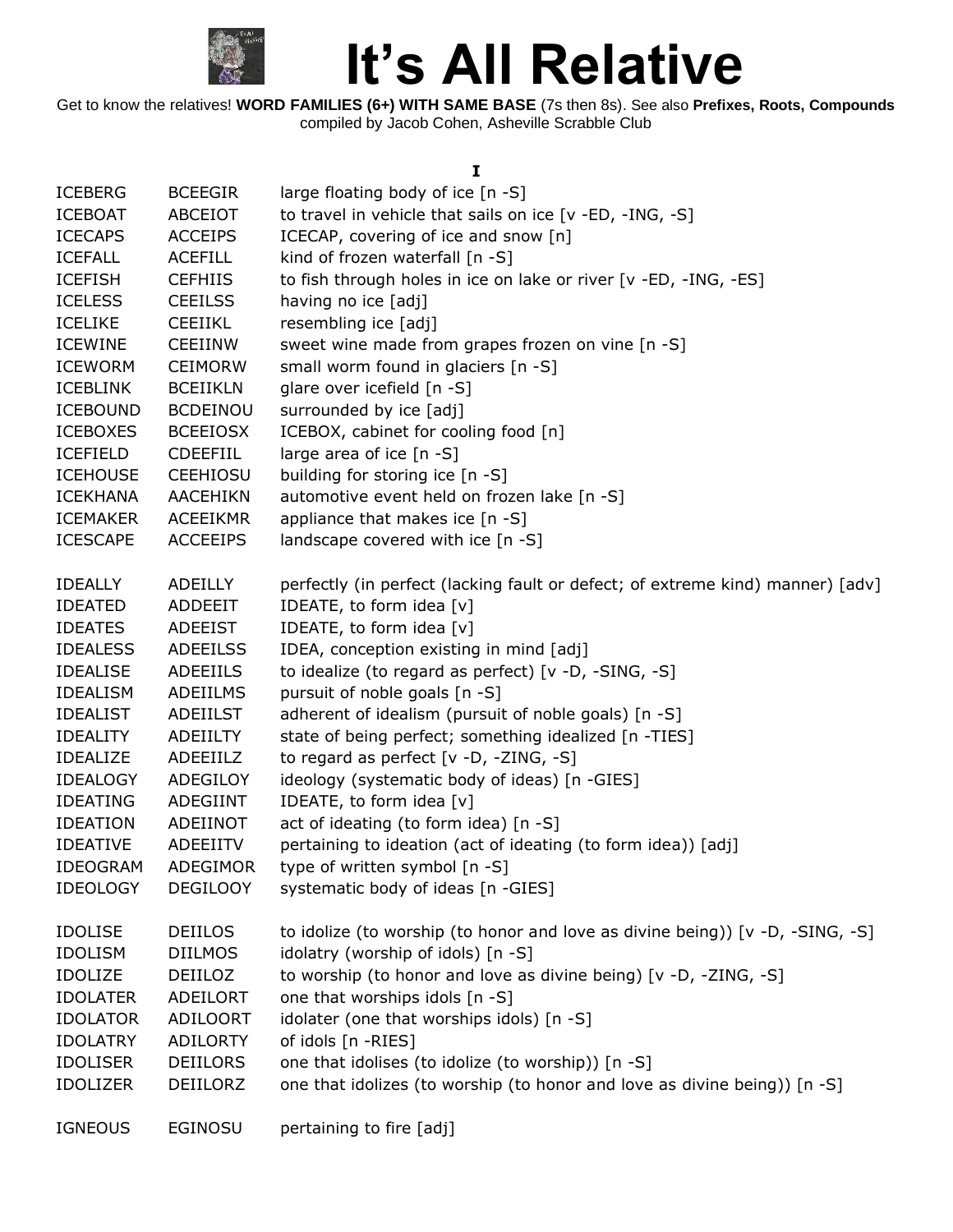

| <b>IGNITED</b>  | <b>DEGIINT</b>  | IGNITE, to set on fire [v]                                                                            |
|-----------------|-----------------|-------------------------------------------------------------------------------------------------------|
| <b>IGNITER</b>  | EGIINRT         | one that ignites (to set on fire) [n -S]                                                              |
| <b>IGNITES</b>  | <b>EGIINST</b>  | IGNITE, to set on fire [v]                                                                            |
| <b>IGNITOR</b>  | <b>GIINORT</b>  | igniter (one that ignites (to set on fire)) [n -S]                                                    |
| <b>IGNIFIED</b> | <b>DEFGIIIN</b> | IGNIFY, to burn (to destroy by fire) [v]                                                              |
| <b>IGNIFIES</b> | <b>EFGIIINS</b> | IGNIFY, to burn (to destroy by fire) [v]                                                              |
| IGNITING        | <b>GGIIINNT</b> | IGNITE, to set on fire [v]                                                                            |
| <b>IGNITION</b> | <b>GIIINNOT</b> | act of igniting (to set on fire) [n -S]                                                               |
| <b>IGNITRON</b> | <b>GIINNORT</b> | type of rectifier tube [n -S]                                                                         |
|                 |                 |                                                                                                       |
| <b>IMAGERS</b>  | <b>AEGIMRS</b>  | IMAGER, one that images (to imagine (to form mental picture of)) [n]                                  |
| <b>IMAGERY</b>  | <b>AEGIMRY</b>  | mental pictures [n -RIES]                                                                             |
| <b>IMAGINE</b>  | AEGIIMN         | to form mental picture of [v -D, -NING, -S]                                                           |
| IMAGING         | AGGIIMN         | action of producing visible representation [n -S] / IMAGE, to imagine (to form mental picture of) [v] |
| <b>IMAGISM</b>  | <b>AGIIMMS</b>  | movement in poetry [n -S]                                                                             |
| IMAGIST         | <b>AGIIMST</b>  | adherent of imagism (movement in poetry) [n -S]                                                       |
| <b>IMAGOES</b>  | <b>AEGIMOS</b>  | IMAGO, adult insect [n]                                                                               |
| IMAGINAL        | AAGIILMN        | pertaining to imago (adult insect) [adj]                                                              |
| <b>IMAGINER</b> | AEGIIMNR        | one that imagines (to form mental picture of) [n -S]                                                  |
|                 |                 |                                                                                                       |
| <b>IODATED</b>  | ADDEIOT         | IODATE, to iodize (to treat with iodine) [v]                                                          |
| <b>IODATES</b>  | <b>ADEIOST</b>  | IODATE, to iodize (to treat with iodine) [v]                                                          |
| <b>IODIDES</b>  | <b>DDEIIOS</b>  | IODIDE, compound of iodine [n]                                                                        |
| <b>IODINES</b>  | <b>DEIINOS</b>  | IODINE, nonmetallic element [n]                                                                       |
| <b>IODISED</b>  | <b>DDEIIOS</b>  | IODISE, to iodize (to treat with iodine) [v]                                                          |
| <b>IODISES</b>  | <b>DEIIOSS</b>  | IODISE, to iodize (to treat with iodine) [v]                                                          |
| <b>IODISMS</b>  | <b>DIIMOSS</b>  | IODISM, iodine poisoning [n]                                                                          |
| IODIZED         | <b>DDEIIOZ</b>  | IODIZE, to treat with iodine [v]                                                                      |
| <b>IODIZER</b>  | DEIIORZ         | one that iodizes (to treat with iodine) [n -S]                                                        |
| IODIZES         | <b>DEIIOSZ</b>  | IODIZE, to treat with iodine [v]                                                                      |
| <b>IODATING</b> | ADGIINOT        | IODATE, to iodize (to treat with iodine) [v]                                                          |
| <b>IODATION</b> | ADIINOOT        | act of iodating (to iodize (to treat with iodine)) [n -S]                                             |
| <b>IODINATE</b> | ADEIINOT        | to iodize (to treat with iodine) [v -D, -TING, -S]                                                    |
| <b>IODISING</b> | <b>DGIIINOS</b> | IODISE, to iodize (to treat with iodine) [v]                                                          |
| <b>IODIZING</b> | DGIIINOZ        |                                                                                                       |
|                 |                 | IODIZE, to treat with iodine [v]                                                                      |
| <b>IODOFORM</b> | <b>DFIMOOOR</b> | iodine compound [n -S]                                                                                |
| <b>IODOPHOR</b> | <b>DHIOOOPR</b> | iodine compound [n -S]                                                                                |
| <b>IODOPSIN</b> | <b>DIINOOPS</b> | pigment in retina [n -S]                                                                              |
| <b>IONISED</b>  | <b>DEIINOS</b>  | IONISE, to ionize (to convert into ions) [v]                                                          |
| <b>IONISER</b>  | <b>EIINORS</b>  | ionizer (one that ionizes (to convert into ions)) [n -S]                                              |
| <b>IONISES</b>  | <b>EIINOSS</b>  | IONISE, to ionize (to convert into ions) [v]                                                          |
| IONIUMS         | <b>IIMNOSU</b>  | IONIUM, isotope of thorium [n]                                                                        |
| IONIZED         | DEIINOZ         | IONIZE, to convert into ions [v]                                                                      |
| <b>IONIZER</b>  | EIINORZ         | one that ionizes (to convert into ions) [n -S]                                                        |
|                 |                 |                                                                                                       |
| IONIZES         | <b>EIINOSZ</b>  | IONIZE, to convert into ions [v]                                                                      |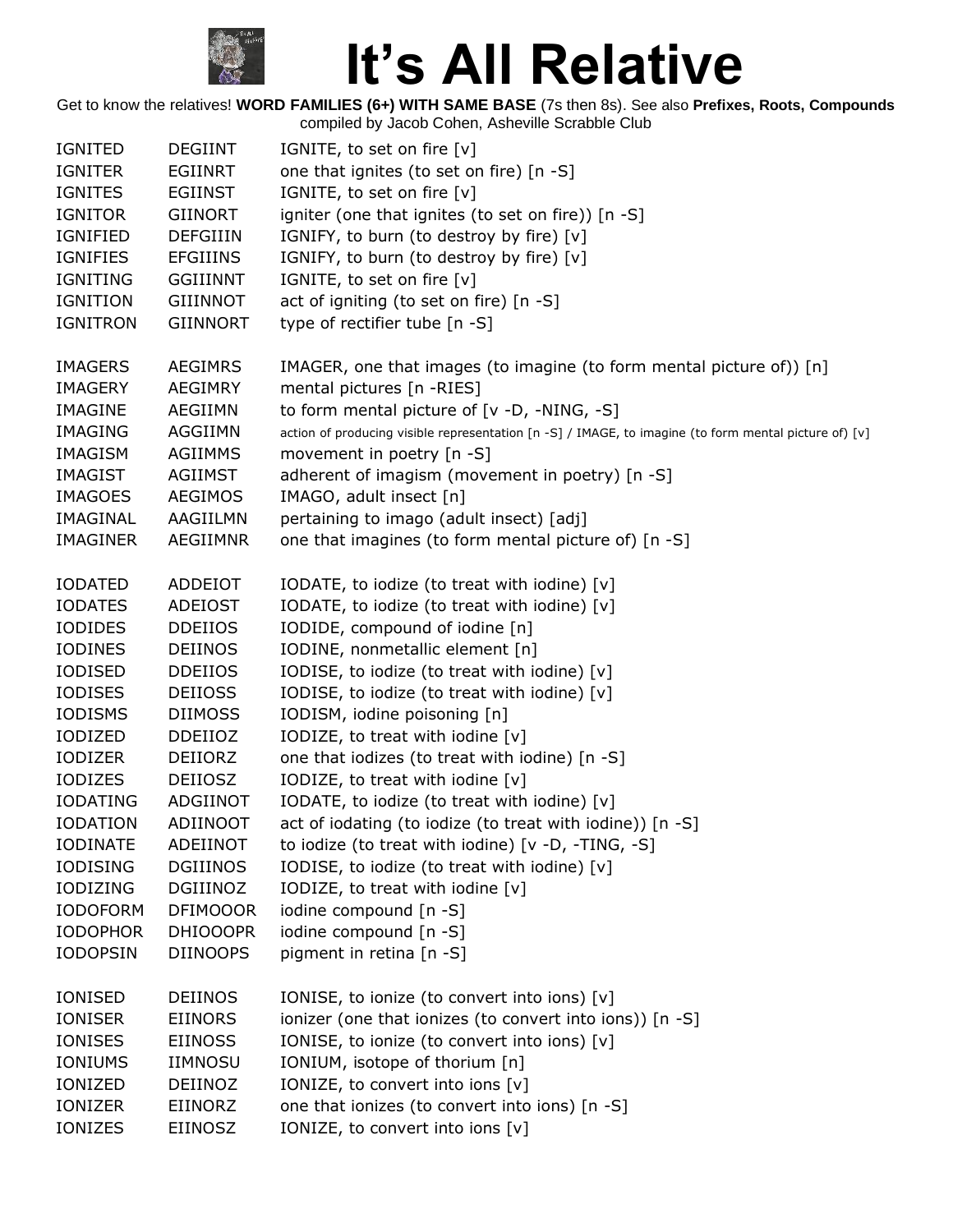

| <b>IONOGEN</b>                                                                                                                                                                                                                               | <b>EGINNOO</b>                                                                                                                                                                                                                               | compound capable of forming ions [n -S]                                                                                                                                                                                                                                                                                                                                                                                                                                          |
|----------------------------------------------------------------------------------------------------------------------------------------------------------------------------------------------------------------------------------------------|----------------------------------------------------------------------------------------------------------------------------------------------------------------------------------------------------------------------------------------------|----------------------------------------------------------------------------------------------------------------------------------------------------------------------------------------------------------------------------------------------------------------------------------------------------------------------------------------------------------------------------------------------------------------------------------------------------------------------------------|
| <b>IONOMER</b>                                                                                                                                                                                                                               | <b>EIMNOOR</b>                                                                                                                                                                                                                               | type of plastic (any of group of synthetic or natural moldable materials) [n -S]                                                                                                                                                                                                                                                                                                                                                                                                 |
| <b>IONONES</b>                                                                                                                                                                                                                               | <b>EINNOOS</b>                                                                                                                                                                                                                               | IONONE, chemical compound [n]                                                                                                                                                                                                                                                                                                                                                                                                                                                    |
| <b>IONICITY</b>                                                                                                                                                                                                                              | <b>CIIINOTY</b>                                                                                                                                                                                                                              | state of existing as or like ion [n -TIES]                                                                                                                                                                                                                                                                                                                                                                                                                                       |
| <b>IONISING</b>                                                                                                                                                                                                                              | <b>GIIINNOS</b>                                                                                                                                                                                                                              | IONISE, to ionize (to convert into ions) [v]                                                                                                                                                                                                                                                                                                                                                                                                                                     |
| IONIZING                                                                                                                                                                                                                                     | GIIINNOZ                                                                                                                                                                                                                                     | IONIZE, to convert into ions [v]                                                                                                                                                                                                                                                                                                                                                                                                                                                 |
| <b>IRONERS</b>                                                                                                                                                                                                                               | <b>EINORRS</b>                                                                                                                                                                                                                               | IRONER, machine for pressing clothes [n]                                                                                                                                                                                                                                                                                                                                                                                                                                         |
| <b>IRONING</b>                                                                                                                                                                                                                               | <b>GIINNOR</b>                                                                                                                                                                                                                               | clothes pressed or to be pressed [n -S] / IRON, to furnish with iron (metallic element) [v]                                                                                                                                                                                                                                                                                                                                                                                      |
| <b>IRONIZE</b>                                                                                                                                                                                                                               | EIINORZ                                                                                                                                                                                                                                      | to mix with nutritional iron [v -D, -ZING, -S]                                                                                                                                                                                                                                                                                                                                                                                                                                   |
| <b>IRONMAN</b>                                                                                                                                                                                                                               | <b>AIMNNOR</b>                                                                                                                                                                                                                               | man of great strength and stamina [n -MEN]                                                                                                                                                                                                                                                                                                                                                                                                                                       |
| <b>IRONBARK</b>                                                                                                                                                                                                                              | <b>ABIKNORR</b>                                                                                                                                                                                                                              | timber tree [n -S]                                                                                                                                                                                                                                                                                                                                                                                                                                                               |
| <b>IRONCLAD</b>                                                                                                                                                                                                                              | <b>ACDILNOR</b>                                                                                                                                                                                                                              | armored warship [n -S]                                                                                                                                                                                                                                                                                                                                                                                                                                                           |
| <b>IRONLESS</b>                                                                                                                                                                                                                              | <b>EILNORSS</b>                                                                                                                                                                                                                              | having no iron [adj]                                                                                                                                                                                                                                                                                                                                                                                                                                                             |
| <b>IRONLIKE</b>                                                                                                                                                                                                                              | <b>EIIKLNOR</b>                                                                                                                                                                                                                              | resembling iron [adj]                                                                                                                                                                                                                                                                                                                                                                                                                                                            |
| <b>IRONNESS</b>                                                                                                                                                                                                                              | <b>EINNORSS</b>                                                                                                                                                                                                                              | state of being iron [n -ES]                                                                                                                                                                                                                                                                                                                                                                                                                                                      |
| <b>IRONSIDE</b>                                                                                                                                                                                                                              | DEIINORS                                                                                                                                                                                                                                     | man of great strength [n -S]                                                                                                                                                                                                                                                                                                                                                                                                                                                     |
| <b>IRONWARE</b>                                                                                                                                                                                                                              | AEINORRW                                                                                                                                                                                                                                     | articles made of iron [n -S]                                                                                                                                                                                                                                                                                                                                                                                                                                                     |
| <b>IRONWEED</b>                                                                                                                                                                                                                              | <b>DEEINORW</b>                                                                                                                                                                                                                              | shrub (low, woody plant) [n -S]                                                                                                                                                                                                                                                                                                                                                                                                                                                  |
| <b>IRONWOOD</b>                                                                                                                                                                                                                              | <b>DINOOORW</b>                                                                                                                                                                                                                              | hardwood tree [n -S]                                                                                                                                                                                                                                                                                                                                                                                                                                                             |
| <b>IRONWORK</b>                                                                                                                                                                                                                              | <b>IKNOORRW</b>                                                                                                                                                                                                                              | objects made of iron [n -S]                                                                                                                                                                                                                                                                                                                                                                                                                                                      |
| <b>JACKASS</b><br><b>JACKDAW</b><br><b>JACKERS</b><br><b>JACKIES</b><br><b>JACKING</b><br><b>JACKLEG</b><br><b>JACKPOT</b><br><b>JACKAROO</b><br><b>JACKBOOT</b><br><b>JACKEROO</b><br><b>JACKFISH</b><br><b>JACKROLL</b><br><b>JACKSTAY</b> | <b>AACJKSS</b><br><b>AACDJKW</b><br><b>ACEJKRS</b><br><b>ACEIJKS</b><br><b>ACGIJKN</b><br><b>ACEGJKL</b><br><b>ACJKOPT</b><br><b>AACJKOOR</b><br><b>ABCJKOOT</b><br><b>ACEJKOOR</b><br><b>ACFHIJKS</b><br><b>ACJKLLOR</b><br><b>AACJKSTY</b> | J<br>male donkey [n -ES]<br>bird resembling crow [n -S]<br>JACKER, one that jacks (to raise with type of lever) [n]<br>JACKY, sailor (member of ship's crew) [n]<br>JACK, to raise with type of lever $[v]$<br>unskilled worker [n -S]<br>top prize or reward [n -S]<br>jackeroo (inexperienced ranch hand) [n -S]<br>heavy boot $[n - S]$<br>inexperienced ranch hand [n -S]<br>food fish [n -ES]<br>to rob drunken or sleeping person [v -ED, -ING, -S]<br>rope on ship [n -S] |
| <b>JETBEAD</b>                                                                                                                                                                                                                               | <b>ABDEEJT</b>                                                                                                                                                                                                                               | ornamental shrub [n -S]                                                                                                                                                                                                                                                                                                                                                                                                                                                          |
| <b>JETFOIL</b>                                                                                                                                                                                                                               | <b>EFIJLOT</b>                                                                                                                                                                                                                               | jet-powered hydrofoil (boat with winglike structures for lifting hull above water) [n -S]                                                                                                                                                                                                                                                                                                                                                                                        |
| <b>JETLAGS</b>                                                                                                                                                                                                                               | <b>AEGJLST</b>                                                                                                                                                                                                                               | JETLAG, disruption of body rhythms after flight through several time zones [n]                                                                                                                                                                                                                                                                                                                                                                                                   |
| <b>JETLIKE</b>                                                                                                                                                                                                                               | <b>EEIJKLT</b>                                                                                                                                                                                                                               | resembling jet airplane [adj]                                                                                                                                                                                                                                                                                                                                                                                                                                                    |
| <b>JETPACK</b>                                                                                                                                                                                                                               | <b>ACEJKPT</b>                                                                                                                                                                                                                               | backpack with jets to transport wearer [n -S]                                                                                                                                                                                                                                                                                                                                                                                                                                    |
| <b>JETPORT</b>                                                                                                                                                                                                                               | <b>EJOPRTT</b>                                                                                                                                                                                                                               | type of airport (tract of land maintained for landing and takeoff of aircraft) [n -S]                                                                                                                                                                                                                                                                                                                                                                                            |
| <b>JETSAMS</b>                                                                                                                                                                                                                               | <b>AEJMSST</b>                                                                                                                                                                                                                               | JETSAM, goods cast overboard [n]                                                                                                                                                                                                                                                                                                                                                                                                                                                 |
| <b>JETSOMS</b>                                                                                                                                                                                                                               | <b>EJMOSST</b>                                                                                                                                                                                                                               | JETSOM, jetsam (goods cast overboard) [n]                                                                                                                                                                                                                                                                                                                                                                                                                                        |
| <b>JETTIED</b>                                                                                                                                                                                                                               | <b>DEEIJTT</b>                                                                                                                                                                                                                               | JETTY, to jut (to protrude (to extend beyond main portion)) [v]                                                                                                                                                                                                                                                                                                                                                                                                                  |